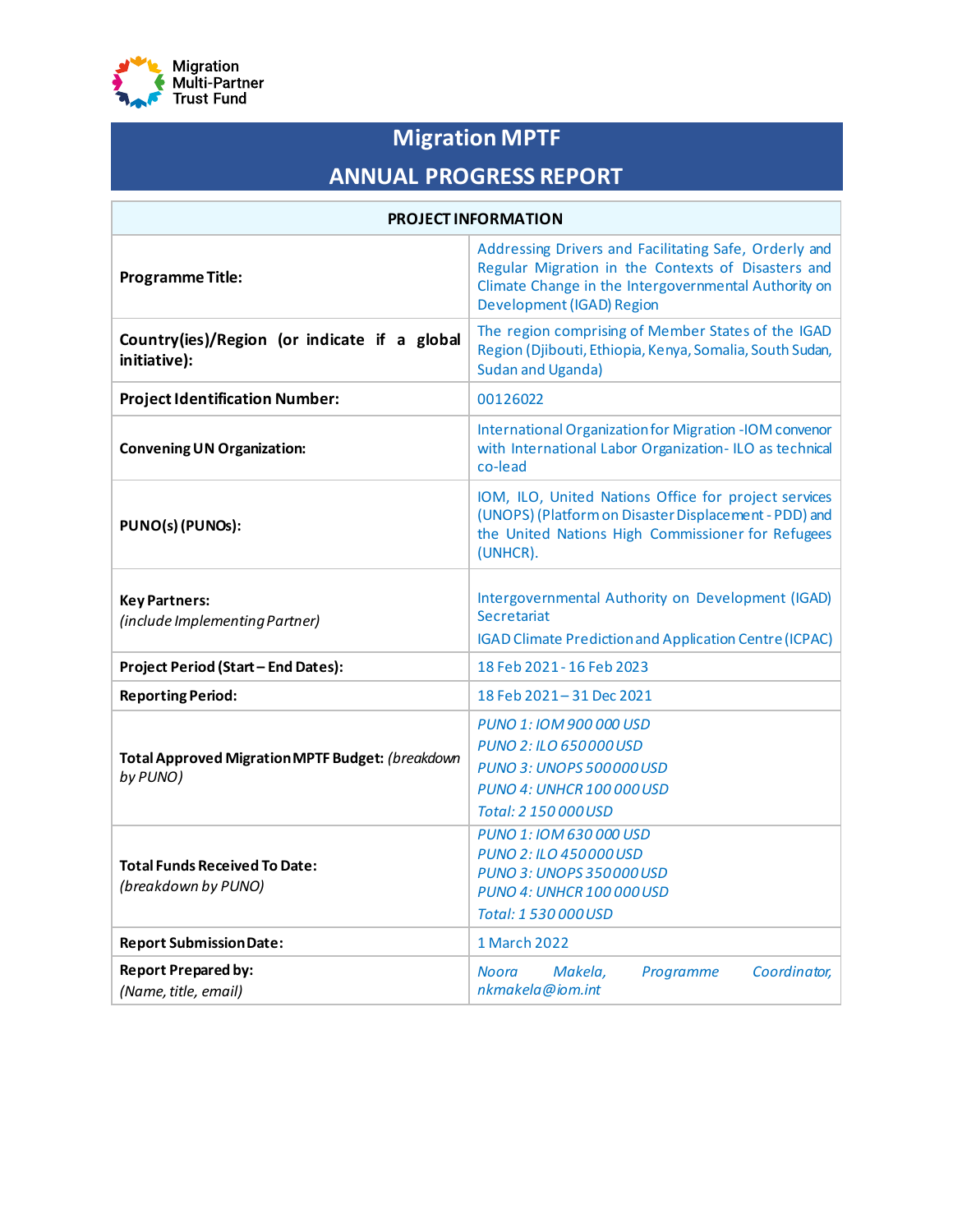

#### **Executive Summary**

This regional Joint Programme "[Addressing Drivers and Facilitating Safe, Orderly and Regular Migration in](https://environmentalmigration.iom.int/addressing-drivers-and-facilitating-safe-orderly-and-regular-migration-contexts-disasters-and-climate-change-igad-region)  [the Contexts of Disasters and Climate Change in the Intergovernmental Authority on Development \(IGAD\)](https://environmentalmigration.iom.int/addressing-drivers-and-facilitating-safe-orderly-and-regular-migration-contexts-disasters-and-climate-change-igad-region)  [Region](https://environmentalmigration.iom.int/addressing-drivers-and-facilitating-safe-orderly-and-regular-migration-contexts-disasters-and-climate-change-igad-region)", briefly called Migration, Disasters and Climate Change (MDCC) contributes to facilitating pathways for regular migration in the IGAD region (Djibouti, Ethiopia, Kenya, Somalia, South Sudan, Sudan and Uganda) and minimizing displacement risk in the context of climate change, environmental degradation and disasters. It supports regional, multi-stakeholder approaches to preparedness, disaster risk reduction and adaptation to the adverse effects of climate change and acts to minimise the structural factors that compel people to leave their country of origin in the context of disasters linked to climate change. It consists of four main results areas (Pillars) which are interlinked and built for addressing needs and gaps identified in DATA AND KNOWLEDGE; NATIONAL AND REGIONAL POLICY FRAMEWORKS; DISASTER DISPLACEMENT PREPAREDNESS and REGULAR MIGRATION PATHWAYS. The MDCC builds on strong partnerships and synergies with Participating UN Organizations (PUNOs), and IGAD, the IGAD Climate Prediction and Application Centre (ICPAC) and their Member States, building on their existing programmes and projects in the region, and it constantly seeks synergies with other relevant stakeholders and their initiatives. The MDCC actively engages stakeholders at the local, national, regional and global level, including migrants (both women and men) and communities that have been affected or are at-risk of being affected by disasters, environmental degradation and climate change.

The MDCC supports the implementation of the global frameworks such as the Paris Agreement, the Global Compact for Migration (GCM), the Sendai Framework for Disaster Risk Reduction, and the 2030 Agenda for Sustainable Development. It also brings forward the IGAD protocol on Free Movement of Persons, which was adopted by the IGAD Member States in June 2021.

The programme officially started on 18 February 2021. The following results were achieved in each result area (Pillar) during this reporting period, 18 February – 31 December 2021:

#### ACHIEVEMENTS

"*Understanding risks and broadening the evidence on the interconnection between climate change, disasters and human mobility provides an opportunity for a well informed preparedness and response policy -formulation and decision-making process (...) we very much look forward to the outcomes of this partnership in terms of building ICPAC and regional capacity and the results of the modelling work in order to give more explanation on the climate change, disasters and human mobility nexus*." -G. A. Artan, Director, ICPAC

# *PILLAR I: DATA AND KNOWLEDGE*

Progress towards enhancing access to quality data and evidence on disaster displacement risk and on other forms of human mobility were made through initiating the process of addressing the gaps in data and knowledge regarding drivers and risks of displacement in the context of climate variability and change recurring disasters to establish new innovative tools to be made available for different stakeholders, particularly IGAD Member states, to prevent, mitigate and respond to disaster displacement.

Following the launch and administrative set up of the programme, a first milestone under Pillar I was achieved when the technical partner, Centro Internazionale in Monitorragio Ambientale (CIMA) Research Foundation, was contracted in September 2021 to support the implementation of relevant activities. CIMA, United Nations Office for Project Services/ Platform for Disaster Displacement (UNOPS/PDD) and ICPAC have since worked closely together to implement and coordinate the data collection and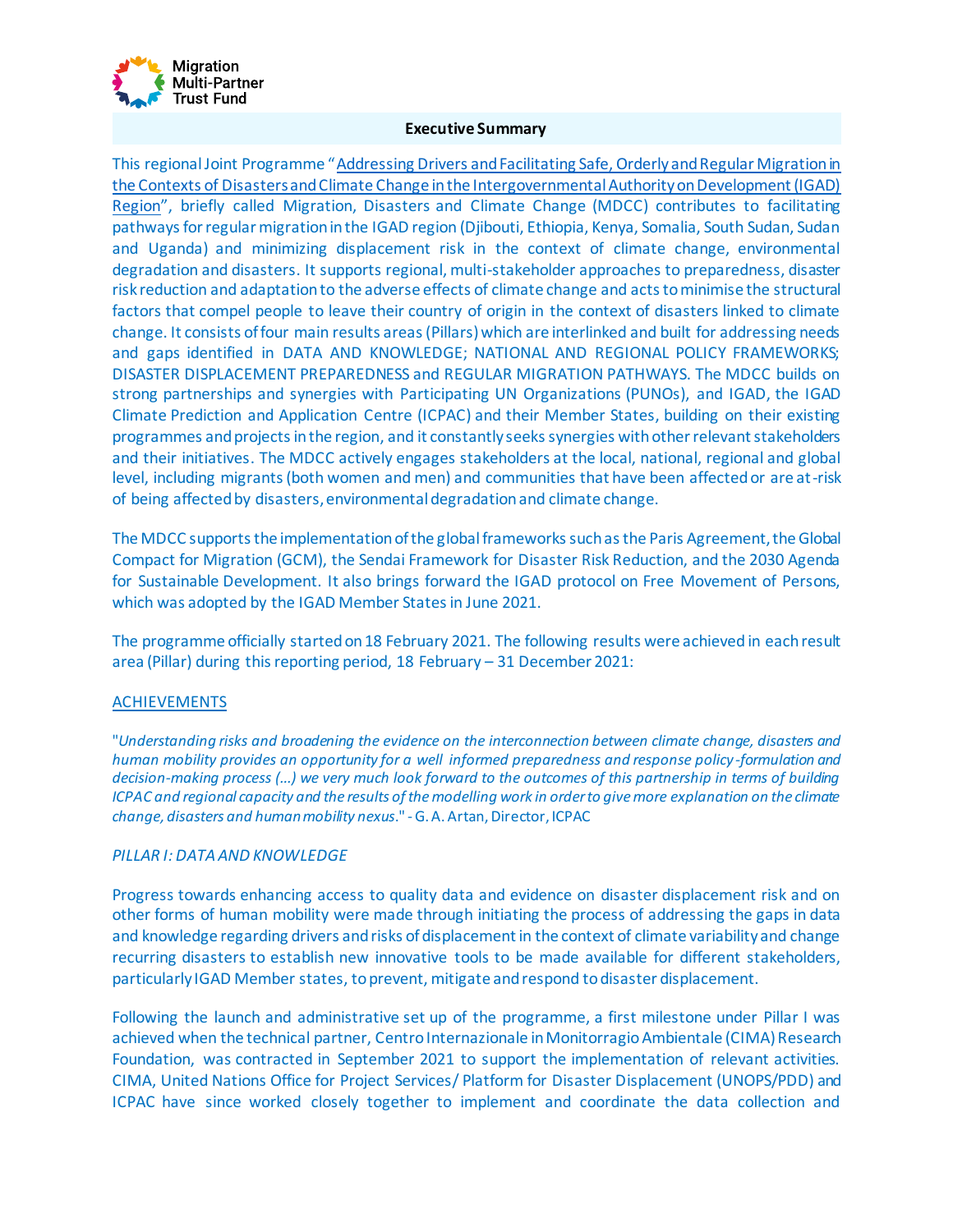

development of an innovative disaster displacement risk model methodology as well as the development of a methodology for the decision-making model.

The initial technical work focused on developing innovative methodologies to assess disaster displacement risk and related vulnerabilities, and to assessing the policy landscape in the IGAD region for addressing disaster displacement challenges. Through consultations with various experts and stakeholders, including in the form of regular coordination meetings with key partners such as Internal Displacement Monitoring Centre (IDMC), bilateral consultations with external experts, and a dedicated risk modelling workshop on 1 December 2021 with a range of participants, partners were able to progress on these planned activities in an inclusive and transparent manner. This resulted in defining the most effective risk modelling approach and elaborating options for developing the decision-making model that will be used to test the effectiveness of policies and programmatic responses to ensure high impact solutions in reducing displacement risk.

To enhance capacities of IGAD and ICPAC and the sustainability of the programme results, ICPAC finalised the recruitment process of a Mobility Analyst on disaster displacement in December 2021. The Mobility Analyst is in the process of finalizing an Action plan which defines how ICPAC will incorporate human mobility within their programs and expand its coordination to the existing IGAD platforms, to enhance sharing the results of the joint intervention with different stakeholders, including IGAD Member States and community of practice. The Mobility Analyst is actively engaged in the joint program's different discussions, including the MDCC monthly technical working group meetings and Pillar I discussions. The Mobility Analyst also closely coordinates with CIMA foundation and PDD for finalising the disaster displacement risk profiles and the decision-making models.

Capacity-enhancement has also commenced through coaching programmes facilitatedby IOM and CIMA to support IGAD and ICPAC in strengthening their institutional capacities on the links between human mobility, climate change, disasters and environmental degradation. In addition, ICPAC started engaging IGAD units, including the migration unit, to advance the coaching program's inclusion to Member States. This will also increase ICPAC's efforts to engage the regional platforms relevant to mobility, such as the IGAD Regional Consultative Platforms (RCPs) and the Greater Horn of Africa Climate Outlook Forums (GHACOFs) to present the different policies, investments, and responses. Further engagements are already planned for 2022, including capacity support missions as well as a presentation during the GHACOF in February 2022.

#### **PILLAR II: NATIONAL AND REGIONAL POLICY FRAMEWORKS**

The process of addressing challenges and opportunities of human mobility across different policy and action areas in the context of disasters and the adverse effects of climate change started through preparatory activities. Indispensable was to identify partnering IGAD Member States and the relevant Ministries who would be interested in responding to human mobility opportunities and challenges in the context of climate change and disasters by strengthening their policy frameworks, under this programme (Pillars II and IV). However, liaison was challenged by the prevalent COVID-19 situation in the region and related restrictions to organize physical meetings.

The interventions under this Pillar build on the results of different mapping and review exercises. One of them was a study by Nyandiko & Freeman (2021) "*[Disaster Risk Reduction, Climate Change Adaptation](https://disasterdisplacement.org/portfolio-item/drr-cca-development-policies-and-disaster-displacement-human-mobility-in-igad)  and Development Policies, and their [Consideration of Disaster Displacement and Human Mobility in the](https://disasterdisplacement.org/portfolio-item/drr-cca-development-policies-and-disaster-displacement-human-mobility-in-igad)*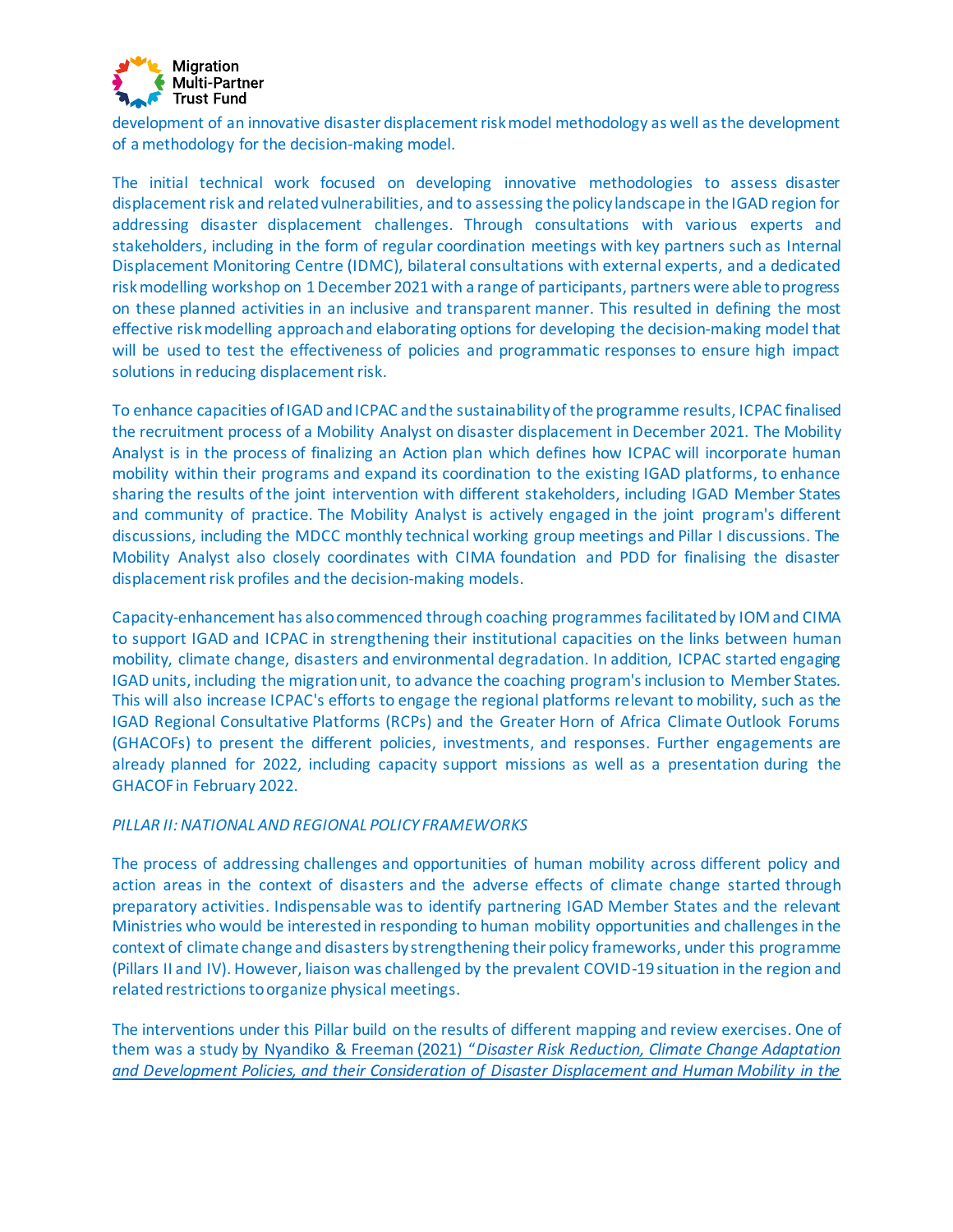

*[IGAD Region](https://disasterdisplacement.org/portfolio-item/drr-cca-development-policies-and-disaster-displacement-human-mobility-in-igad)*" <sup>1</sup> commissioned by IGAD secretariat, which analysed displacement and migration references in the regional frameworks and national development, climate change and disaster risk reduction policies. The study was finalized, a validation meeting with Member States was organized virtually and once the COVID-19 restrictions were eased, IGAD Secretariat organized a regional dialogue forum with IGAD Member States on 16-17 September 2021 in Addis Ababa, Ethiopia to review the results of the review and to identify those interested Members States taking part of the programme with interest to address the challenges and opportunities of Human mobility in this context. In addition, individual meetings were held with interested Members States. Thus, the Government of Somalia and the Government of Kenya demonstrated their interest and were selected as programme partners.

IOM's Better Migration Management (BMM) programme<sup>2</sup> commenced a study that identifies policies in the IGAD region that reference migration. In line with efforts to create synergies and complementarity across different programmes of work, IOM adjusted the tools under this programme to also identify climate change references in the policies being analysed and participated in the multi-stakeholder workshop in Mombasa, Kenya on 27-28 October 2021 for validating and collecting further inputs for the initial study results. This study is expected to be finalized in March 2022 and IOM will utilize the results for the interventions under Pillar II.

IOM further liaised with partners and the relevant government counterparts, particularly with the Directorate of Environment and Climate Change (DOECC) under the Office of the Prime Minister of Somalia and the Ministry of Environment and Forestry in Kenya, to define the detailed implementation strategies. As originally envisioned, building from the findings of the [Nyandiko & Freeman \(2021\)](https://disasterdisplacement.org/portfolio-item/drr-cca-development-policies-and-disaster-displacement-human-mobility-in-igad) study, national and local climate and disasters related policy reviews would be conducted first. However, the implementation strategies were revised, and IOM will conduct the policy review in partnership with the Directorate of Environment and Climate Change (DOECC) under the Office of the Prime Minister of Somalia which is expected to enhance the ownership of the results. In Kenya, a local consultant will be recruited to undertake the policy review, and local Non-Governmental Organizations (NGOs) would be engaged to implement some of the recommendations from these reviews, to enhance the whole-ofsociety and the people-centered approaches that the programme builds on. These decisions however required a budget revision to be taken to the Migration Multi-Partner Trust Fund (MPTF) steering committee on 14 December 2021. Following the approval of the revision on 14 December 2021, partners were able to proceed with the implementation and the workplan was adjusted to cover the experienced delays in the inception of the programme. The reviews of national and local policies will commence in February 2022, once the official administrative processes are finalized and the discussions and

<sup>&</sup>lt;sup>1</sup> A regional review by Nyandiko & Freeman "Disaster Risk Reduction, Climate Change Adaptation and Development Policies, and their Consideration of Disaster Displacement and Human Mobility in the IGAD Region" of existing relevant regional frameworks and na tional policies on Disaster Risk Reduction/Management (DRR/M), National Adaptation Plans/Programmes of Action (NAP/As), and Intended/Nationally Determined Contributions (I/NDCs), which was commissioned through complementary funding, by IGAD Secretariat in collaboration with the Norwegian Refugee Council (NRC), PDD and the UN Office for Disaster Risk Reduction (UNDRR)

<sup>&</sup>lt;sup>2</sup> IOM. The Better Migration Management (BMM) programme is a regional, multi-year, multi-partner programme co-funded by the European Union Emergency Trust Fund for Africa and the German Federal Ministry for Economic Cooperation and Development (BMZ), and coordinated by the Deutsche Gesellschaft für Internationale Zusammenarbeit (GIZ). The International Organization for Migration (IOM) is one of the main implementing partners along with the United Nations Office on Drugs and Crimes (UNODC), CIVIPOL and the British Council. Expertise France and the Italian Department of Public Security were also implementing partners in phase I (2016-2019). It was designed and is being implemented in close collaboration with the African Union Commission and the Intergovernmental Authority on Development (IGAD). The overall objective of the programme is to enable national authorities and institutions to facilitate safe, orderly and regular migration, and effectively address and reduce trafficking in human beings and smuggling of migrants within and from the Horn of Africa region by applying a human rights-based approach. https://eastandhornofafrica.iom.int/better-migration-management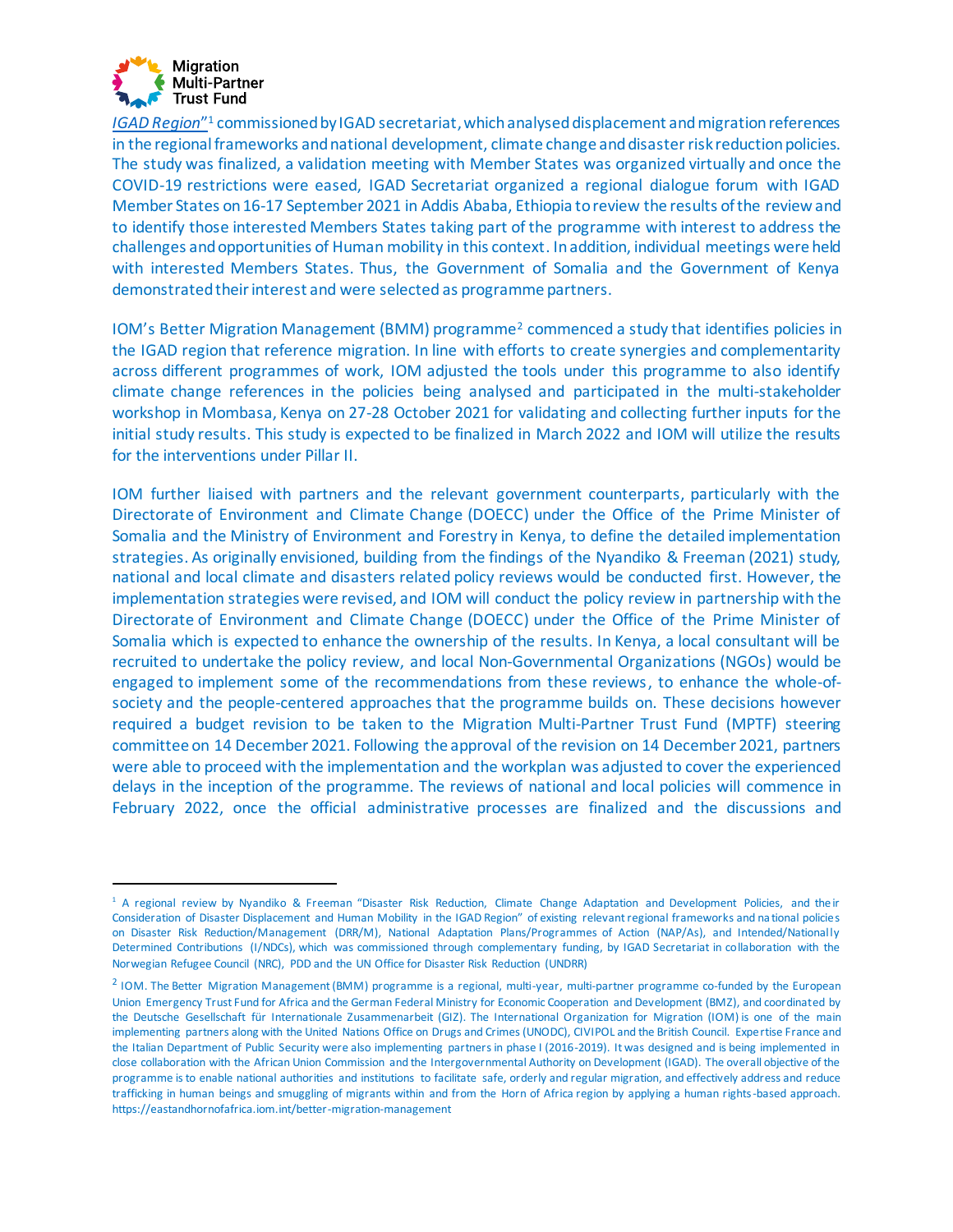

implementation will then continue at the local levels in Kenya and Somalia to ensure that the recommendations from the studies are practical, community-owned and support policymaking.

#### *PILLAR III: DISASTER DISPLACEMENT PREPAREDNESS*

Support in addressing gaps in capacities and regional/bilateral coordination for better preparedness and responses regarding disaster displacement and making operational tools available focused on setting up the necessary administrative frameworks and governing documents to commence the planned activities.

This first required identifying the best way forward in channelling funds to the IGAD Secretariat via UNOPS, and more specifically, the development of a Term of Reference (ToR) to guide the work under Pillar III and subsequently the development of a Grant Support Agreement (GSA) between UNOPS and the IGAD Secretariat. The signing of the GSA took place on 2 November 2021, which provided the basis for implementing activities under Pillar III.

In parallel to the abovementioned administrative steps, and to mitigate implementation delays, the IGAD Secretariat and UNOPS/PDD already met and started planning with colleagues who had previous experience in developing draft Standard Operating Procedures (SOPs) in disaster contexts and in testing these SOPs through simulation exercises. This enabled advance planning on how to launch activities once the administrative steps would be in place. Moreover, the IGAD Secretariat launched a call for applications for the consultant(s) recruitment in support of implementing the planned activities under this component. The consultant(s) are expected to start their activities in March 2022.

#### *PILLAR IV REGULAR MIGRATION PATHWAYS*

To enhance the evidence base of facilitating pathways for regular migration in the IGAD region and minimizing displacement risk in the context of climate change, environmental degradation and disasters, the programme partners have already commenced two studies: 1) on the needs and opportunities for a stronger integration of human mobility in regional and national green economy and related policies and plans, considering current and predicted future climate impacts on human mobility in the region 2) on what protection frameworks and coordination mechanisms for implementation exist to respond to human mobility related to climate change and disasters in the IGAD region. The first study is expected to be finalized in April 2022 and the recommendations will guide the pilot activities to be implemented at the community level in Kenya and Somalia. The second study is expected to be ready in May 2022 and will guide the capacity enhancement activities planned under this component.

Ethiopia was selected as target implementation area for outputs 4.1 and 5.2 and 5.3. However, the conflict in northern Ethiopia has significantly affected implementation of project activities. Preparatory activities commenced despite the challenges. These included initial briefings and consultation meetings with various stakeholders at local, national, and regional levels; identifying potential implementing partners; preparing terms of references to undertake; rapid market assessment, migrant workers awareness raising campaigns, and deliver entrepreneurship and life skill development training. A project site assessment was conducted in February 2022 which guided the selection of the final project location in Ethiopia and the start of the implementation process.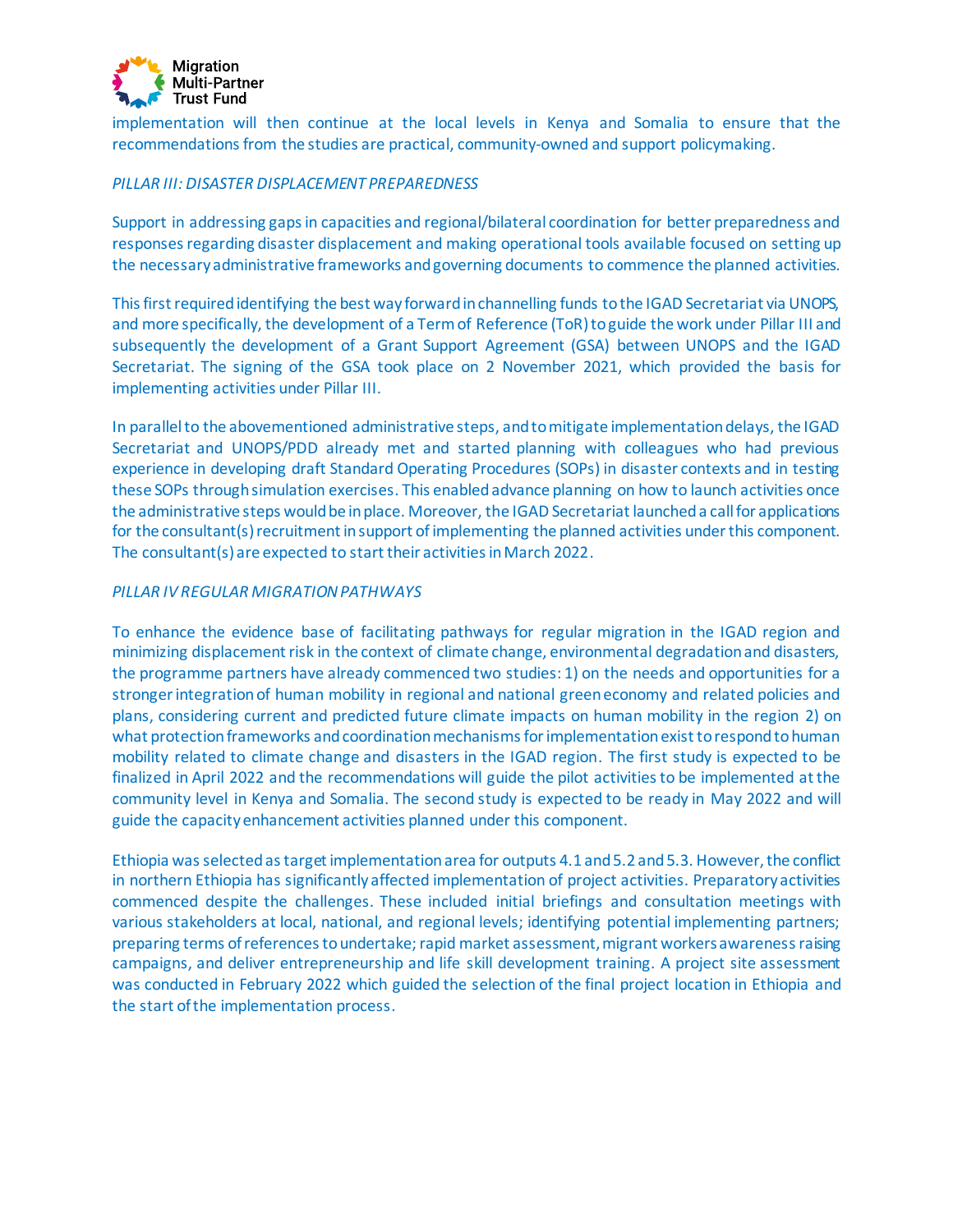

All interventions entail GCM principles with special focus on people-centredness, human rights dimension, child sensitivity and gender-responsiveness throughout the interventions. Whole-of-government and whole-of-society approaches are taken forward through engaging regional, national and county government partners, relevant technical partners, local NGOs, and community members in project activities.

The programme partners have established effective collaboration and monitoring mechanisms, including through ongoing exchanges, monthly meetings at technical level, and workshops convening a range of different stakeholders. It has shown the positive impact of sharing expertise and capacities among a broad range of stakeholders, including IGAD as a regional organization and its Member States, and ICPAC as a specialized IGAD institution. All the interventions are embedded in the IGAD structures such as the National Coordination Mechanisms (NCM). Partners have liaised with the UN Network on Migration (UNNM) focal points in Ethiopia, Kenya and Somalia to also engage with the network. Together with the UNNM Kenya, partners created key messages which demonstrate how GCM also offers an opportunity to anchor the environmental and climatic dimensions in the international migration governance agenda. Partners are encouraged to utilize these key messages when engaging with different stakeholders.

Applying the learnings from such efforts will support the achievement of the intended goals in enhancing availability and flexibility of pathways for regular migration and to minimize displacement risk in the context of climate change and disasters.

Furthermore, partnerships for the MDCC implementation were established with CIMA research foundation; the Internal Displacement Monitoring Center (IDMC), the Deutsche Gesellschaft für Internationale Zusammenarbeit (GIZ), the United Nation Framework Convention on Climate Change (UNFCCC) Regional Collaboration Centre (RCC) in Kampala; IGAD Member States: Ethiopia, Kenya and Somalia.

Partners have organized workshops and visibility events (see annex) engaging different stakeholders such as the GCM Africa review 2021 side event organized by IGAD Secretariat and PDD together with the UN Development Programme (UNDP); and the Africa Climate week 2021 organized by IOM, ILO and PDD together with World Bank Group. PDD, CIMA and ICPAC organized a Modelling Solution Space Workshop with the GIZ, which took place in December 2021. IOM, ILO, UNHCR, IGAD Secretariatand United Nations Framework Convention on Climate Change (UNFCCC) Regional Collaboration Centre (RCC) in Kampala organizedconsultative forums on Human Mobility and Regular Migration Pathwaysin the IGAD region in February 2022 which directly engaged Migration MPTF, UN Network on Migration, different UN agencies from the region (Food and Agriculture Organization (FAO), UN Environment Programme (UNEP), National Coordination Mechanism (NCM), Kenya, Private Sector (Bio Jigsaw Limited; Mandulis Energy), nongovernmental organizations (Somali Greenpeace Association), diaspora (Kenya Diaspora Association, diaspora representatives), and academia (University of Nairobi). These were public forums for practitioners in the IGAD region in the field of human mobility, climate change action, disaster risk reduction and protection; representatives of international organizations, Member States, nongovernmental organizations, private sector, academia, and investors/financing institutions participated the sessions.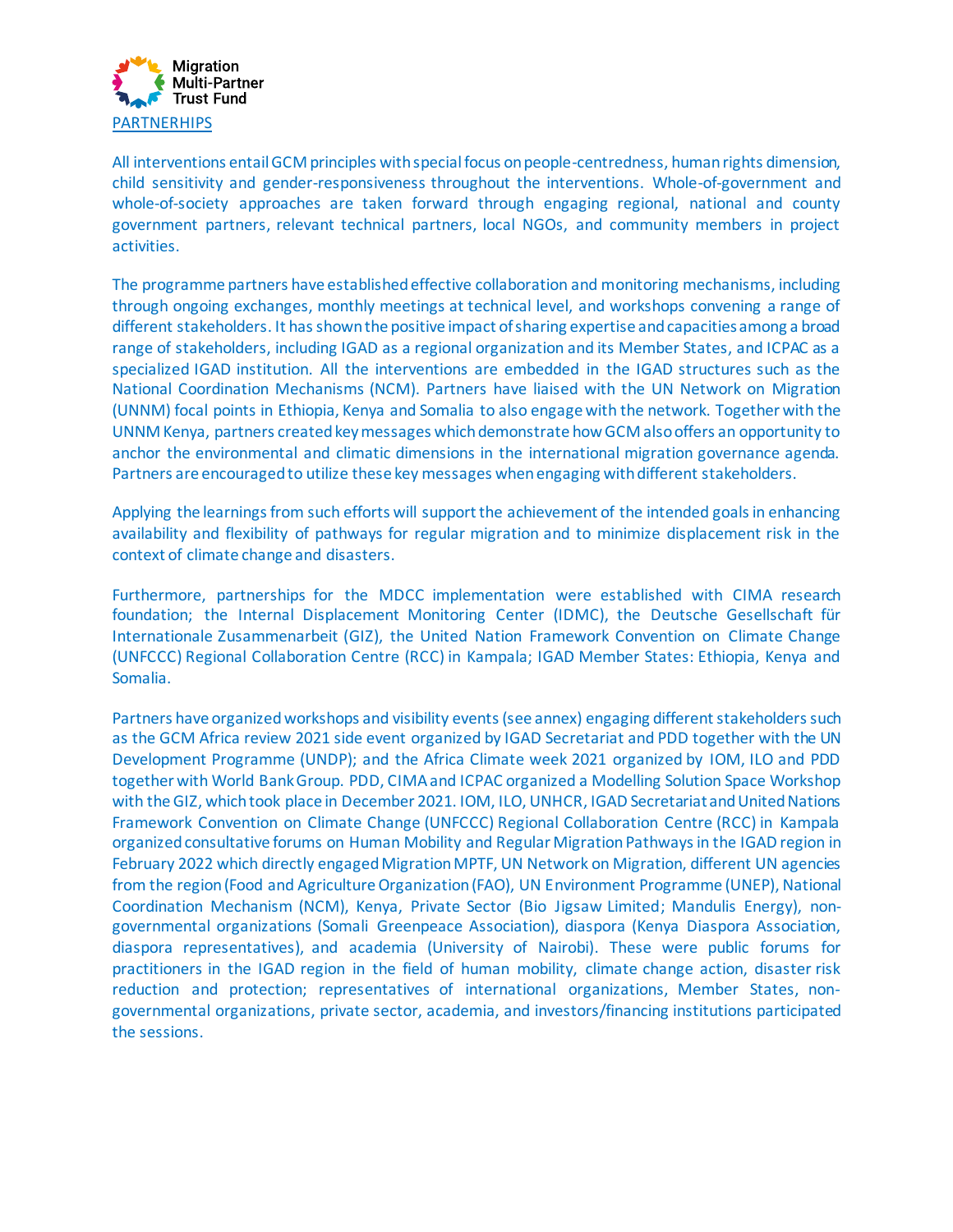

PUNOs received a letter of notification from the MPTF Steering Committee on 5 February 2021 stating that the programme was approved for funding, which was a decision very positively received by PUNOs. However, PUNOs were not adequately prepared for the funding decision as the information from the Steering Committee meeting in December 2020 was not to approve programmes for funding, and the next Steering Committee meeting for further funding approvals was expected only in June 2021. Thus, the programme started officially on 18 February 2021, and the first tranche offunds was receivedby all PUNOs by 4 March 2021. PUNOs had not identified focal points for the programme implementation but commenced planning and preparatory activities immediately to ensure effective and efficient implementation of the progamme. The preparatory activities included recruiting and setting up project teams and programme governance structures such as technical working group and a steering committee; liaising with different stakeholders; setting up a monitoring mechanism through creating a detailed workplan; monitoring, evaluation and learning plan; and organizing regular meetings; creating a communication and visibility plan and relevant materials;recruitment and administrative processes and establishment of detailed, contextualized implementing strategies and implementing partner/grant agreements with selected partners.

Despite all the preparatory efforts, some context and process related challenges were encountered in the inception of the programme which influenced the effective start of implementation of the planned activities. These challenges contributed to lengthy liaison and administrative processes in selecting IGAD Members states as partners, contextualizing detailed implementing strategies and implementing partner/grant agreements with selected technical partners.At a technical level, an early challenge was to define and agree on the methodology for implementing activities under Pillar I and limited data availability. Under Pillars II and IV, the revised implementation strategiesrequired a budget revision to be taken to the MPTF Steering Committee on 14 December 2021. The positive decision from the Steering Committee then allowed partners to proceed with the respective elements under Pillars II and IV.

Furthermore, implementation of activities was influenced by the COVID-19 restrictions in the region, and the political and security situation in Ethiopia. The COVID-19 restrictions influenced the liaison process with government stakeholders and delays organizing physical meetings, and travel to some project sites. The proposed intervention areas (for outputs 4.1 and 5.2 and 5.3.) in Ethiopia namely North Wollo, South Wollo and parts of Oromia special zone of the Amara national regional state were active conflict areas since July 2021. In addition, the declaration of state of emergency by the federal government of Ethiopia and full suspension of regular government activities by the Amhara regional government completely halted implementation of project activities on the ground. Moreover, the study commissioned by UNHCR for Pillar IV had tentatively foreseen to have a case study on climate related movement from Somalia into Ethiopia. However, the dynamic conflicts meant that it was decided to not have travel to Ethiopia. This decision was also based on the evolution of the COVID-19 pandemic in the region. For the methodology of the study, it was however crucial to conduct a field study, but the volatility of the COVID-19 pandemic and the resulting travel restrictions have meant that travel had to be minimized, also within the region. In the end, the focus will be primarily on the drought situation in Somalia and the impact on movement to different parts of Kenya. In addition, the COVID-19 situation delayed the research consultants to travel to the new identified location. Nonetheless, the study is currently ongoing. Partners have adjusted the workplan to cover the experienced delays in the inception of the programme and are constantly working towards effective and timely implementation.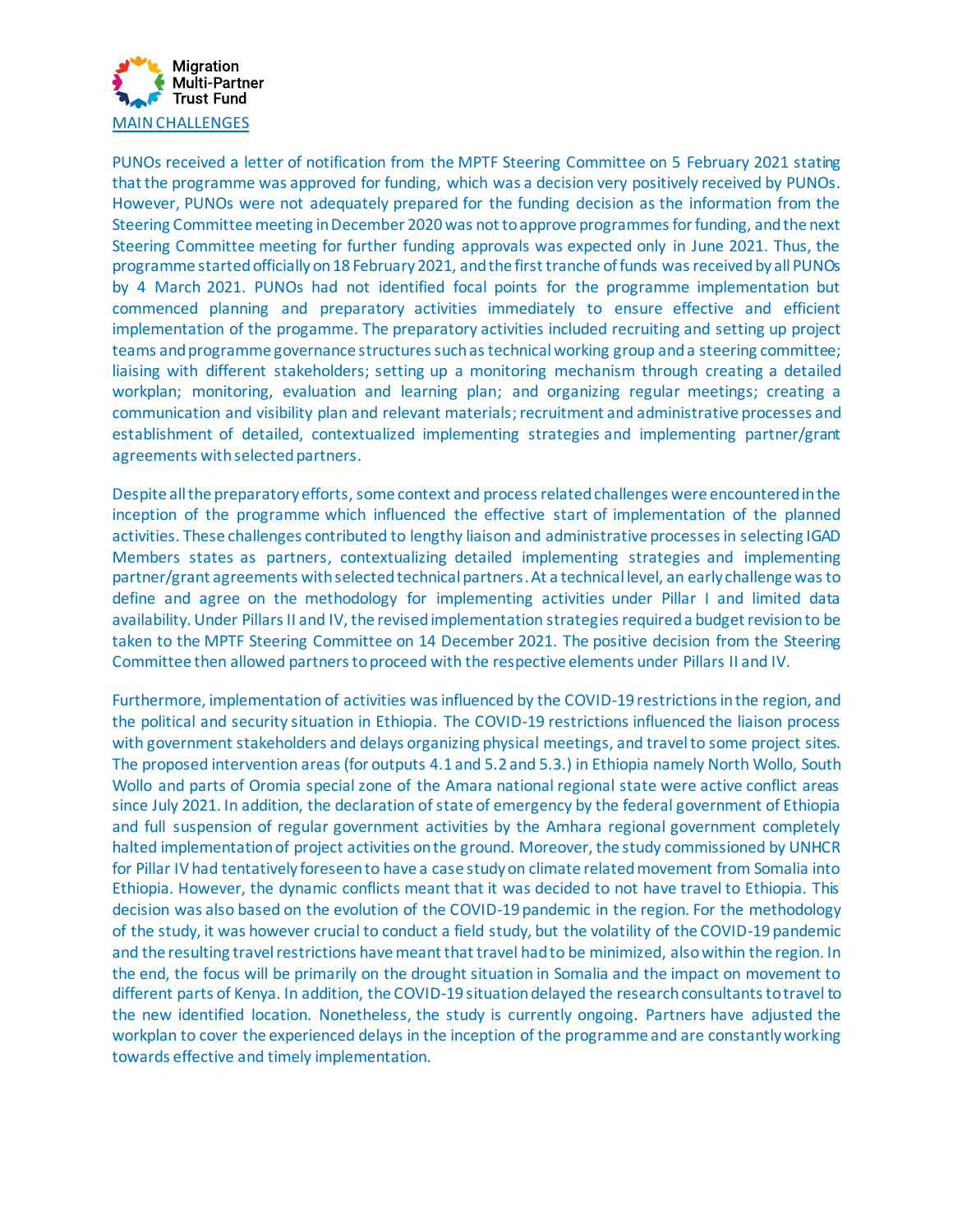

#### **Annual Progress**

#### **1. Summary and Context**

The Intergovernmental Authority on Development (IGAD) is one of the eight Regional Economic Communities (RECs) of the African Union, comprising the Member States of Djibouti, Ethiopia, Kenya, Somalia, South Sudan, Sudan and Uganda. It is home to more than 230 million people whose livelihoods and income are predominantly linked to agriculture. The IGAD region is one of the most diverse regions in the world, including areas of economic growth and investment on the one hand, and areas prone to violent conflict, political instability, humanitarian crises, and disasters linked to the adverse effects of climate change and environmental degradation on the other.

In the African continent, the IGAD region is considered one of the most vulnerable to climate variability and change and more than two thirds of the region are arid or semi-arid. It regularly faces a wide range of natural hazards leading to various forms of human mobility (displacement, migration and planned relocation), most commonly floods, but also landslides, and tropical cyclones, as well as slow-onset climate change effects, such as severe droughts, water level changes, environmental degradation, and changing rainfall variability.

In the IGAD Region, the adverse effects of climate change are particularly acute. Communities are already struggling with poverty, the socio-economic impacts of COVID-19 and conflict, and now also face unprecedented floods or hotter and drier conditions that impact their livelihoods and force them to move. In 2021, the region experienced prolonged droughts (Kenya, Ethiopia, Somalia), rising water levels (Lake Victoria; the Great Rift Valley lakes of Kenya); unpredictable rains, landslides (Uganda), floods (Sudan, worst floods in decades in South Sudan) which continue influencing lives and livelihoods of millions of people and together with the COVID-19 and the political instability having major socio-economic impacts.

Policies need to be adapted to manage these unprecedented stressors and the Migration, Disasters and Climate Change (MDCC) programme supports countries in the IGAD region to make these changes. The interventions will create evidence to support policymaking and minimise disaster displacement risk in the IGAD region. The MDCC takes forward regional approaches to enhance vertical and horizontal policy coherence related to human mobility in the context of disasters and climate change; and to enhance sustainable development, the green economy and regular migration pathways.

The programme contributes to facilitating pathways for regular migration in the IGAD region and minimizing displacement risk in the context of climate change, environmental degradation and disasters. It supports regional, multi-stakeholder approaches to preparedness, disaster risk reduction and adaptation to the adverse effects of climate change and acts to minimise the structural factors that compel people to leave their country of origin in the context of disasters linked to climate change.

The programme started officially on 18 February 2021, and the first tranche of funds was received by all Partnering UN Organizations (PUNOs) by 4 March 2021. PUNOs and partners commenced planning and preparatory activities immediately to ensure effective and efficient implementation for the Global Compact for Migration (GCM)implementation. The preparatory activities included recruiting and setting up project teams and programme governance structures such as technical working group and a steering committee; liaison with different stakeholders; setting up a monitoring mechanisms through creating a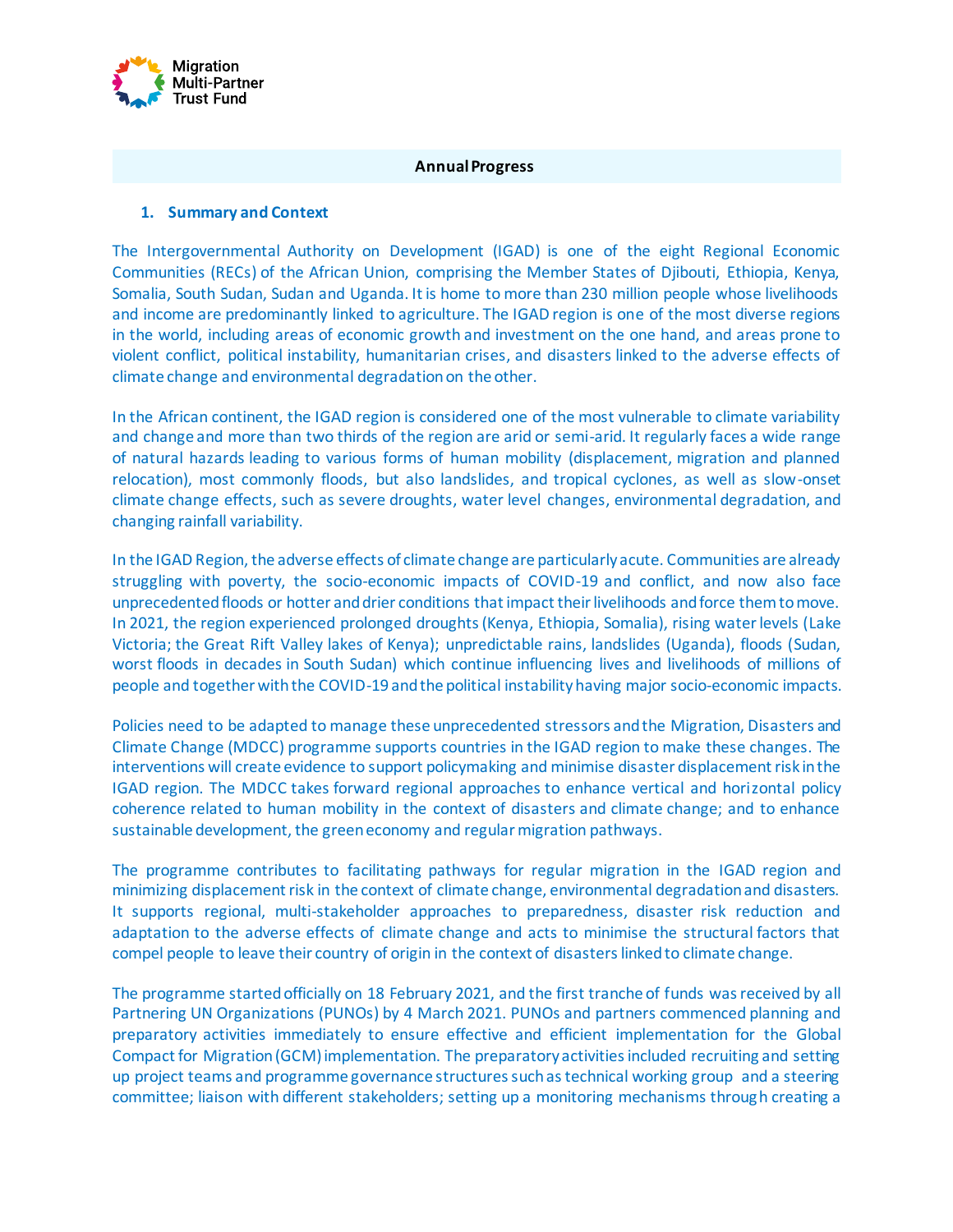

detailed workplan; monitoring, evaluation and learning plan; and regular meetings; creating a communications and visibility plan and relevant materials; recruitment and administrative processes and establishment of detailed, contextualized implementing strategies and implementing partner/grant agreements with selected partners.

Some context and process related challenges were encounteredin the inception of the programme which influenced the effective start of implementation of the planned activities. These challenges were contributed to lengthy liaison and administrative processes in selecting IGAD Members states and their respective Ministries as partners and establishing implementing partner/grant agreements with selected partners;the COVID-19 restrictions in the region, the conflict in Ethiopia and revision of implementation strategies which resulted in a budget revision. Partners have now adjusted the implementation strategies and workplans, and the implementation is mostly on track and partners are constantly working towards effective and timely implementation, while analysing potential risks. The situation in the region is dynamic, for example Ethiopia is still affected by insecurity and might influence the effective implementation of activities.

#### **2. Results**

The overall objective of this programme is to contribute to facilitating pathways for regular migration in the IGAD region and minimizing displacement risk in the context of climate change, environmental degradation and disasters in line with the vision and guiding principles of the GCM.

#### *PILLAR I: DATA AND KNOWLEDGE*

# **OUTCOME 1: National Governments in the IGAD region have enhanced access to quality data and evidence on disaster displacement risk and on other forms of human mobility**

Partners started the process towards enhancing the access to quality data and evidence on disaster displacement risk and on other forms of human mobility. Progress was made through initiating the process of addressing the gaps in data and knowledge regarding drivers and risks of displacement in the context of climate variability and change and establishing new innovative tools to be made available for different stakeholders to prevent and respond to disaster displacement.

These processes were initiated through partnering with Centro Internazionale in Monitoraggio Ambientale (CIMA) Research Foundation in creation of and collection of data for disaster displacement risk models; and enhancing capacities of IGAD including the IGAD Climate Prediction and Application Centre (ICPAC) on the links between human mobility, climate change, disasters and environmental degradation through supporting recruitment of Mobility Analyst for ICPAC.

CIMA, the UN Office for Project Services/Platform on Disaster Displacement (UNOPS/PDD) and ICPAC have worked closely together on a range of activities, in particular with regard to collecting data on flooding and tropical cyclone events, developing innovative methodologies to assess disaster displacement risk and related vulnerabilities, and to assessing the policy landscape in the IGAD region for addressing disaster displacement challenges. Throughout the initial data collection and model development phase, consultations with various experts and stakeholders took place, including in the form of regular coordination meetings with key partners such as the Internal Displacement Monitoring Centre (IDMC), bilateral consultations with external experts, and a dedicated risk modelling workshop on 1 December 2021 with a range of participants. Two consultants were recruited to support the cyclone data collection component and the future development of a decision-making model. Together with the Mobility Analyst,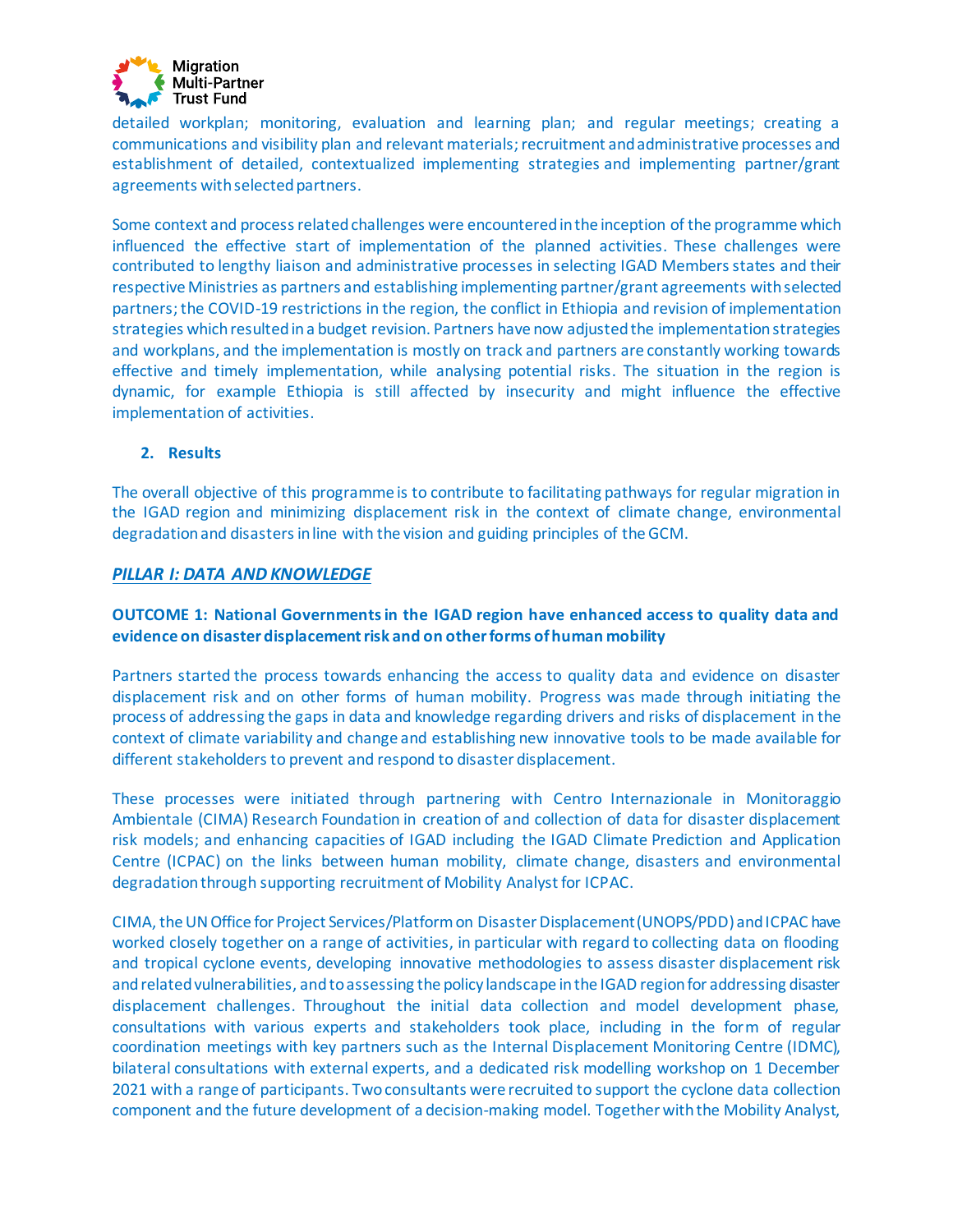

the team has also started to plan trainings and capacity support missions for 2022 to support IGAD and ICPAC in enhancing their capacities on the links between migration, displacement, climate change, disasters and environmental degradation.

The achievements under this outcome will particularly contribute to minimizing displacement risk in the context of climate change, environmental degradation and disasters in the IGAD region.

# **OUTPUT 1.1: Methodologies and models to assess disaster displacement risk are available for IGAD, ICPAC, Member State Governments and other relevant stakeholders**

CIMA developed methodologies to assess disaster displacement risk and their feasibility and usability confirmed in close coordination with ICPAC, PDD and external experts. The methodologies include innovative approaches to assessing vulnerability in the context of disaster displacement. Data collection that will be fed into the disaster displacement risk models has started both with regard to floods as well as cyclones in the IGAD region. Virtual coordination meetings between the different partners of the programme have been ongoing, and a first virtual training workshop with ICPAC staff has taken place on 1 February 2022.

#### Activities conducted:

1.1.1 Develop and customize displacement risk models for the IGAD Member States and livelihood zones within specific countries

- Following bilateral discussions with different stakeholders (IDMC, the International Federation of Red Cross and Red Crescent Societies (IFRC), University of Oxford, INGENIAR, Potsdam Institute for Climate Impact research (PIK), Eidgenössische Technische Hochschule (ETH) Zurich, Berkley University, London Global University), a new approach to assessing vulnerability within the scope of customizing displacement risk models was discussed and developed. The approach considers not only the physical aspects linked to the housing sector, but also the socio-economic elements of vulnerability.
- In November 2021, a joint meeting took place virtually with different technical experts to conclude the consultation process on the vulnerability and risk metrics to be adopted in the models. The joint meeting confirmed the proposed methodology for developing the disaster displacement risk models.
- 1.1.2 Generate and validate displacement risk estimates
- A conceptual map for the determination of socioeconomic and environmental factors to be considered in the displacement risk estimates was designed.
- Conflict and security conditions were considered as triggering factors for long-term displacement. A first concept note for the cooperation with the ICPAC, IOM, UN Environment Programme (UNEP) and the Climate Security Mechanismwas prepared.
- A local consultant was recruited for disaster data gathering. The consultant will support processing already collected data for the risk profile implementation, help in selecting countries for data collection, engage in additional data collection on cyclones and related impacts, and provide overall risk modelling support in coordination with key partners and stakeholders.
- The consultant together with CIMA developed a presentation to highlight progress made towards developing a database on cyclone events in the IGAD region, which will ultimately support the development of displacement risk estimates. The presentation includes information on the databases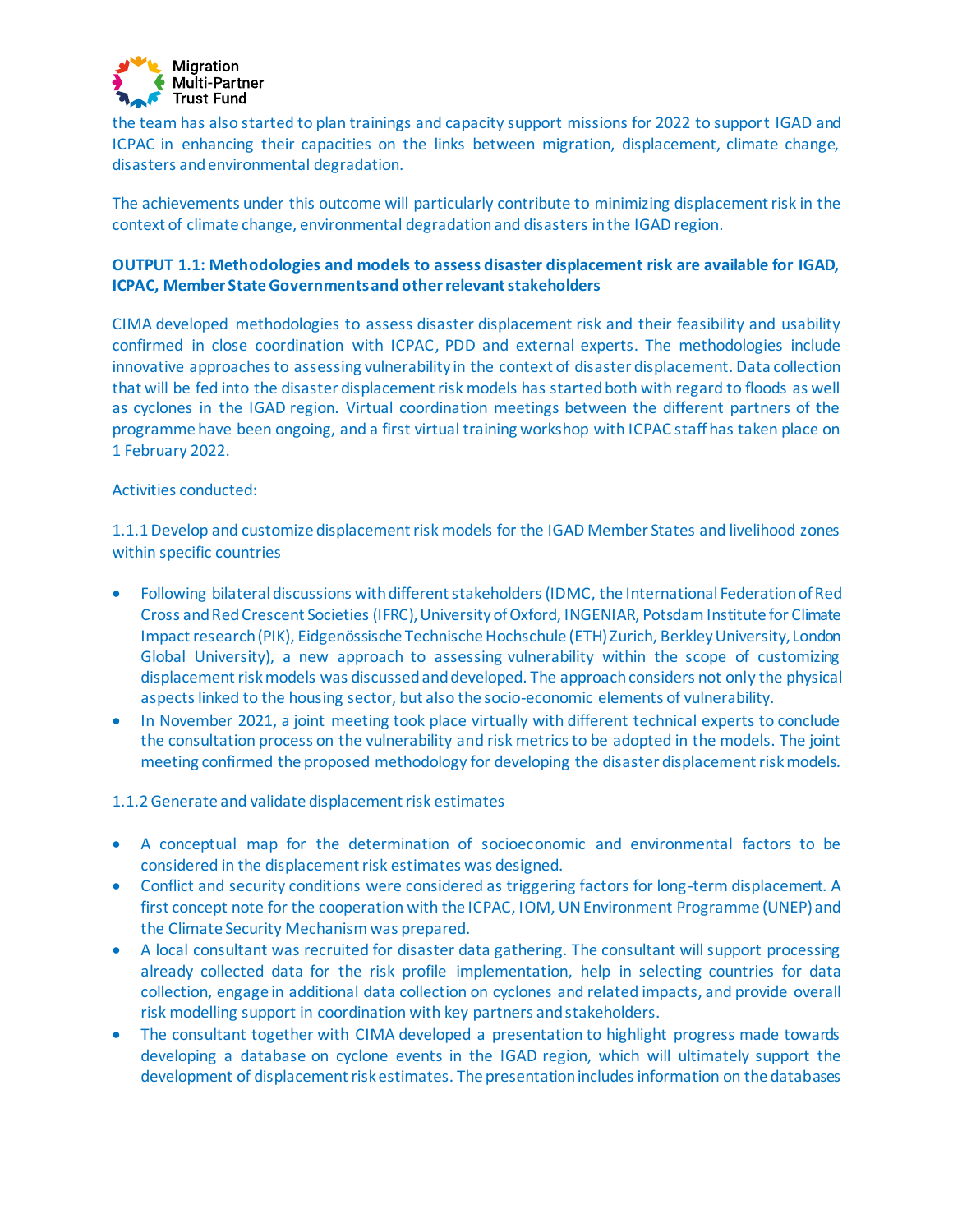

consulted and an exhaustive list of cyclone events/dates including their socioeconomic impacts. The presentation was shared with ICPAC for further elaboration.

1.1.3 Present initial results of the displacement risk estimates in relevant forums like Greater Horn of Africa Climate Outlook Forums (GHACOFs).

- On 1 February 2022, CIMA hosted a virtual coordination meeting for ICPAC staff on the methodologies and models to assess disaster displacement risk in the IGAD region.
- CIMA presented the initial results obtained under Output 1.1 at the Greater Horn of Africa Climate Outlook Forum (GHACOF) in February 2022.

# **OUTPUT 1.2: A decision-making model and relevant data collected in the IGAD Region are available and interoperable**

Partners have identified the methodology (agent-based modelling (ABM)) for developing the decisionmaking model, recruited a consultant to support data collection and the development of the decisionmaking model, and have engaged with partners to identify potential policies, investments, and programmatic responses to include in the model through a series of meetings as well as a virtual risk modelling workshop that took place on 1 December 2021.

#### Activities conducted:

1.2.1 Engage with partners to identify potential policies, investments and programmatic responses to include in the models

- Partners participated in several meetings, including the ICPAC Modelling Solution Space Workshop organized within the Deutsche Gesellschaft für Internationale Zusammenarbeit (GIZ) project on drought (Development of a Modelling Technique for Human Mobility in the Context of Climate Change and Capacity Development in the IGAD Region), which took place in October 2021.
- Following the consultations, a first draft of the Overview, Design concepts, Details (ODD) Protocol for the implementation of an ABM was prepared.
- A conceptual map was prepared for describing the methodology to be used for the implementation of the decision-making model, including the determination of socio-economic and environmental factors to be considered. The map also includes a first classification of mitigation and risk reduction options, which will be further discussed with stakeholders.
- On 1 December 2021, a virtual risk modelling stakeholder workshop took pace to discuss key issues relevant for the development of a technical decision-making model for quantifying the volume of displacement in different scenarios, in which potential policies, investments and programmatic responses to include in the model as well as the proposed methodology for the model (agent-based modelling) were discussed. A stakeholder workshop report was prepared, highlighting the outcomes and the discussed mitigation policies, which will be integrated and tested in the Decision-Making Model.

1.2.2 Test the effectiveness of the policies, investments and programmatic responses to identify high impact solutions, or the most effective in reducing displacement risk

• In January 2022, a consultant was recruited for the development of the decision-making model. The consultant supports the preparation and co-design of surveys and interviews to be conducted starting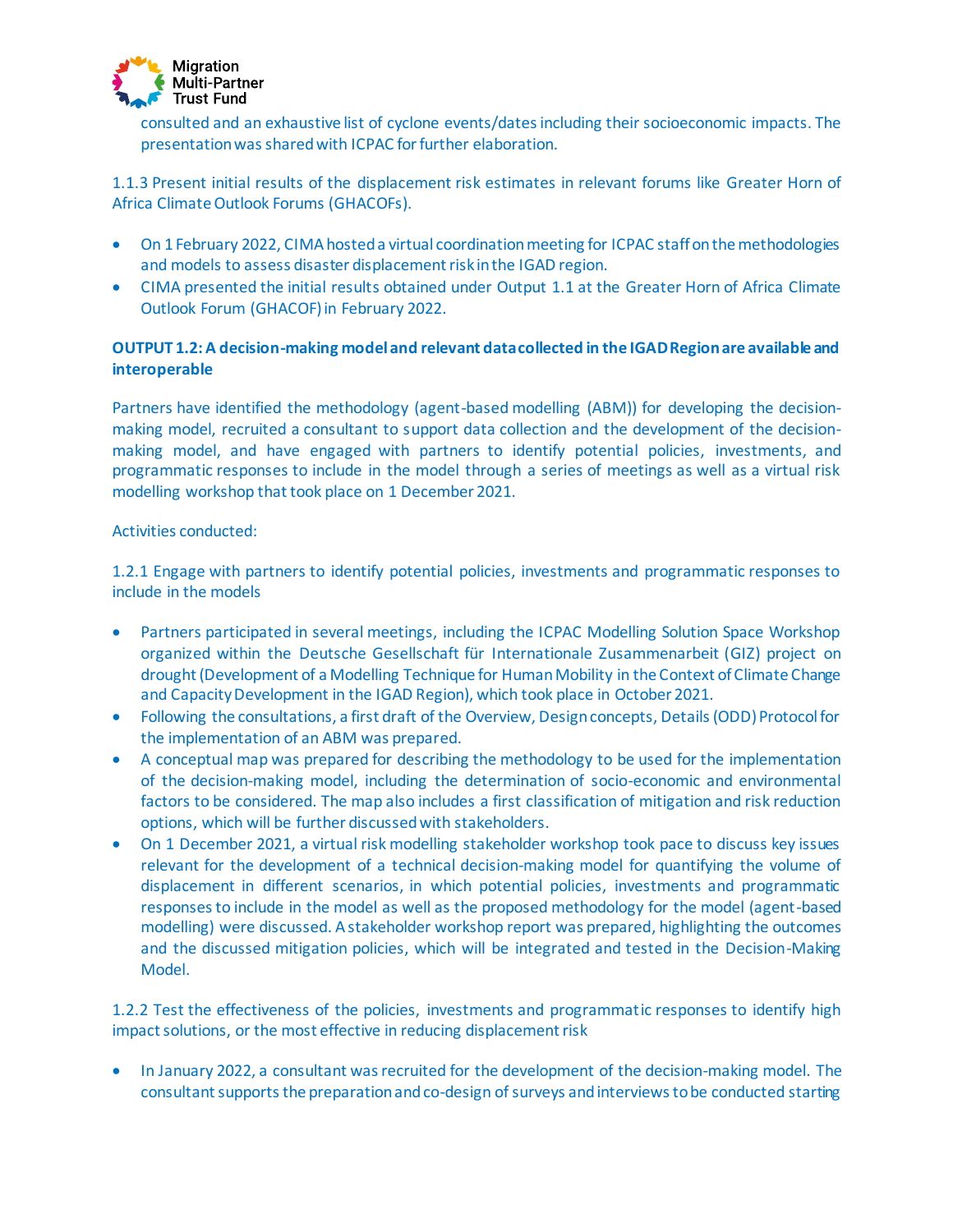

from February 2022 to feed into the decision-making model and will provide overall technical support to developing the decision-making model and testing the effectiveness of relevant policies, interments and programmatic responses.

• A comparative report on the different policies, investments and programmatic responses identified during the consultations and risk modelling workshop will be prepared in the next reporting period.

1.2.3 Present results of the different policies, investments and responses in relevant forums like GHACOFs

- CIMA presented initial results obtained under Output 1.2 at the GHACOF in February 2022.
- The September 2022 GHACOF is a crucial milestone where the final results of this analysis will be presented to IGAD Member States.

# **OUTPUT 1.3: IGAD and ICPAC have enhanced capacities on the links between migration, displacement, climate change, disasters and environmental degradation**

With support from PUNOs and partners, ICPAC successfully recruited a Mobility Analyst and planning of coaching programmes by IOM and CIMA was commenced, which will enhance the capacities of IGAD including ICPAC on the links between migration, displacement, climate change, disasters and environmental degradation.

The purpose of this coaching programme component is to enhance ICPAC's understanding of the human mobility data and the use of it within Member States. This coaching program aims at familiarizing ICPAC with data on human mobility to enable the organization to work with different data sources that can be used with the disaster risk model, developed in collaboration with CIMA, and to collaborate with Member States and partners in the use of the analysis of the impact that climate has on human mobility. Capacity will be enhanced in priority areas identified with ICPAC in areas such as: the humanitarian architecture, how displacement data is collected, including different methodologies and approaches, definitions, what data sources are available, what are their strengths and limitations, data management, data analysis and ethical use and processing of data. The curriculum will also include IOM's Mobility, Environment and Climate Change training which may be adapted to respond to the learning needs and interest of ICPAC.

These efforts will allow ICPAC to strengthen their leadership on the topic of climate-related mobility monitoring and forecasting in the region and to establish a focal point to inform and work with national governments on this issue and will allow ICPAC in becoming self-sufficient in the maintenance and further development of the displacement risk models and decision-support tools developed through this project. The Mobility Analyst has taken the role to lead the discussions on migration, disasters and climate change nexus, the data sources, and the use of data and evidence in policymaking withing ICPAC, and further in supporting IGAD Member States in minimizing the impact on loss and damage.

Activities conducted:

1.3.1 Establish and implement a Displacement Tracking Matrix (DTM) coaching programme with ICPAC

• IOM and ICPAC commenced the planning of the coaching programme in September 2021 through a virtual meeting where it was decided that the programme will start as soon as the Mobility Analyst is on-board. The final curriculum would be developed only following a Learning Needs Assessment (LNA) carried out by IOM with ICPAC key staff. This was conducted through a physical meeting between IOM and ICPAC, early February 2022. The learning needs assessment will result into a concept note, inclusive of a coaching curriculum.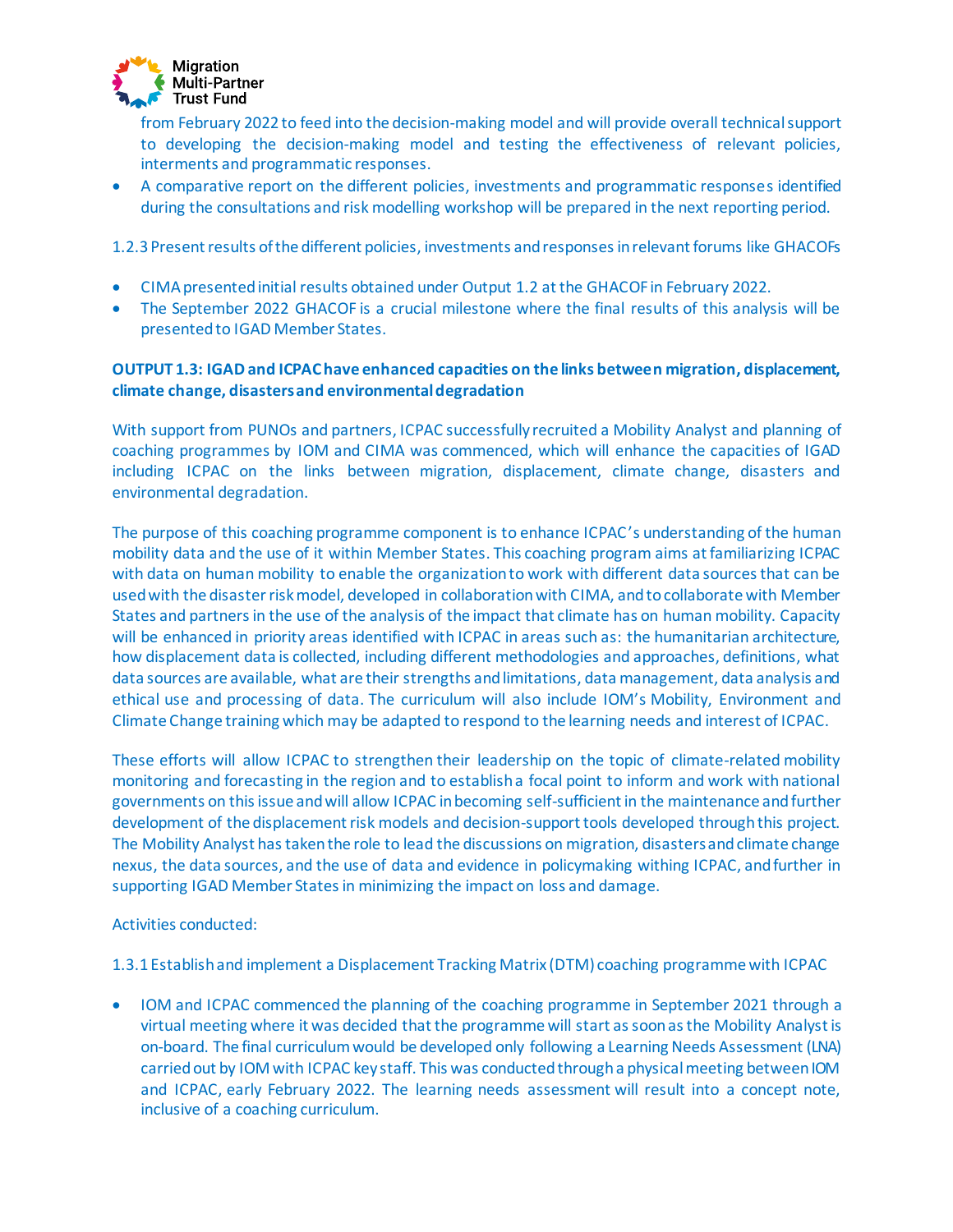

- ICPAC started engaging IGAD units, including the migration unit, further, to advance the coaching program's inclusion to Member States. This will also increase ICPAC's efforts to engage the regional platforms relevant to mobility to present the different policies, investments, and responses in appropriate forums.
- A first consultation with ICPAC staff based on the initial results reported under Output 1.1 and 1.2 took place on 1 February 2022.
- Following the lessons learned from the first training with ICPAC staff, the technical partner, CIMA, will start preparing material for the coaching programme in consultation with IDMC. It is expected that a first concept for the coaching, developed in close consultation with ICPAC, will be ready by March 2022. Two fundamental milestones for the implementation of this activity have been identified: in May 2022, a first capacity support mission will take place to strengthen ICPAC's capacities on risk profiles, concerning the methodology and the use of the model designed in Output 1.1 for the determination of risk profiles. In September 2022, a second capacity support mission will take place to enhance IGAD and ICPAC's knowledge on the decision-making model, its methodology and its use to test policies and strategies.

1.3.2 Recruit a 'mobility expert' to be embedded within ICPAC to support capacity enhancement of ICPAC and act as liaison for this joint programme

- ICPAC finalised the recruitment process of the Mobility Analyst on disaster displacement in December 2021. PUNOs established an administrative modality to support the recruitment of the "Mobility Expert" (Mobility Analyst), and with partners jointly developed a ToR for the Mobility Analyst. The vacancy announcement was launched on 23 July 2021. However, the recruitment process was slightly longer than expected resulting the Mobility Analyst being recruited and on-boarded on 1 December 2021 by ICPAC.
- The Mobility Analyst is in the process of finalizing a plan of action and a workplan for institutionalizing human mobility within ICPAC. The action plan defines how ICPAC will incorporate human mobility within their programs and expand its coordination to the existing IGAD platforms, to enhance sharing the results of the joint intervention with different stakeholders, including IGAD Member States and community of practice and beyond this programme. This action plan is expected to be ready in March 2022.

#### *PILLAR II: NATIONAL AND REGIONAL POLICY FRAMEWORKS*

#### **OUTCOME 2: National Governments in the IGAD region have included human mobility considerations in the context of disasters, climate change and environmental degradation across relevant policy areas**

IOM and IGAD Secretariat started the process of addressing challenges and opportunities of human mobility across different policy and action areas in the context of disasters and the adverse effects of climate change.

First step was to identify partnering IGAD Member States and to ensure synergies with a review [by](https://disasterdisplacement.org/portfolio-item/drr-cca-development-policies-and-disaster-displacement-human-mobility-in-igad)  Nyandiko & Freeman (2021) "*[Disaster Risk Reduction, Climate Change Adaptation and Development](https://disasterdisplacement.org/portfolio-item/drr-cca-development-policies-and-disaster-displacement-human-mobility-in-igad)  Policies, and their [Consideration of Disaster Displacement and Human Mobility in the IGAD Region](https://disasterdisplacement.org/portfolio-item/drr-cca-development-policies-and-disaster-displacement-human-mobility-in-igad)*" of existing relevant regional frameworks and national policies on Disaster Risk Reduction/Management (DRR/M), National Adaptation Plans/Programmes of Action (NAP/As), and Intended/Nationally Determined Contributions (I/NDCs), which was commissioned through complementary funding, by IGAD Secretariat in collaboration with the Norwegian Refugee Council (NRC), PDD and the UN Office for Disaster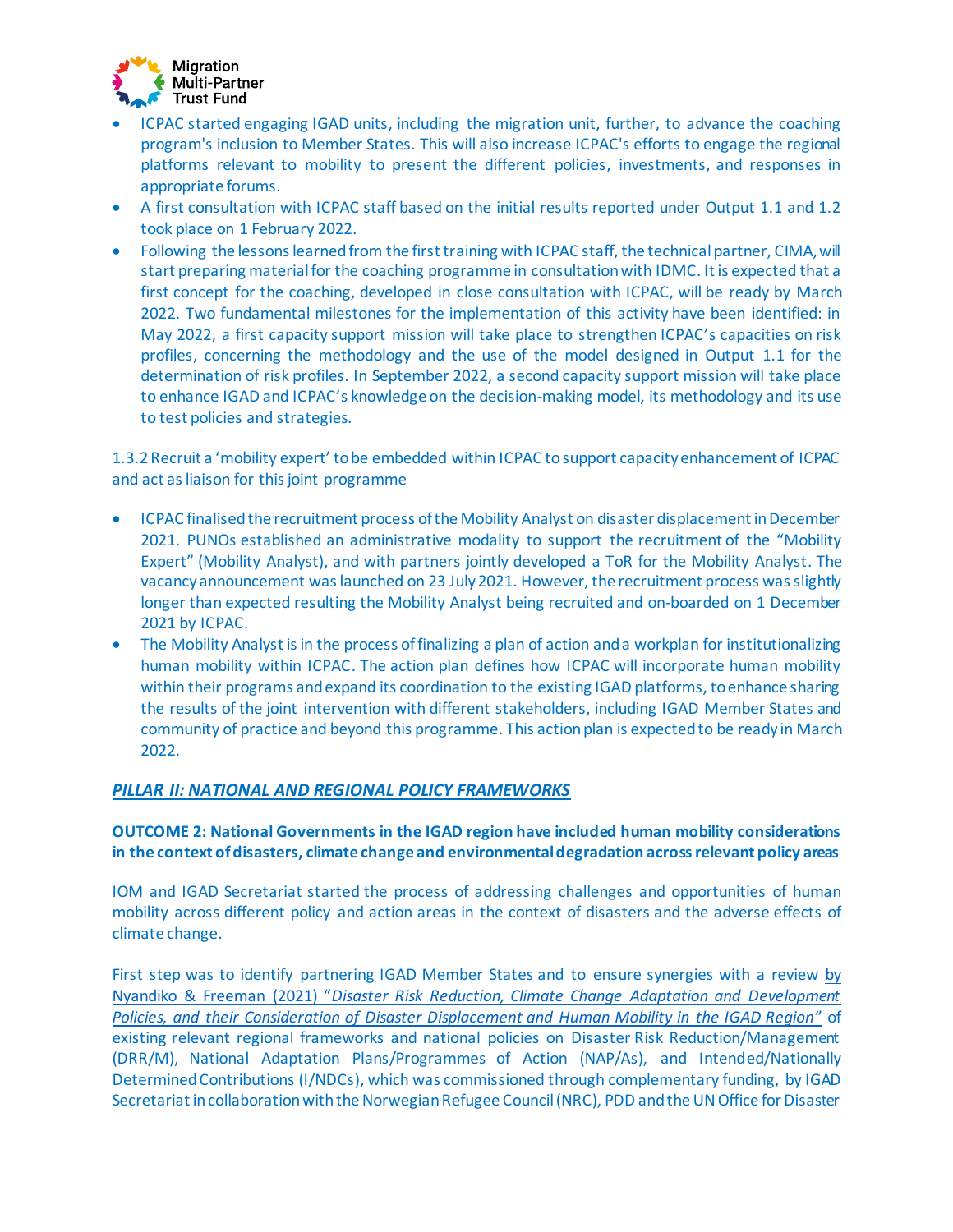

Risk Reduction (UNDRR). Once the review was finalized, partners proceeded to identify relevant IGAD Member States who would be interested in responding to human mobility challenges in the context of climate change and disasters by strengthening their policy frameworks, under this programme. However, liaison was challenged by the prevalent COVID-19 situation in the region and related restrictions to organize physical meetings. In addition, the process to identify relevant Government Ministries took longer than expected.

Once the restrictions were eased, the IGAD Secretariat organized a regional dialogue forum with IGAD Member States on 16-17 September 2021 in Addis Ababa, Ethiopia to review the results of the IGAD study and to identify those interested Members States taking part of the programme. In addition, individual meetings were held with interested Members States. Thus, the Government of Somalia and the Government of Kenya demonstrated their interest and were selected as programme partners. This allowed partners to further plan and progress with the interventions.

IOM further liaised with partners and the relevant government counterparts, particularly with the Directorate of Environment and Climate Change (DOECC) under the Office of the Prime Minister of Somalia and the Ministry of Environment and Forestry in Kenya, to define the detailed implementation strategies. IOM in Kenya also commenced liaison with the local government in Turkana County which is expected to be selected as the implementing region for activities under Pillars II and IV. Turkana county is arid and semi-arid lands (ASALs) and it is home to mostly pastoral and agro-pastoral communities who mostly depend on livestock production and rain-fed agriculture for their livelihoods. Climate change is a major threat to critical ecosystems where pastoral communities live. Climate change effects such as drought and unpredictable rainfall patterns, as well as flooding, resulting in animal deaths, displacements, conflicts and pastoral dropouts affect the pastoral populations. Discussion with the county government highlighted the needs for support in the implementation of their climate and disaster related policies (Pillar II) as well as green economy initiatives (Pillar IV). Liaison with DOECC in Somalia is on-going to identify the implementation locations. Following this, local communities will be identified and closely engaged with the implementation.

As originally envisioned, building from the findings of the IGAD study, national and local climate and disasters related policy reviews would be conducted first. In Somalia, the original plan was to recruit a local consultant to conduct this study. However, the implementation strategy was revised, and IOM will partner with DOECC under the Office of the Prime Minister of Somalia which is expected to enhance the ownership of the results. In Kenya, a local consultant will be recruited to conduct the policy review. The reviews commence early 2022, once the formal administrative processes are finalized in February 2022. In addition, it was decided that local Non-Governmental Organizations (NGOs) would be engaged to implement some of the recommendations from these reviews. This is expected to enhance the whole-ofsociety and the people-centered approaches that the programme builds on, and to ensure that the recommendations are practical, community-owned and support policymaking. These decisions however required a budget revision to be taken to the Multi Partner Trust Fund (MPTF) steering committee on 14 December 2021. Following the approval of the revision partners were able to proceed with the implementation and the workplan was adjusted to cover the experienced delays in the inception of the programme.

Through the interventions initiated under this outcome National governments in the IGAD region will be able to enhance the vertical and horizontal policy coherence in the region. The achievements under this outcome will particularly contribute to facilitating pathways for regular migration in the IGAD region and minimizing displacement risk in the context of climate change, environmental degradation and disasters.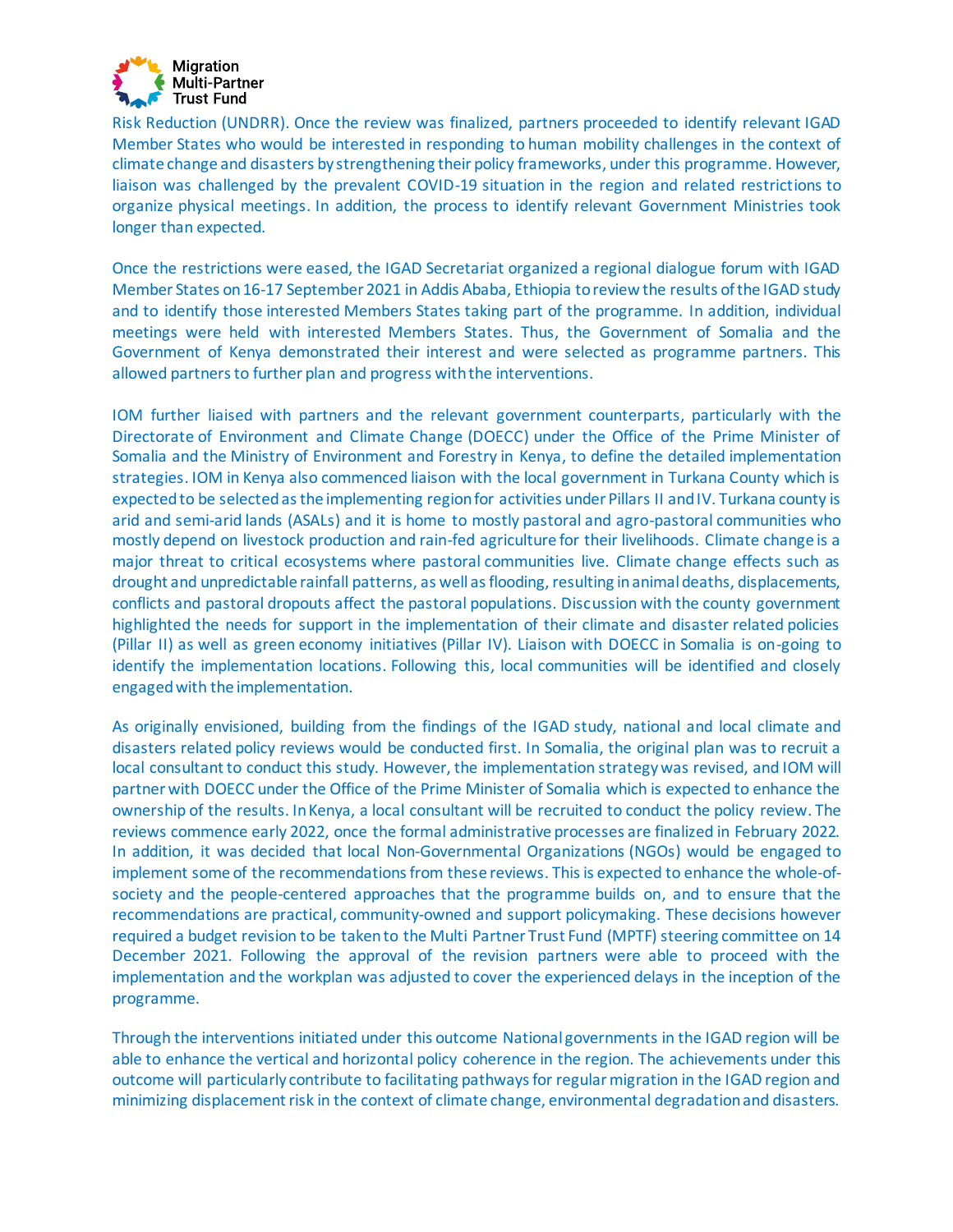

**OUTPUT 2.1: National Governments and IGAD have evidence & enhanced capacities to include human mobility considerations, including the specific vulnerabilities of women and children, in national and regional policies, strategies and action plans that pertain to migration, climate change and disasters** 

Building from the findings of the IGAD study, partners started the process of evidence-based policymaking through defining the focus of the national and local climate and disasters related policy reviews. The recruitment processes of third parties to conduct the national and local climate and disasters related policy reviews were commenced. The studies commence early 2022, once the formal administrative processes are finalized in February 2022.

The purpose of the study in Somalia is to identify and analyze how mobility can best be included in the operationalization and implementation of the existing climate change policies. An in-depth analysis of the current policies, Somali context, and policy environment integration of human mobility (migration and displacement) references and coherence of these references in the existing climate related policies in Somalia will be taken, providing clear and concrete recommendations on how these references could be strengthened as part of their operationalization and implementation in the context of Somalia, with a specific focus on gender.

In Kenya, the purpose is to carry out a detailed analysis of references to human mobility (internal, cross border, forced and voluntary, permanent and temporary), in particular human mobility taking into account gender perspectives in existing national and local policies, strategies, frameworks and plans related to Climate Change and DRR identified in the IGAD study, with particular emphasis on Turkana County in Kenya as a case study. This entails detailed analysis on policy coherence on the regional, national and county levels.

IOM's Better Migration Management (BMM) programme commenced a study that identifies all the policies in the IGAD Member States that reference migration. In line with efforts to create synergies and complementarity across different programmes of work, IOM adjusted the tools under this programme to also identify climate change references in the policies being analysed. IOM also participated in the multistakeholder workshop in Mombasa, Kenya on 27-28 October 2021 which validated and collected further inputs for the initial study results, which are expected to be finalized in February 2022. IOM will utilize the results of this study in the interventions under Pillar II.

#### Activities conducted:

2.1.1 Assess the comprehensiveness of existing policy responses in relation to human mobility, environment and climate change

- Partners identified the partnering IGAD Member states: Kenya and Somalia.
- Partners created concept notes to define the local implementation strategies in Kenya and Somalia.
- Partners created Terms of Reference (ToRs) to commence the national and local climate and disasters related policy reviews and the processes to recruit third parties to conduct these studies in the respective countries. Studies are expected to commence in February 2022.
- IOM supported the BMM policy review process to include climate change elements in the review process.

2.1.2 Conduct a pilot validation exercise, inclusive of a consultation phase to collect local evidence of 'good practices' of climate adaptation and/or Disaster Risk Reduction (DRR) strategies that build community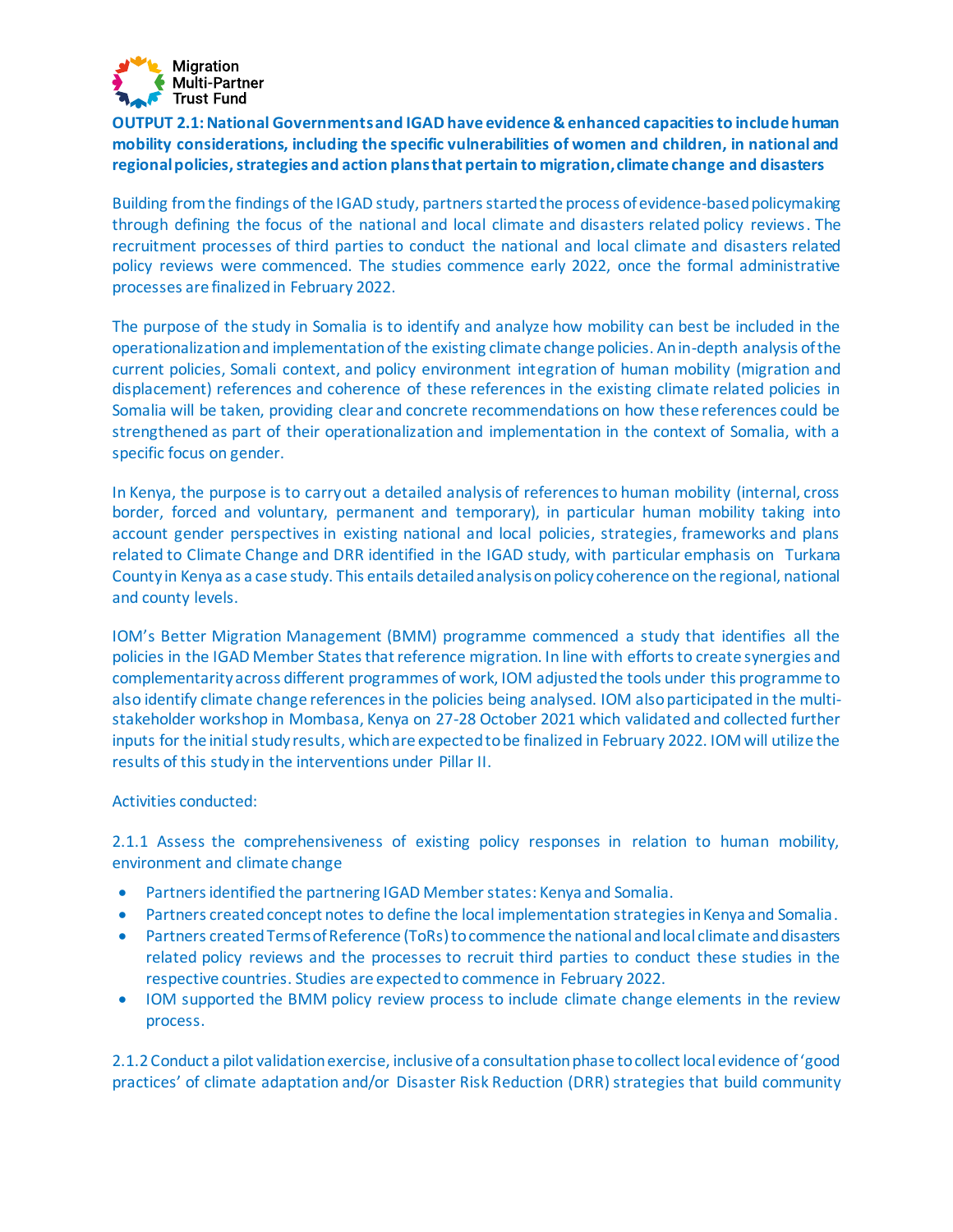

resilience, at the community level of the recommendations resulting from the review of existing policies and frameworks

- As part of the implementation strategy, IOM will engage local NGOs for the implementation of the pilot projects with local communities. Particular mapping of relevant agencies was commenced in Kenya and will be finalized in March 2022. Similar mapping will commence in Somalia in March 2022.
- Consultations with the government counterparts have commenced and will further continue once the local and national policy reviews commence to identify local communities and pilot project locations to pilot the recommendations from the reviews.

2.1.3 Conduct discussions at different levels: national, regional policy dialogues, global policy forums

- Government liaison commenced through meetings with the government counterparts; DOECC in Somalia and Ministry of Environment and Forestry in Kenya. Collaboration will continue throughout the implementation of the interventions. Particular meetings and workshops will be organized to validate results of the reviews and to share the lessons learnt and best practices in relevant policy and knowledge sharing forums.
- All the interventions will be embedded in the IGAD structures such as the National Coordination Mechanisms (NCM). IOM in Kenya already liaised with the NCM and two focal points for the programme were identified.
- IOM liaised with the UN Networks on Migration (UNNM) in Kenya and Somalia. IOM focal points will engage with the relevant Technical Working Groups of the country UNNMs.

#### *PILLAR III: DISASTER DISPLACEMENT PREPAREDNESS*

# **OUTCOME 3: National Governments in the IGAD region and IGAD have enhanced their preparedness and operational readiness to respond to cross-border disaster-displacement**

PDD and IGAD Secretariat commenced the support in addressing gaps in capacities and regional/bilateral coordination for better preparedness and responses regarding disaster displacement and making operational tools available by focusing on setting up the necessary administrative frameworks and governing documents (also see 'Main Challenges'). This included identifying the best way forward in channelling funds to the IGAD Secretariat via UNOPS, and more specifically, the development of a project proposal to guide the work under Pillar III and subsequently the development of a Grant Support Agreement (GSA) between UNOPS and the IGAD Secretariat. In parallel to these administrative steps, the IGAD Secretariat and UNOPS/PDD also met to plan the implementation of activities in line with similar previous experiences in the Americas, where an exercise took place to support the development of Standard Operating Procedures (SOPs) in disaster contexts and to test these SOPs through simulation exercises (SIMEX). In December 2021, the IGAD Secretariat launched a call for applications for the consultant(s) recruitment in support of the activities under Output 3.1 and, to a lesser extent, Output 3.2. The consultant(s) are expected to start their activities in March 2022(see further information below).

The achievements under this outcome will particularly contribute to minimizing displacement risk in the context of climate change, environmental degradation and disasters.

#### **OUTPUT 3.1: National Governments and Local Authorities in the IGAD region have skills, tools and capacity to prepare for cross-border disaster-displacement**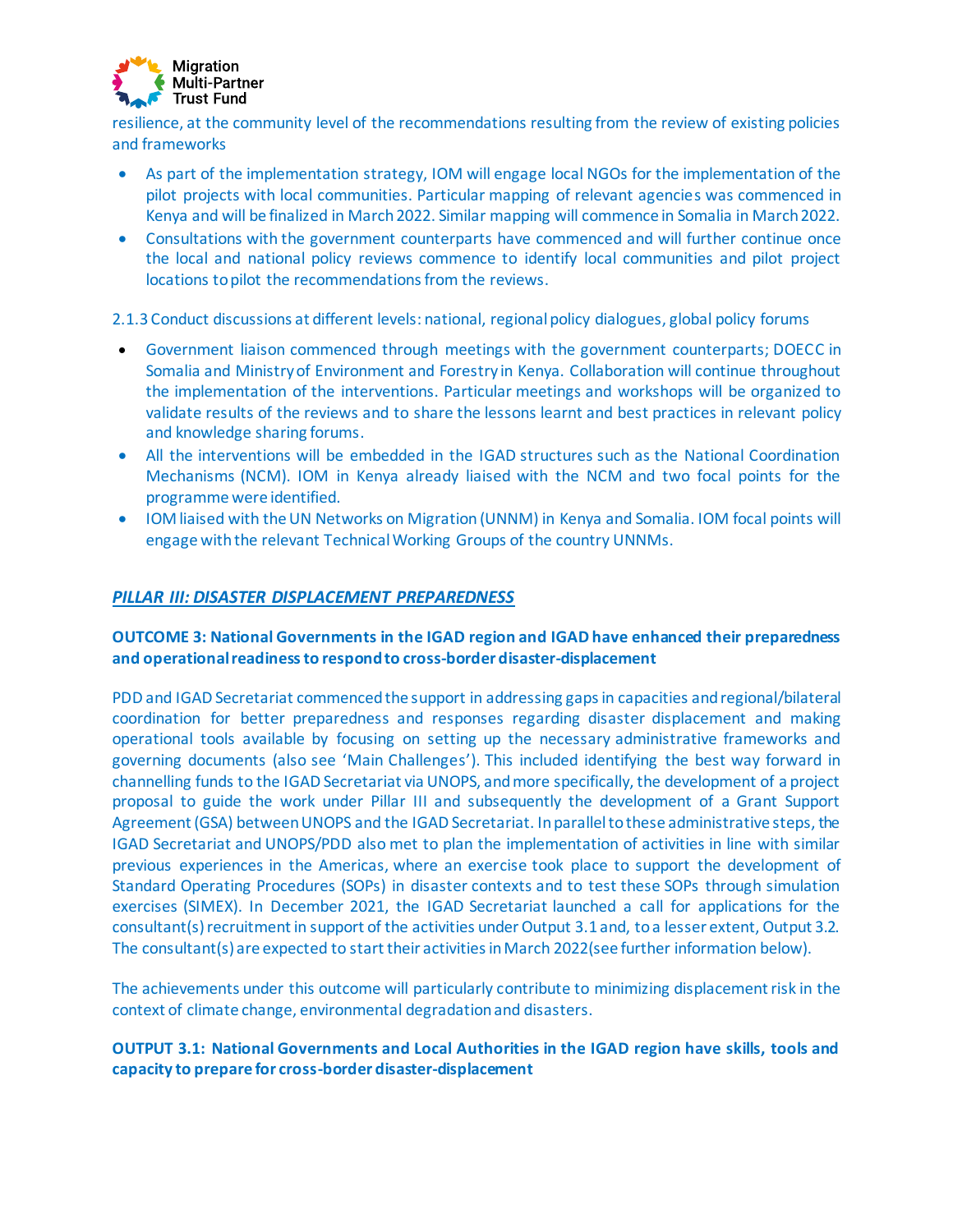

Partners developed a ToR, for the consultant(s) recruitment in support of Output 3.1, following the formal signing of the GSA between the IGAD Secretariat and UNOPS in November 2021. Through initial consultations and a two-day workshop in September 2021 with IGAD focal points on DRR/M, Climate Change, and Human Mobility, the partners have increased awareness of the activities planned under Output 3.1. Workshops with the IGAD Member States will take place before June 2022 with the support of the consultant(s), after which the draft SOPs will be revised and validated.

The report with regard to the planned activities under Pillar II, prepared by the IGAD Secretariat together with partners including UNOPS/PDD, NRC and UNDRR, on how displacement and other forms of human mobility are included in existing regional and national DRR, climate change and development policies will also serve as a basis for the work under Pillar III.

#### Activities conducted:

3.1.1 Collect and collate examples from law, policies, practices and tools on admission and stay in disaster contexts and prepare and design a tailored training/workshop for IGAD member countries.

• The IGAD Secretariat has launched a call for applications in December 2021 for the consultant(s) recruitment to conduct a desk review mapping on law, policies and procedures on admission and stay for people displaced across borders in disaster contexts. The mapping is expected to be finalised in April 2022.

3.1.2 Conduct trainings and organize workshops on admission and stay and on drafting of SOPs in disaster contexts.

• The same consultant(s) will support to develop guidance and procedures on admission and stay in disaster contexts in the region, support the organisation of two-day trainings/workshops with IGAD Member States on admission and stay related to cross-border disaster displacement and on drafting SOPs in disaster contexts, and to support the drafting, consultation and validation of the SOPs at the national and regional level though a regional consultation. The national workshops will take place before July 2022, with the revised and validated SOPs ready in September 2022.

3.1.3 Support drafting, consultation and validation of SOPs at the national and regional level (Regional Consultation)

- The 'Regional Dialogue on Human Mobility, Climate Change and Disaster Risk Reduction' for Member States Focal Points on DRR/M, Climate Change, and Human Mobility on 16-17<sup>th</sup> September 2021 in Addis Ababa, Ethiopia organized by IGAD Secretariat included a session on the programme, also in support of consulting on the different activities planned under Pillar III.
- Activity 3.1.3 will comprise a series of consultations with interested IGAD Member States following up from the workshop under Activity 3.1.2. The draft SOPs will be inclusive of protection and gender concerns. The SOPs will be made available and disseminated to IGAD Member States through the focal points on DRR/M, Climate Change and Human Mobility and other consultative foras of IGAD such as the NCM, the DRM Technical Advisory Committee (TAC) etc. following their completion in September 2022.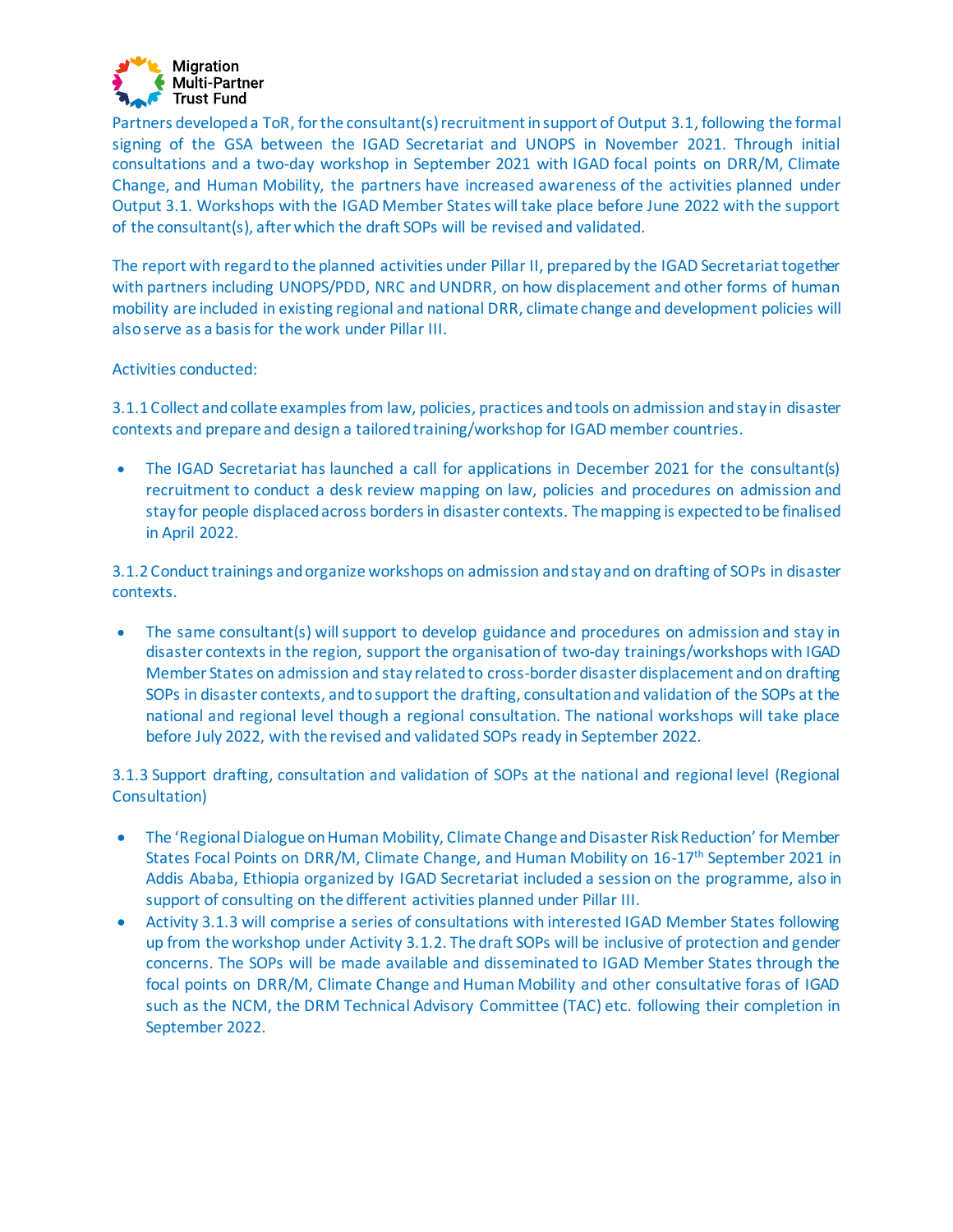

# **OUTPUT 3.2: Standard Operating Procedures (SOPs) on admission and stay have been put to practice and tested in simulation exercises**

Consultations with the Member States led to the initial identification of pilot areas for cross-border simulation exercises. They include the Mount Elgon area on the border of Uganda and Kenya as well as the Karamoja cluster that straddles the borders between South-Western Ethiopia, North-Western Kenya, South-Eastern South Sudan, and North-Eastern Uganda. The final decision on the two areas is depending on the outcome of activity 3.1. The consultant(s) recruited by March 2022 will be responsible for developing the first draft of the SOPs to be discussed with the Member States. A draft plan and timeline for implementation of the simulation exercises have been developed in the grant agreement between the IGAD Secretariat and UNOPS.

Activities conducted:

3.2.1 Conduct 2 simulation exercises (SIMEX)

- Based on interest by national government stakeholders and needs on the ground, partners have identified two potential cross-border pilot areas for the simulation exercises, which will be validated through Activity 3.1.1.
- The simulation exercises will take place in the second half of 2022.

3.2.2 Formulation, development and dissemination of policy recommendations for improvement regarding gap areas and preparedness capacity.

• Following the simulation exercises in the second half of 2022, a report including recommendations for improvement regarding gap areas and preparedness capacity will be drafted.

3.2.3 Technical support offered and provided upon requests for institutional and policy development for IGAD Member Countries (National and local level)

• Following the completion of all other activities, Member States will continue to be supported upon request to implement policy recommendations identified under Activity 3.2.2 with the aim to improve policy and institutional preparedness and response capacity on disaster displacement.

#### *PILLAR IV: REGULAR MIGRATION PATHWAYS*

# **OUTCOME 4: Migrants affected by the adverse impacts of disasters and climate change in the IGAD region have enhanced pathways for regular migration and access to protection services in accordance with international, regional and domestic law**

Partners commenced the process and preparatory activities for creating evidence on the interrelationships between protection and cross-border movements and enhancing the awareness and knowledge of the interrelationship between protection and displacement and rights of migrants. Interventions under this outcome were hindered by the COVID-19 restrictions in the region as well as the conflict in the proposed project area in Ethiopia. The situation has been closely monitored and mitigation measured considered, however, some delays were unavoidable.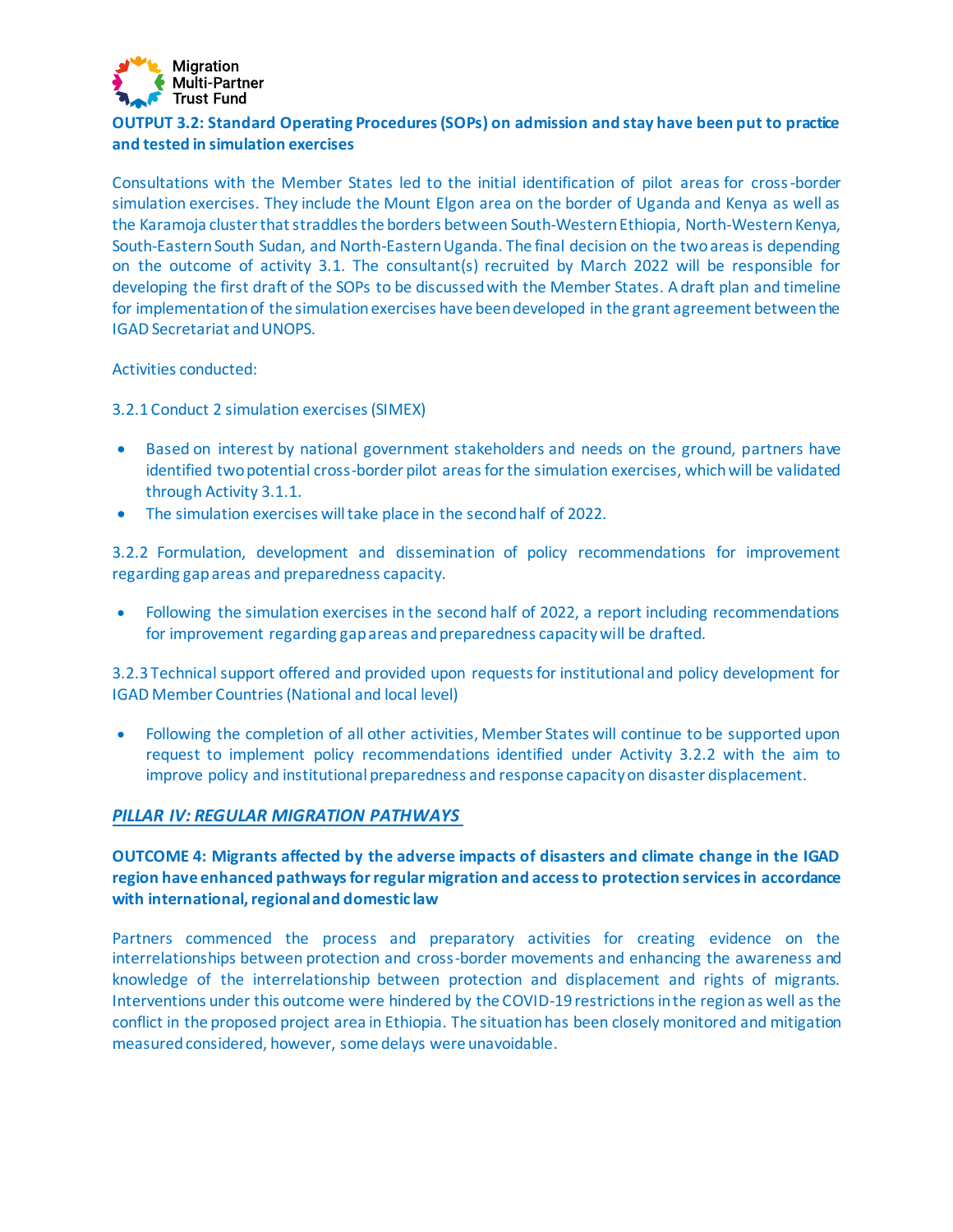

The achievements under this outcome will eventually contribute to facilitating pathways for regular migration in the IGAD region and minimizing displacement risk in the context of climate change, environmental degradation and disasters.

# **OUTPUT 4.1: Migrants and affected communities have improved knowledge about their rights and obligations under national laws and procedures including available forms of protection**

ILO prepared communication campaign materials to raise and improve awareness and understanding of potential and current migrant workers, their families and the community at large on safe, regular, and orderly migration, climate change, migrant workers' rights and obligations, and available forms of protection services. This will support migrant workers to access protection services, and use available services.

#### Activities conducted:

4.1.1 Produce awareness raising products for migrant workers and communities in the selected localities

- A range of awareness-raising materials were preparedand will further be developed with the support of a consultant. Messages will target a variety of actors (government and district representatives, migrant workers, their families, and communities),will be tailored to the local context, and will be shared in an entertaining and engaging way. Campaign materials will be in Amharic; whereas all correspondence and reports shall be written in English. The materials will also be usedin subsequent outreach activities carried out by the programme and other ILO migration projects and partners. The following products are considered:
	- o Print media: Information Education and Communication (IEC) materials such as visual leaflets/flyers/posters/brochures.
	- o Audio visual media (Radio/TV): 20-30 min Radio and/or TV, using local channels, expert interviews/documentary.
	- o Social media: e.g. Facebook/Instagrammessages.
	- $\circ$  Interactive media: Street drama performance. A total of six performances will be staged in the selected target district during market days in every 15 days within a period of 3 consecutive months.

4.1.2. Organize dedicated campaigns using different channels to enhance knowledge of migrants and potential migrants on their rights and obligations; this could include vulgarization of the use of modern IT technologies like development of apps for monitoring and reporting of MW situations, migration path to enhance protection for migrant workers

- Potential regional and local level media outlets were identified and consulted on the possibility to jointly organize media campaigns. These include Fana Broadcasting Corporate (FBC) TV and Radio, Amhara Media Agency, Dessie FM radio 96.0.
- Furthermore, responsible government office experts, selected migrant workers, social media influencers from the target area will be engaged to share the information to the community members. All such campaign activities will start by March 2022.

4.1.3 Organize local forum with tripartite and communities to discuss and disseminate key messages on MW rights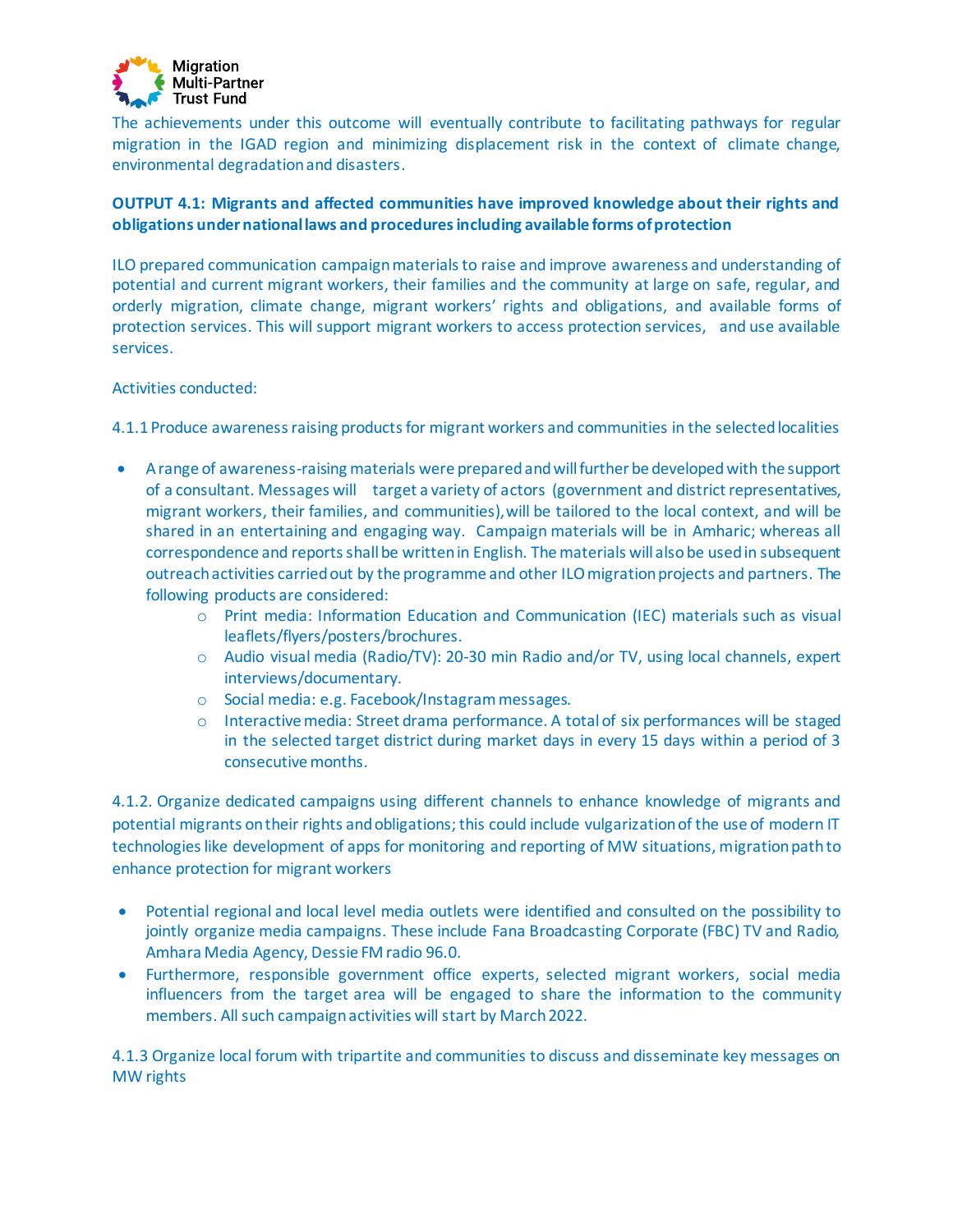

• Local forums are yet to be organized, and the activity was postponed due to the conflict in the intended project area. However, the security situation is currently improving, and therefore the plan is to initiate the forums in the local Woreda during the  $2<sup>nd</sup>$  quarter of 2022. Both regional and local government stakeholders, migrant worker representatives, private sector actors or employers operating in the project area, and influential women and men community members will be invited to attend the forum and discuss safe, orderly, and regular migration, migrant workers' rights and available forms of protection services.

# **Output 4.2: National Governments and Local Authorities in the IGAD region have strengthened guidance, tools and capacities on the application of International and Regional Refugee law and other protection instruments in the context of disasters and climate change and human mobility situations in the IGAD Region**

UNHCR commissioneda study "Human Mobility and Climate Change in the IGAD Region" on cross-border movements and international protection. A consultant was recruited, and data collection commenced in November 2021. This study aims to improve insights into how climate change and disasters relate to crossborder movement and to identify legal, policy and operational challenges and opportunities for providing protection, humanitarian assistance and assistance designed to promote resilience and adaptation. The study will examine the existing protection frameworks and their application from a legal, and policy perspective and, through case studies, an operational perspective, with the intention of providing regionally specific, evidenced-based recommendations for action at both the policy and implementation level.

UNHCR had tentatively foreseen to have a case study on climate related movement from Somalia into Ethiopia. However, the dynamic conflicts that have spread all over the country since the outbreak of the conflict in Tigray, meant that it was decided to not have travel to Ethiopia. This decision was also based on the evolution of COVID-19 in the region. For the methodology of study, it was however crucial to conduct a field study, but the volatility of the COVID-19 pandemic and the resulting travel restrictions have meant that travel had to be minimized, also within the region. In the end, the focus will be primarily on the drought situation in Somalia and the impact on movement to different parts of Kenya. It is also noted that the COVID-19 situation, and the travel requirements delayed the research consultants travel in what was already a very tight schedule.

#### Activities conducted:

4.2.1 Commission a study following up on gaps identified by previous studies in the IGAD region, specifically on the Somali border crossings, regarding regularization and accessibility of migration pathways and international protection.

- Partners created a ToR to recruit a consultant in November 2021 to commence the study following up on gaps identified by previous studies in the IGAD region, specifically on cross border movements, to better understand the drivers of human mobility in the context of climate change, including protection gaps, and the responses in terms of pathways for migrants, and to inform gaps in guidance and capacity development activities. The ToR was finalized in August 2021 and the recruitment of a research consultant was facilitated. The consultant commenced the activities on10 November 2021.
- The consultant has finalised phase 1 (research plan and desk review) of the study and has arrived in Kenya in late January 2022 to commence phase 2, which includes the data collection in Kenya as case study country selected for the study. The methodological approach consists of desk review and series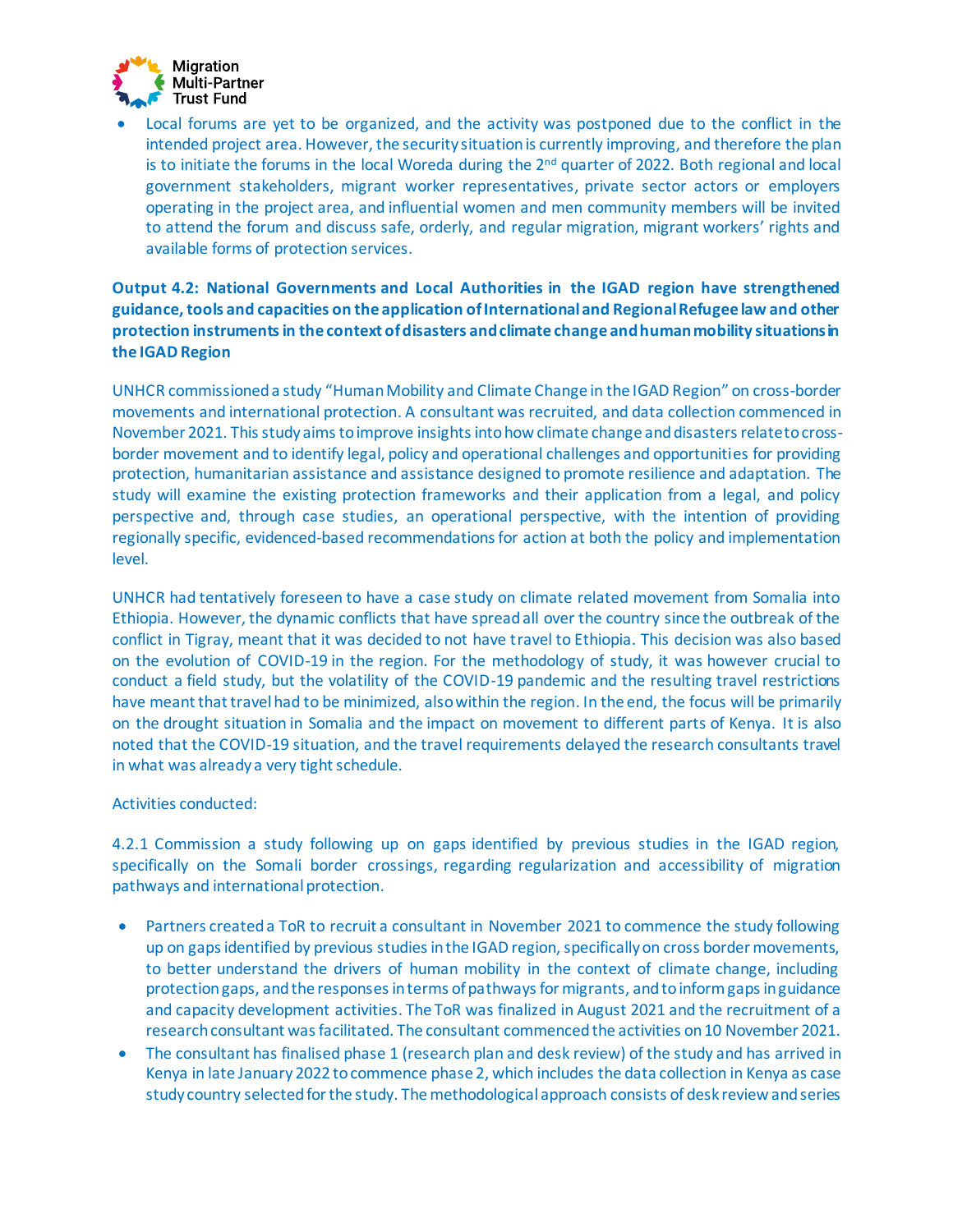

of consultations with relevant stakeholders such as Government agencies, UN agencies, international Non- Governmental Organizations (INGOs), Civil Society Organizations (CSOs), Migrants and displaced populations.

4.2.2 Share concrete and actionable recommendations for Governments and other stakeholder:

- The study under 4.2.1 is expected to be finalized in May 2022
- Thereafter, actionable recommendations will be shared through the programme and partners to relevant governments and IGAD.

4.2.3 Conduct trainings and capacity enhancement:

• Following completion of the study and identification of gaps, UNHCR will plan to hold a workshop with relevant government counterparts, and trainings if deemed relevant.

# **OUTCOME 5: Migrants and climate affected communities have improved access to sustainable livelihood and green job opportunities that prevent displacement and forced migration in climate and disaster affected areas in the IGAD region**

ILO and IOM commenced preparatory activities for addressing the nexus of environmental degradation and unemployment as a driver for irregular migration and enhancing access to sustainable livelihoods and green jobs and entrepreneurship opportunities. IOM started collecting evidence for a stronger integration of human mobility in national and regional green economy and related policies in collaboration with the UNFCCC Regional Collaboration Centre (RCC) in Kampala. However, the effective and comprehensive implementation of the planned interventions in Ethiopia under this outcome were challenged by the conflict in the proposed project areas.

As under Pillar II, IOM and IGAD Secretariat identified partnering IGAD Member States and their relevant Ministries: Kenya and Somalia, particularly DOECC in Somalia and Ministry of Environment and Forestry in Kenya.

The achievements under this outcome will eventually contribute to facilitating pathways for regular migration in the IGAD region and minimizing displacement risk in the context of climate change, environmental degradation and disasters.

# **OUTPUT 5.1: Migrant communities affected by the adverse impacts of climate change in the IGAD region contribute to green economy policy development**

IOM commissioned a study "integration of human mobility in green economy and related policies in the IGAD region", in collaboration with the UNFCCC RCC in Kampala, which aims to contribute to the reduction of vulnerabilities to adverse effects of climate change such as through job losses and livelihood destruction, and for the development of the Green Economy including, but not limited to, green jobs and sustainable livelihood opportunities. More specifically, the objective of this study is to assess the needs and opportunities for a stronger integration of human mobility in regional and national Green Economy and related policies. Such policies include, but not be limited to, national development policies/plans, green transition policies/strategies, labour, employment and decent work creation policies.

In terms of geographical scope, the study is regional in nature with a specific focus on the IGAD region. The methodological approach consists of a combination of tools and techniques brought together to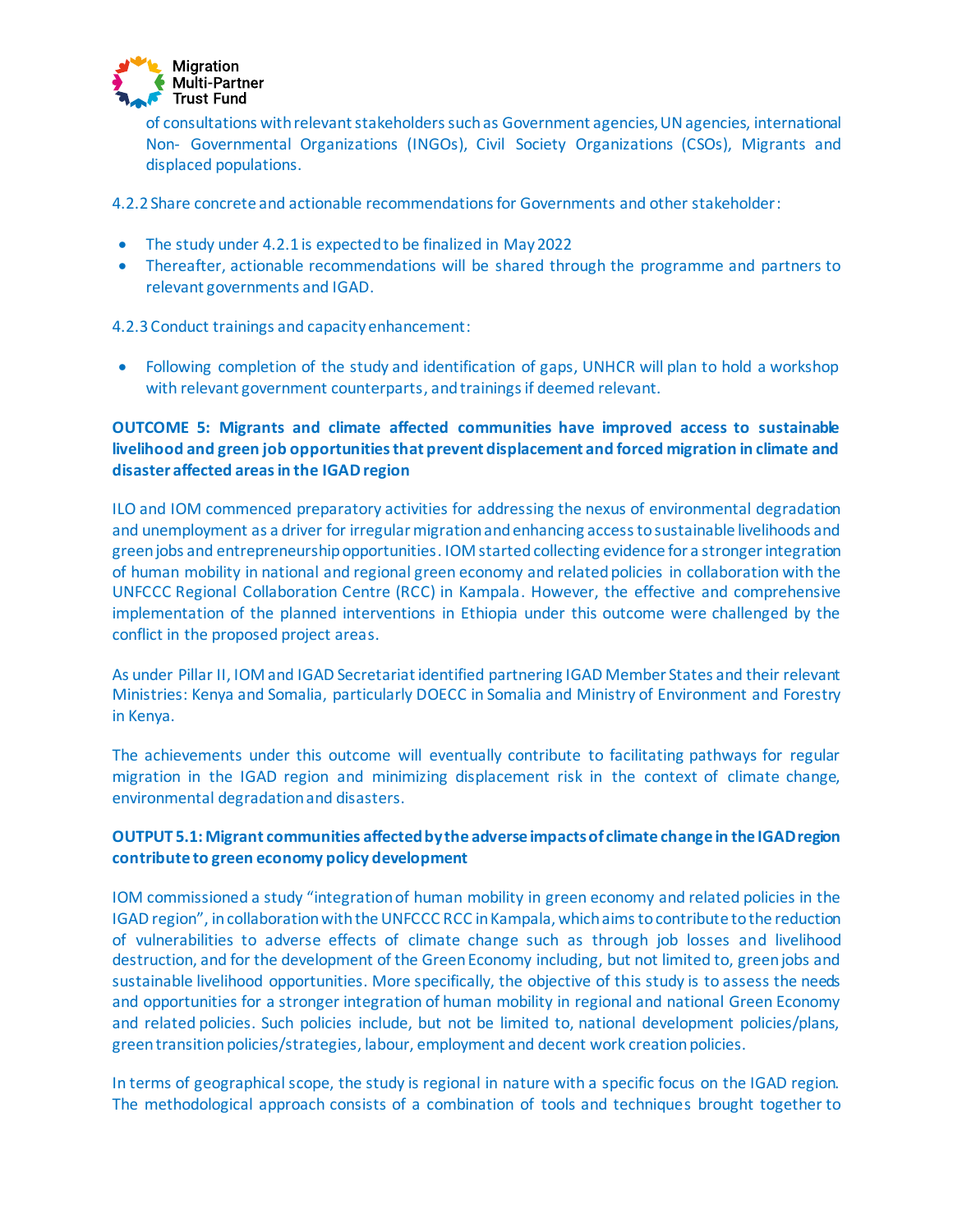

assess the integration of human mobility in the existing Green Economy related policies and action plans in the IGAD region, identifying exiting references to human mobility in regional and national policies, strategies, frameworks and plans, including its gaps, barriers and opportunities. This study consists of a desk review of relevant policies, consultations and a survey with different stakeholders in the IGAD region, and a series of consultative forums, which was jointly held with partners in February 2022. Following a user-focussed methodology, the study will seek to consult a wide range of stakeholders to ensure a participatory approach and promote ownership.

IOM revised the planned implementation strategy and decided to establish a team to conduct the regional study. IOM partnered with UNFCCC RCC Kampala and recruited a consultant to support the IOM-UNFCFFF team remotely with the study. The decisions to include the consultant in the team was included in the budget revision.

#### Activities conducted:

5.1.1 Review and analysis of mobility references in national and regional green economy and green transition policies and development of recommendations to Member States to harness the potential of labour mobility.

- Partners created a ToR to recruit a consultant in December 2021 to commence the study.
- Partners organized a series of [consultative forums,](https://environmentalmigration.iom.int/events/human-mobility-and-regular-migration-pathways-consultative-forums) public events for practitioners in the field of human mobility, climate change action, disaster risk reduction, protection, representatives of international organizations, national and regional partners and focal points and Member States, International organizations, non-governmental organizations, private sector, academia, trade unions, employers' organizations. The first session was part of the Migration Week ahead of the International Migration Review Forum (IMRF), and the third session is a side event for the Africa Regional Forum on Sustainable Development 2022.
- The final results will be discussed with different stakeholders in different forums, such as the Africa Climate Week 2022. Furthermore, the recommendations will be discussed with the local governments and local communities in Somalia and Kenya to ensure local ownership and implementation of the pilot projects.

5.1.2 Pilot one or more of the recommendations at the community level (in cooperation with ILO) to ensure complementarity with initiatives on value chain creation and skills development) to capture lessons learned and best practices for the purposes of informing policy from the migrant's perspectives, in particular the GCM National Implementation Plans and the national implementation of the UNFCCC Task Force in Displacement's recommendations.

• This component will commence with liaison with the third parties to be recruited under Pillar II in March 2022, in close collaboration with the government counterparts in Kenya and Somalia.

# **OUTPUT 5.2: Evidence is available on how to support local labour markets and green entrepreneurship in climate change and disaster-prone areas in the IGAD region**

The progress towards supporting local labour markets and green entrepreneurship in the proposed intervention areas North Wollo, South Wollo and Oromia Special Zone of Amhara National regional state was hindered by the active conflict in these areas.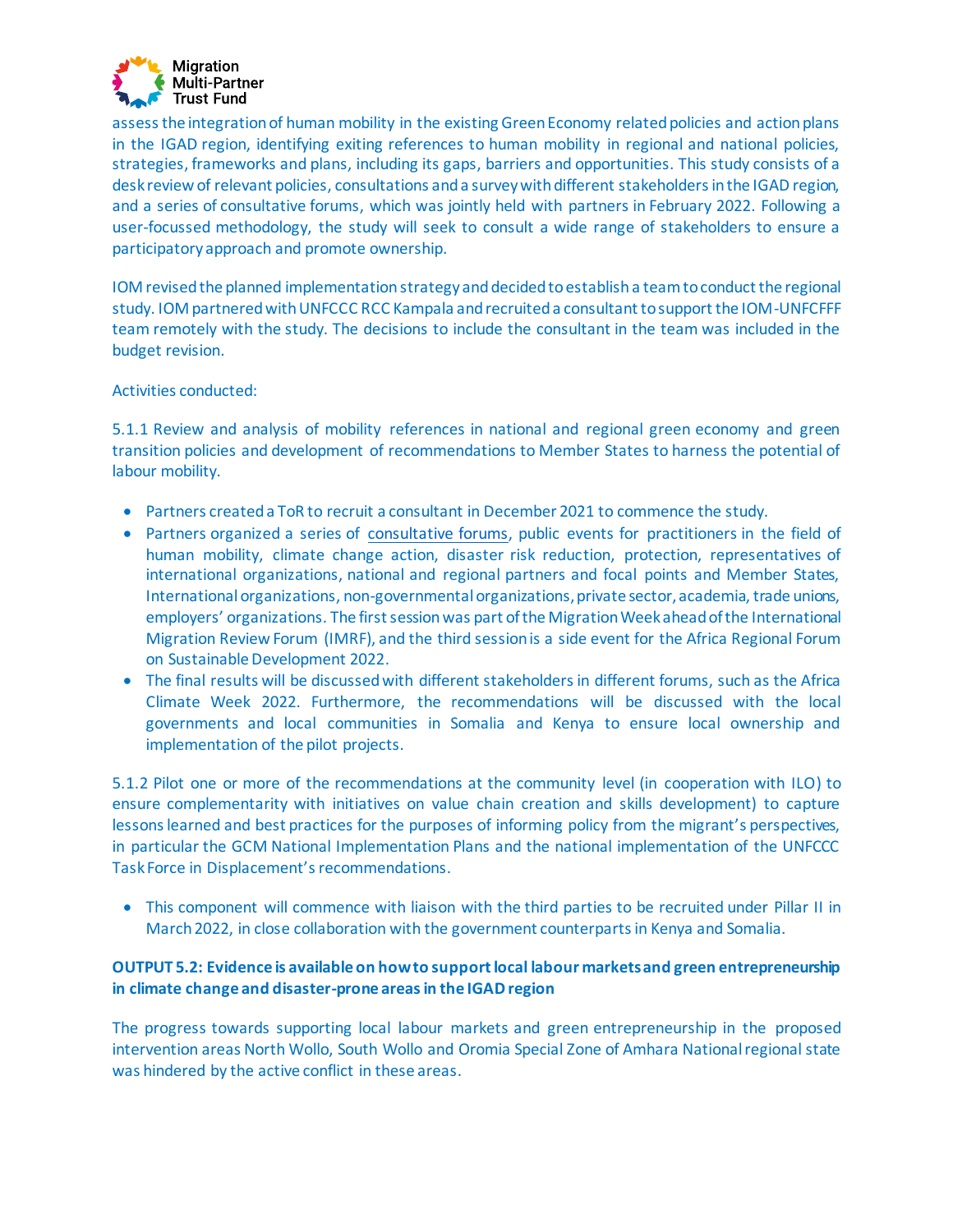

However, despite the challenges brough by the conflict, the project team has conducted an initial mapping of key stakeholders that will be involved in the implementation of the project as soon as the security improves. The project team conducted an initial field assessment and consulted potential implementing partners in the target areas in February 2022, following full control of the potential intervention areas by the government and resumption of government services.

Though there is variation among the local districts (Woredas) covered by the assessment, most of the potential implementing partners (Technical and Vocational Education and Training (TVET) and Micro Finance institutes, etc) are slowly starting to provide their normal services. Most of the stakeholders confirmed the possibility to start the implementation of the planned project activities. The findings of the assessment were considered and discussed with the project team, the intervention location – Kalu Woreda, was identified and decision was made to commence activities.

#### Activities conducted:

5.2.1 Conduct a Rapid market assessment and validation of results building on the results from the field work on the relationship between climate change, labour migration and employment (complementary with Free Movement of Persons and Transhumance -FMPT IGAD/ILO Project)

- Through complementary funding by the EU Emergency Trust Fund for Africa (EUTF), ILO has finalized an empirical field study on the interaction between climate change, migration and labour markets in Djibouti, Ethiopia and Uganda. In Ethiopia, the study was conducted in the Oromia Zone (OZ) Amhara Region, neighbouring area to South Wollo, the intended implementation area. The study findings will thus inform the project's pilot intervention design, especially the rapid market assessment. The report is currently in the validation process with national partners.
- Building on the result of this study, a rapid market assessment on green jobs and entrepreneurship opportunities will be conducted by the end of March 2022. A ToR for this activity has been drafted and will be reviewed by programme partners.

5.2.2 Conduct stakeholder workshops and consultations to identify priority areas of focus and inform the development of intervention models.

• Key project stakeholders have been mapped to be actively involved in project implementation, such as the rapid market assessment on green jobs and entrepreneurship opportunities, identifying the local focus areas, development of the intervention models and value chains. Detailed roles identified responsibilities and engagement of each of the stakeholder group are presented in the table below.

| No.            | Name of Stakeholder                                      | <b>Expected Role and Responsibility</b>                                                                                       |
|----------------|----------------------------------------------------------|-------------------------------------------------------------------------------------------------------------------------------|
|                | Ministry of Women and Social Affairs                     | • Safe, orderly and regular migration, focus on women and<br>children                                                         |
| $\overline{2}$ | Ministry of Labor and Skills Development                 | • Life skill, entrepreneurship, technical and vocational<br>training                                                          |
| з              | <b>Ministry of Agriculture</b>                           | • Agricultural Extension Advisory Service<br>• Climate smart agricultural technology/innovation,<br>training and input supply |
| $\overline{4}$ | Ministry of irrigation and low land areas<br>development | • Climate friendly irrigation technology/advisory service                                                                     |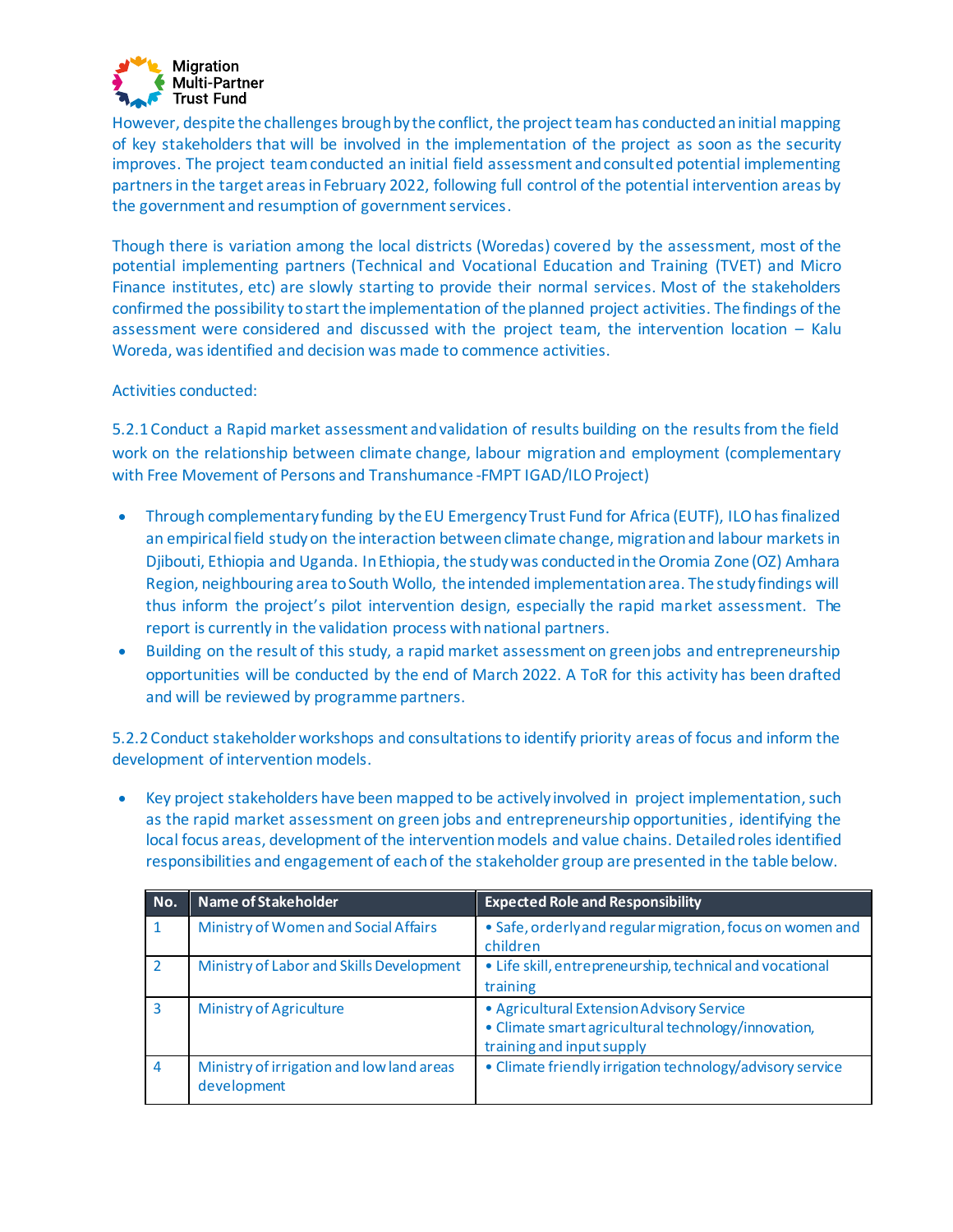

| 5  | Amhara Credit and Saving Share company                                    | • Access to credit and saving                                                                                                                                                         |
|----|---------------------------------------------------------------------------|---------------------------------------------------------------------------------------------------------------------------------------------------------------------------------------|
| 6  | Technical, vocational, Educational and<br><b>Training (TVET) colleges</b> | • Life skill, entrepreneurship, technical and vocational<br>training                                                                                                                  |
| 7  | <b>Enterprise Development Office</b>                                      | • Pre and post enterprise development support services<br>(legal and Business Development Support (BDS) service)<br>• Create linkage with the job market/employer                     |
| 8  | <b>Wollo University</b>                                                   | • Life skill, entrepreneurship, technical and vocational<br>training<br>• Climate smart technology access and advisory service<br>through its community outreach and research program |
| 9  | Organization for Rehabilitation and<br>Development in Amhara (ORDA)       | • Community level climate change adaptation/mitigation<br>options/technologies                                                                                                        |
| 10 | Local Media (Amhara TV/Radio, Fana<br>Radio, etc)                         | • Awareness raising<br>• Campaign, Advocacy and influencing                                                                                                                           |
| 11 | Local administration and community<br>associations                        | • Local stakeholder selection and community demand/need<br>identification<br>• Participate in overall project cycle (planning,<br>implementation, monitoring and evaluation)          |

5.2.3 Conduct trainings at regional level targeting government and the social partners stakeholders and other key partners on sustainable and environmentally responsible business practices.

- A region level training will be organized for key stakeholders from responsible Regional/Zonal and Woreda government offices (trade and industry), private sector actors, Business Development Support (BDS) service providers, micro finance institutions, local administration, etc by the end of June 2022.
- The aim of the training is to sensitize all the stakeholders about sustainable and environmentally responsible business practices. The training participants will acquire all required knowledge and skills to effectively support existing and newly established businesses/enterprises to become green with minimum negative effect on the environment.
- The trained experts will also provide on-the-spot training, coaching and mentorship to businesses on how to ensure sustainability of businesses following environmental-friendly business processes.

5.2.4 Develop intervention models, for example on green entrepreneurship, value chain development, skills development, and access to finance and climate insurance for selected sectors and validated (social agreements) through local social dialogue platforms (to be set or reinforced).

The findings of the rapid market assessment will guide the intervention models to be developed which will be validated by the key stakeholders including migrant workers and their community representatives. A consultation workshop will be held by June 2022. This will help to ensure feasibility of interventions, and support stakeholders to take ownership, and an active role and responsibility.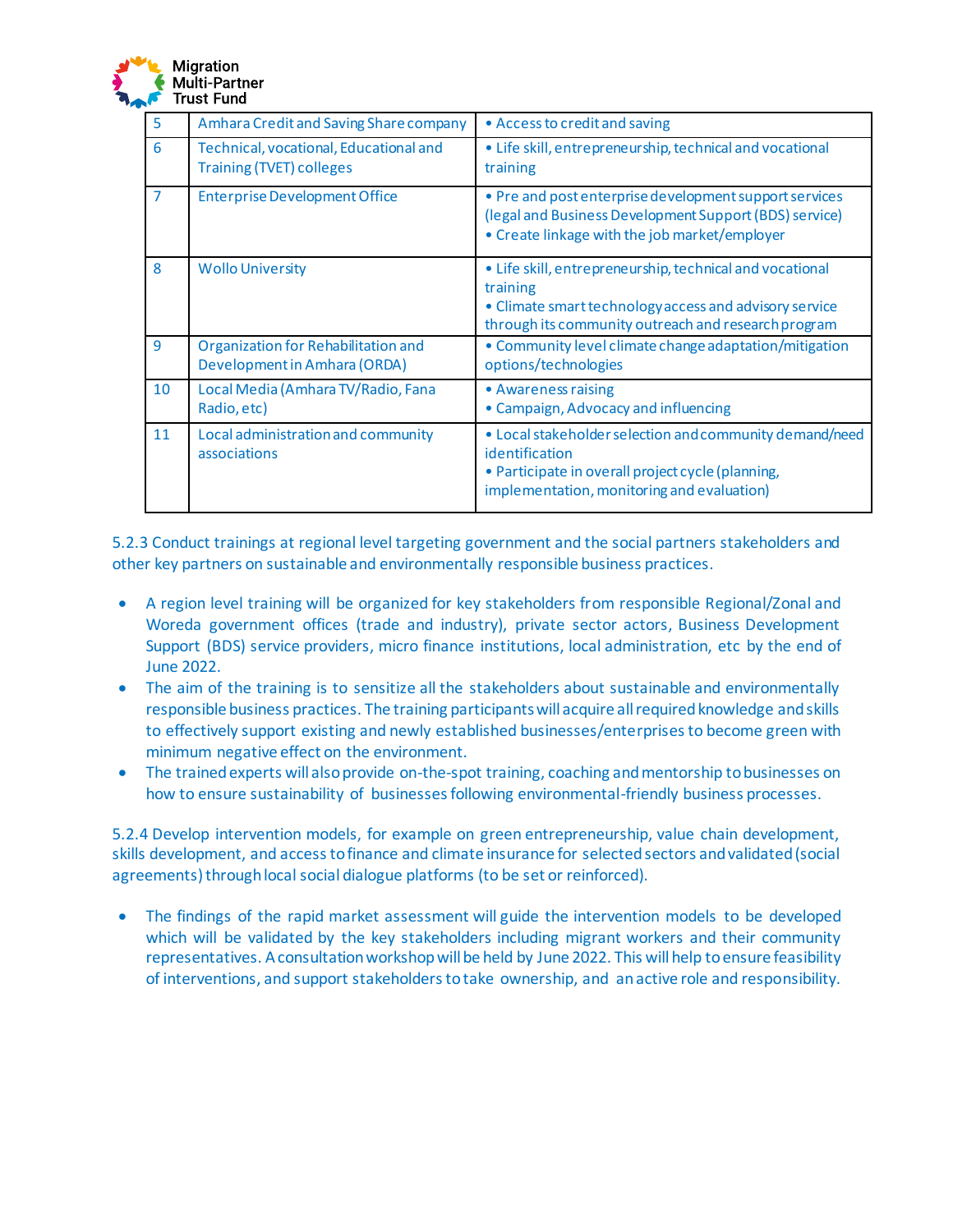

# **OUTPUT 5.3: Green jobs, enterprises and value-chain intervention models for employment generation and skills development designed and implemented in the IGAD region**

ILO commenced preparatory activities on creating green jobs, enterprises and value-chain intervention models for employment generation and skills development by identifying potential partners and preparing training materials. The results of this output are dependent on the activities under output 5.2.

Activities conducted:

5.3.1 Provide entrepreneurship and life skills development trainings for migrant workers (entrepreneurship, financial literacy) using ILOs tools (Start and Improve Your Business (SIYB), financial education, Women entrepreneurship Development, green enterprises, labour-intensive methodologies) to support income generation and capabilities of migrant workers and job seekers in the targeted communities.

• A ToR to recruit a competent service provider has been prepared . Organizations specializing on entrepreneurship and life skill development training and coaching were identified, and brief discussions were held on partnering in trainings. A service provider will be selected in March 2022.

5.3.2 Promote Green job opportunities through training and coaching, information sharing, entrepreneurship and access to finance to address root causes of out-migration (pilot interventions).

• Promotion of green job opportunities will start by June 2022, pending results from output 5.2 and 5.3.1.

5.3.3 Share results - Results from pilot interventions are documented to be presented at national and international sharing events. This includes national knowledge sharing events and local channels to showcase the results of the pilots. This contributes to increase knowledge of constituents about the linkages between sustainable development, sustainable enterprises and decent work and to identify opportunities for scaling up and replication

- This activity will be commenced as soon as the project implementation proceeds.
- Forums such as Africa Climate Week side event 2021 discussedthe programme with a wide audience (see annex on visibility). Partners will also organize consultative forums on human mobility, regular migration pathways and green economy in 2022 (see output 5.1. and partnerships below) and wide range on stakeholders will be engaged through the forums.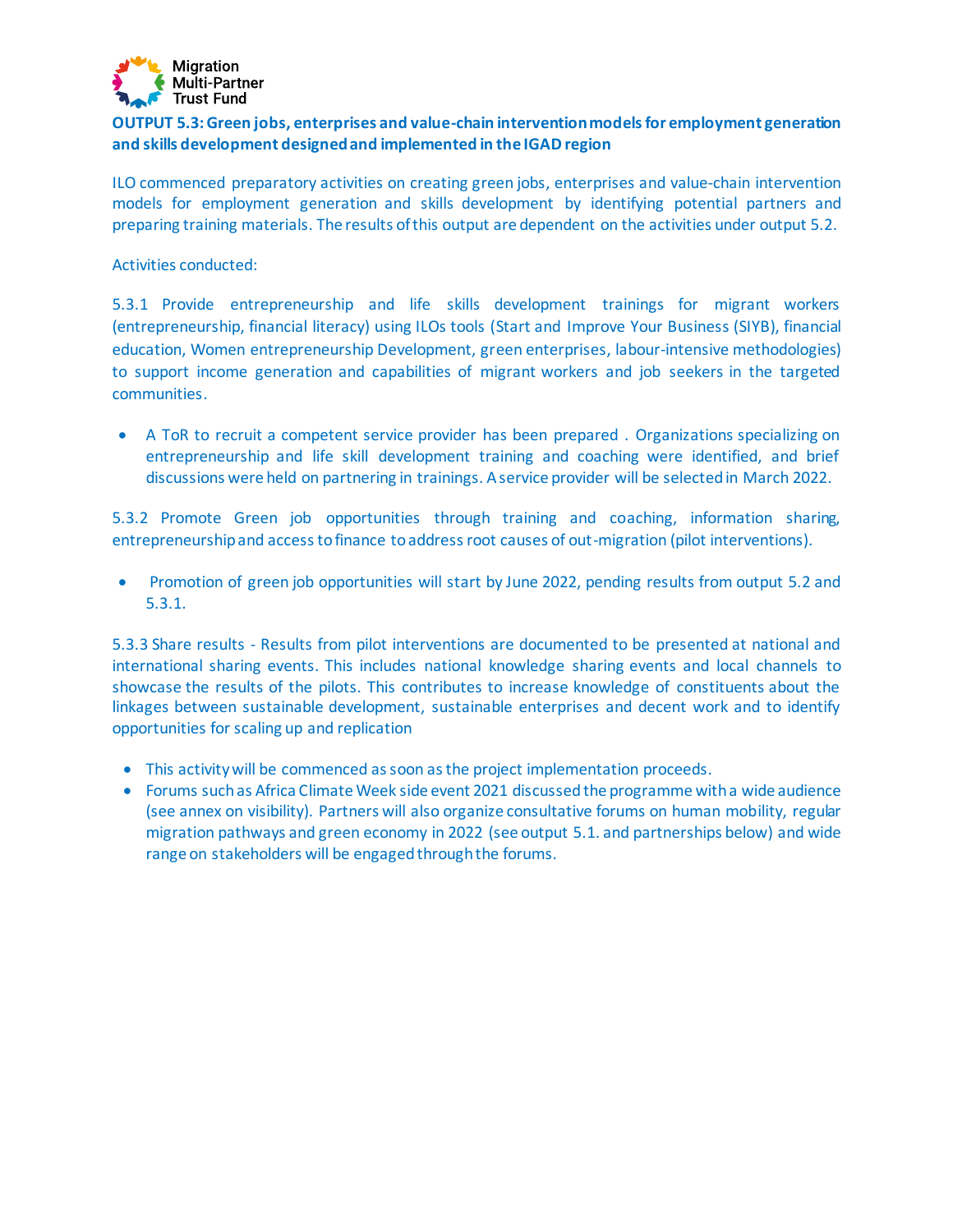

| <b>Results Reporting Framework</b>                                                                                                                                                     |                                                                                                                                                                                                                                                                            |                                                              |            |                                                              |           |            |                                                                                                                                                                                                                                                |  |
|----------------------------------------------------------------------------------------------------------------------------------------------------------------------------------------|----------------------------------------------------------------------------------------------------------------------------------------------------------------------------------------------------------------------------------------------------------------------------|--------------------------------------------------------------|------------|--------------------------------------------------------------|-----------|------------|------------------------------------------------------------------------------------------------------------------------------------------------------------------------------------------------------------------------------------------------|--|
| <b>RESULTS</b>                                                                                                                                                                         | <b>INDICATORS</b>                                                                                                                                                                                                                                                          | <b>Results achieved</b><br><b>Bas</b><br>elin<br>e<br>period |            | <b>Cumul</b><br>ative<br>for the reporting<br><b>Results</b> |           |            | <b>Notes</b>                                                                                                                                                                                                                                   |  |
|                                                                                                                                                                                        |                                                                                                                                                                                                                                                                            |                                                              | Y1         | <b>Y2</b>                                                    | <b>Y3</b> |            |                                                                                                                                                                                                                                                |  |
| <b>Outcome 1</b><br>National Governments in the<br>IGAD region have enhanced<br>access to quality data and<br>evidence<br>disaster<br><b>on</b><br>displacement risk and on other      | <b>Outcome Indicator 1a</b><br>Satisfaction on the scenarios (future and early<br>warnings) availed by the project on drivers and risks of<br>human mobility and displacement in the context of<br>climate variability and change, disaggregated by<br>gender, age, agency |                                                              |            |                                                              |           | N/A        | Awaiting results from Output 1.1 and<br>Output 1.2 to develop the scenarios<br>Information on the indicator is<br>planned to be collected in December<br>2022                                                                                  |  |
| forms of human mobility                                                                                                                                                                | <b>Outcome Indicator 1b</b><br># of a) future scenarios b) early warning scenarios<br>including information about expected displacement<br>produced by ICPAC and distributed to National<br>Governments in the IGAD region                                                 | a) 0<br>b)0                                                  | a)0<br>b)0 |                                                              |           | a)0<br>b)0 | Information on the indicator is<br>planned to be collected in December<br>2022                                                                                                                                                                 |  |
| Output 1.1<br>Methodologies and models to<br>assess disaster displacement risk<br>are available for IGAD, ICPAC,<br><b>Member State Governments and</b><br>other relevant stakeholders | <b>Output Indicator 1.1a</b><br>Disaster displacement risk model for different types of<br>hazards available (to be utilized in early warning<br>decision-making),<br>systems/operational/policy<br>disaggregated by hazard (slow onset/rapid onset)                       | <b>No</b>                                                    | N/A        |                                                              |           | N/A        | Consultant for data<br>collection<br>recruited; data collected on floods<br>and cyclones (incl. socioeconomic<br>impact); vulnerability component<br>developed<br>Indicator is planned to be collected in<br>April 2022                        |  |
| Output 1.2<br>A decision-making model and<br>relevant data collected in the<br>IGAD Region are available and<br>interoperable                                                          | <b>Output Indicator 1.2a</b><br>Decision-support tool available for ICPAC                                                                                                                                                                                                  | <b>No</b>                                                    | N/A        |                                                              |           | N/A        | Consultant to support development<br>of decision-making tool recruited;<br>held risk modelling workshop with<br>focus on decision-support tool;<br>training workshop with ICPAC<br>Indicator is planned to be collected in<br><b>June 2022</b> |  |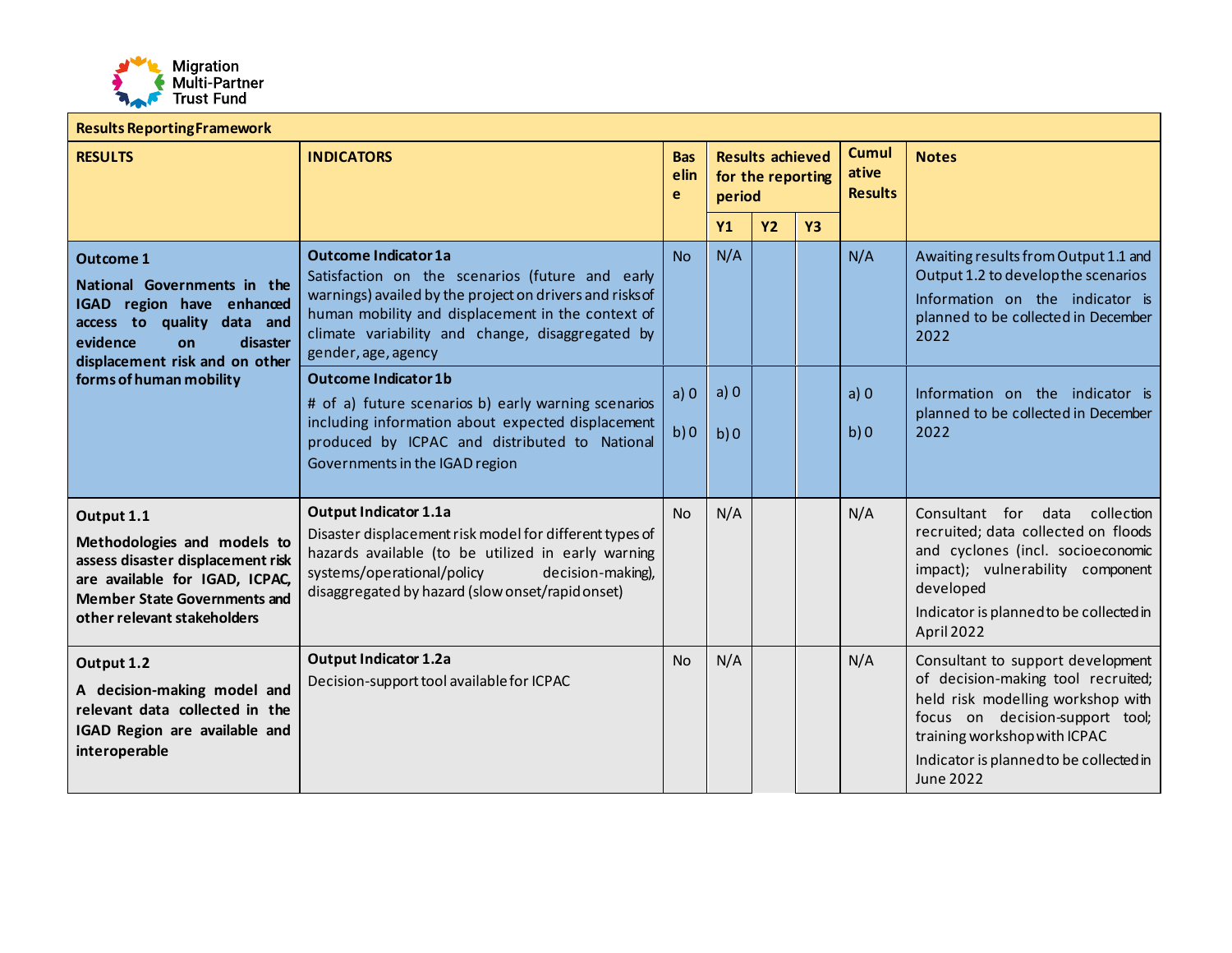

|                                                                                                                                                                                      | <b>Output Indicator 1.2b</b><br>$\Omega$<br># of policies, investments and responses incorporated<br>in the model                                                                                                  |                                |          |  |                        | 0                                                                                                                        | A risk modelling workshop on<br>potential policies, investments and<br>responses was held<br>Indicator is planned to be collected in<br><b>June 2022</b>                                                                                                                            |
|--------------------------------------------------------------------------------------------------------------------------------------------------------------------------------------|--------------------------------------------------------------------------------------------------------------------------------------------------------------------------------------------------------------------|--------------------------------|----------|--|------------------------|--------------------------------------------------------------------------------------------------------------------------|-------------------------------------------------------------------------------------------------------------------------------------------------------------------------------------------------------------------------------------------------------------------------------------|
|                                                                                                                                                                                      | 0                                                                                                                                                                                                                  | $\Omega$                       |          |  | $\Omega$               | No activities towards this indicator<br>have taken place yet<br>Indicator is planned to be collected in<br>December 2022 |                                                                                                                                                                                                                                                                                     |
| Output 1.3<br><b>IGAD and ICPAC have enhanced</b><br>capacities on the links between<br>migration, displacement, climate<br>change,<br>disasters<br>and<br>environmental degradation | No                                                                                                                                                                                                                 | Draf<br>t<br>avai<br>labl<br>e |          |  | <b>DRAFT</b><br>shared | Draft shared by ICPAC Mobility<br>Analyst<br>The Action plan is expected to be<br>finalized in February 2022.            |                                                                                                                                                                                                                                                                                     |
|                                                                                                                                                                                      | Output indicator 1.3b<br>0<br># of training sessions for ICPAC on human mobility data,<br>the humanitarian architecture and the processes<br>involved in the use of data in emergency response and<br>preparedness |                                |          |  |                        | 0                                                                                                                        | Learning needs assessment will<br>commence in February, following a<br>learning curriculum of the training<br>sessions.<br>Two capacity support missions are<br>planned for May 2022 and September<br>2022; further training sessions may<br>be planned in the second half of 2022. |
|                                                                                                                                                                                      | Output indicator 1.3c<br>% of trained ICPAC staff report improved knowledge on<br>human mobility data in the humanitarian context,<br>disaggregated by gender, age                                                 | 0%                             | $\Omega$ |  |                        | $\Omega$                                                                                                                 | Indicator will be measured through<br>implementation<br>of<br>the<br>the<br>curriculum.                                                                                                                                                                                             |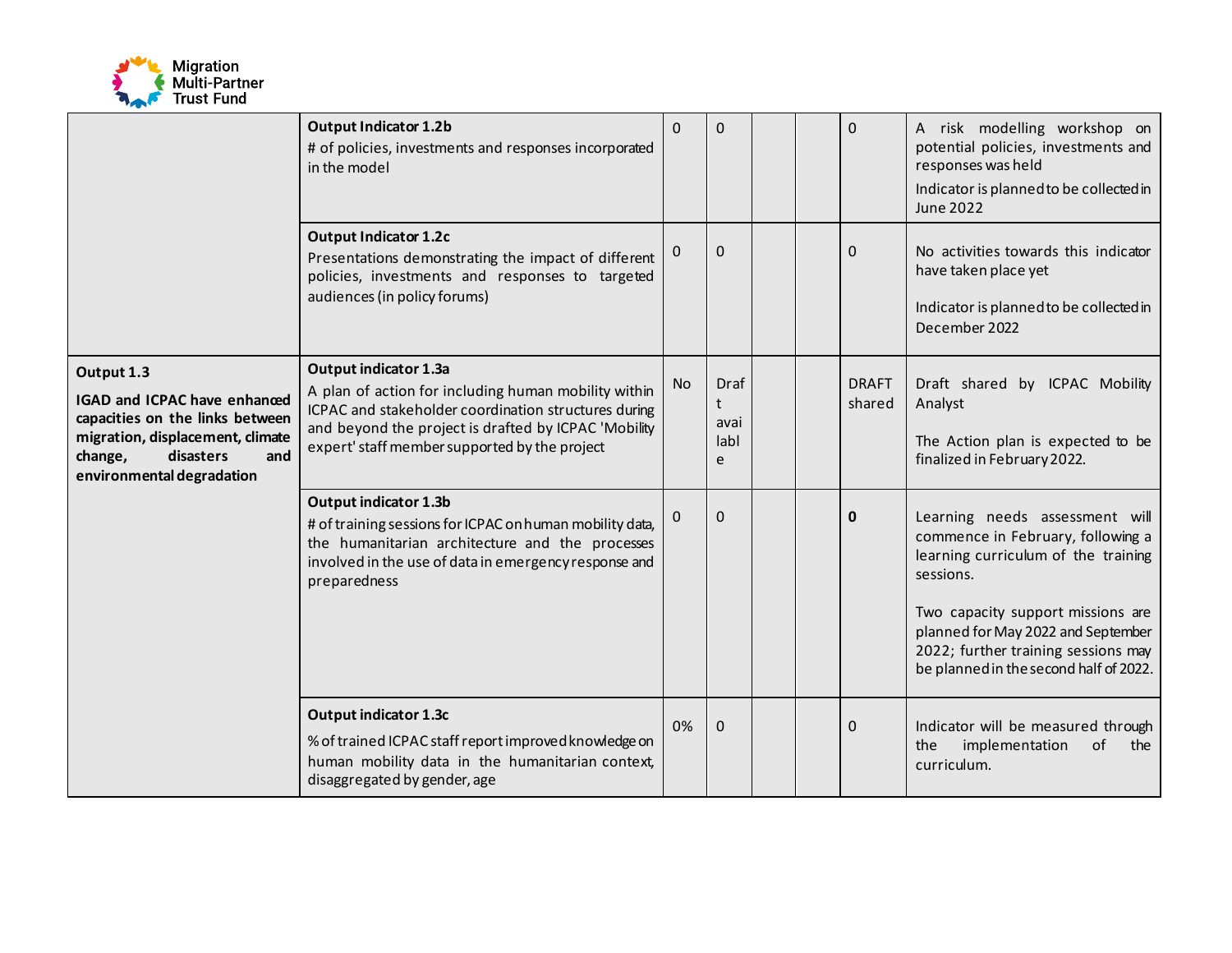

|                                                                                                                                                                                                 |                                                                                                                                                                                                                               |           |              |  |              | Indicator is planned to be collected at<br>the end of the training sessions                                    |
|-------------------------------------------------------------------------------------------------------------------------------------------------------------------------------------------------|-------------------------------------------------------------------------------------------------------------------------------------------------------------------------------------------------------------------------------|-----------|--------------|--|--------------|----------------------------------------------------------------------------------------------------------------|
| <b>Outcome 2</b><br>National Governments in the<br>IGAD region have included<br>human mobility considerations in                                                                                | <b>Outcome Indicator 2a</b><br># of national policies (legislation, policy, strategy)<br>amended or developed to become migrant-inclusive<br>and/or address disaster displacement                                             | $\Omega$  | $\Omega$     |  | $\Omega$     | To be measured at the end of the<br>programme                                                                  |
| the context of disasters, climate<br>environmental<br>and<br>change<br>degradation across<br>relevant<br>policy areas                                                                           | <b>Outcome Indicator 2b</b><br># of Governments who demonstrate plans to include<br>displacement and human<br>mobility<br>disaster<br>considerations in GCM National Implementation plans                                     | $\Omega$  | $\mathbf{0}$ |  | $\mathbf{0}$ | To be measured at the end of the<br>programme                                                                  |
| Output 2.1<br><b>National Governments and IGAD</b><br>have evidence & enhanced<br>capacities to include human<br>mobility<br>considerations,                                                    | <b>Output Indicator 2.1a</b><br># of stakeholders trained on human mobility, in the<br>context of disasters climate change and environmental<br>degradation, disaggregated by gender, age, type of<br>stakeholder and country | $\Omega$  | $\Omega$     |  | $\Omega$     | Information on the indicator is<br>planned to be collected in Jan 2023                                         |
| including<br>the<br>specific<br>vulnerabilities of women and<br>children, in national and regional<br>policies, strategies and action                                                           | <b>Output Indicator 2.1b</b><br>Policy/strategy assessment with recommendations<br>validated by CSO/migrants available                                                                                                        | $\Omega$  | $\Omega$     |  | $\mathbf{0}$ | Information on the indicator is<br>planned to be collected in December<br>2022                                 |
| plans that pertain to migration,<br>climate change and disaster                                                                                                                                 | <b>Output Indicator 2.1c</b><br># of forums where validation exercise evidence is<br>discussed, disaggregated by type of a forum                                                                                              | $\Omega$  | $\Omega$     |  | 0            | Information on the indicator is<br>planned to be collected in December<br>2022                                 |
| Outcome 3<br>National Governments in the<br>IGAD region and IGAD have<br>enhanced their preparedness and<br>operational readiness to respond<br>cross-border<br>disaster-<br>to<br>displacement | <b>Outcome Indicator 3a</b><br>Perceptions from Key Stakeholders on improved<br>coordination for better preparedness and responses<br>regarding disaster displacement, disaggregated by<br>gender, age, agency                | <b>No</b> | N/A          |  | N/A          | Awaiting results from Output 3.1 and<br>Output 3.2<br>Indicator is planned to be collected in<br>December 2022 |
|                                                                                                                                                                                                 | <b>Outcome Indicator 3b</b><br>Key stakeholders report ability to utilize the newly                                                                                                                                           | n/a       | N/A          |  | N/A          | Awaiting results from Output 3.1 and<br>Output 3.2                                                             |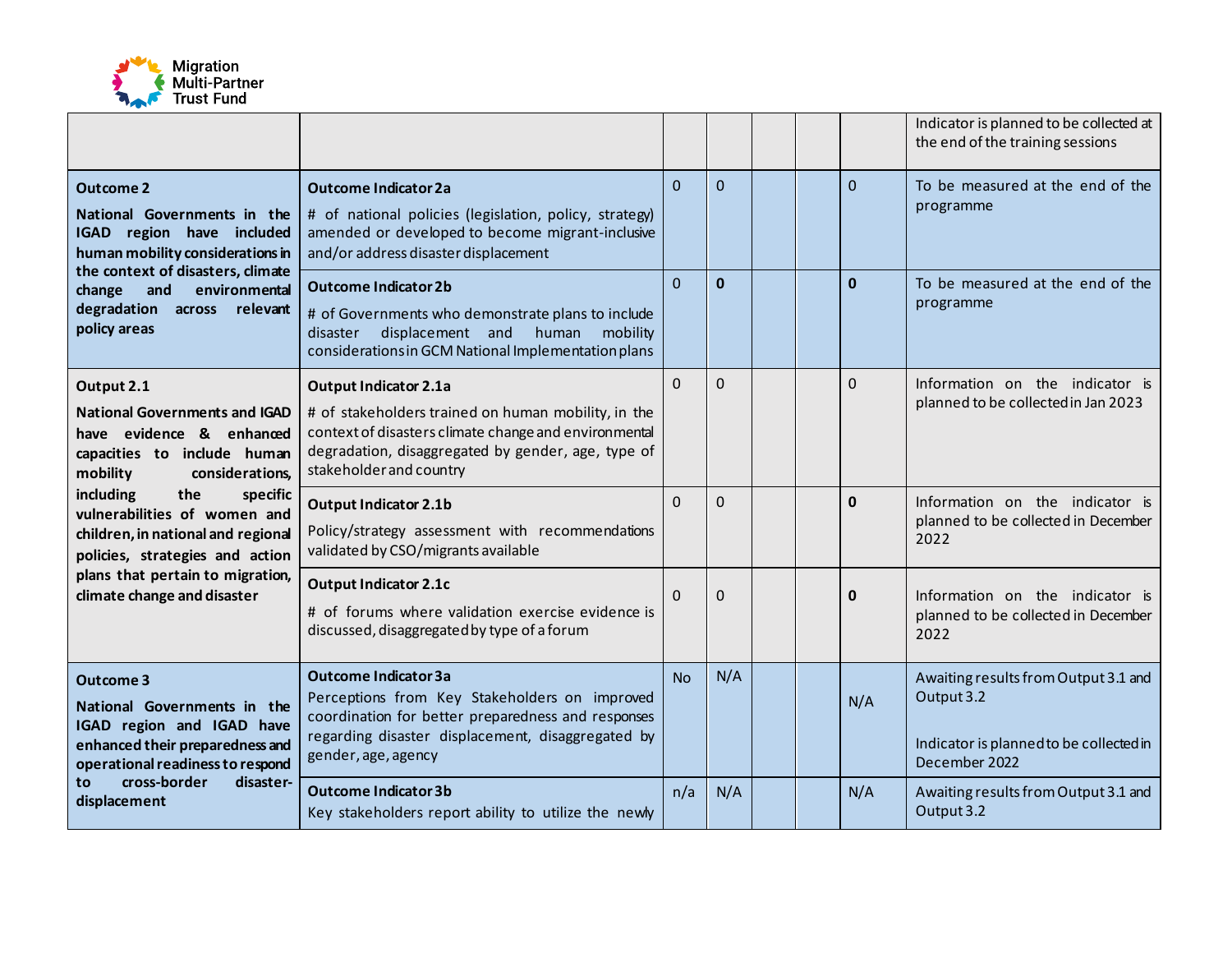

|                                                                                                                                                                                                         | established SOPs in a disaster context at the end of the<br>project, disaggregated by gender, age, agency                                  |                |          |  |              | Indicator is planned to be collected in<br>December 2022                                                                                                                                                                                 |
|---------------------------------------------------------------------------------------------------------------------------------------------------------------------------------------------------------|--------------------------------------------------------------------------------------------------------------------------------------------|----------------|----------|--|--------------|------------------------------------------------------------------------------------------------------------------------------------------------------------------------------------------------------------------------------------------|
| Output 3.1<br><b>National Governments and Local</b><br>Authorities in the IGAD region                                                                                                                   | <b>Output Indicator 3.1a</b><br># of people consulted and trained on the SOP drafting,<br>disaggregated by gender, age, agency/Institution | $\Omega$       | $\Omega$ |  | 0            | Indicator is planned to be collected in<br>August 2022                                                                                                                                                                                   |
| have skills, tools and capacity to<br>cross-border<br>for<br>prepare<br>disaster-displacement                                                                                                           | <b>Output Indicator 3.1b</b><br># of countries consulted                                                                                   | $\overline{0}$ | $\Omega$ |  | $\mathbf{0}$ | Indicator is planned to be collected in<br>May 2022                                                                                                                                                                                      |
|                                                                                                                                                                                                         | <b>Output Indicator 3.1c</b><br>Draft SOP developed as basis for the simulation<br>exercise(s)                                             | <b>No</b>      | N/A      |  | N/A          | The IGAD Secretariat launched an<br>application process to recruit a<br>consultant (onboarding in February<br>2022) for the SOP development; this<br>activity has not yet started<br>Indicator is planned to be collected in<br>May 2022 |
| <b>Output Indicator 3.1d</b><br># of SOPs (Country-specific and Regional), inclusive of<br>gender and protection concerns, available and<br>disseminated for National Governments in the IGAD<br>region |                                                                                                                                            |                |          |  | N/A          | SOPs will be developed for two<br>countries plus a synthesis report will<br>be provided for the whole IGAD<br>region; this activity has not yet<br>started<br>Indicator is planned to be collected in<br>August 2022                     |
| Output 3.2<br><b>Standard Operating Procedures</b><br>(SOPs) on admission and stay                                                                                                                      | <b>Output Indicator 3.2a</b><br># of people participated in simulation exercise,<br>disaggregated by gender, age, agency, type             | $\Omega$       | $\Omega$ |  | 0            | Indicator is planned to be collected in<br>December 2022                                                                                                                                                                                 |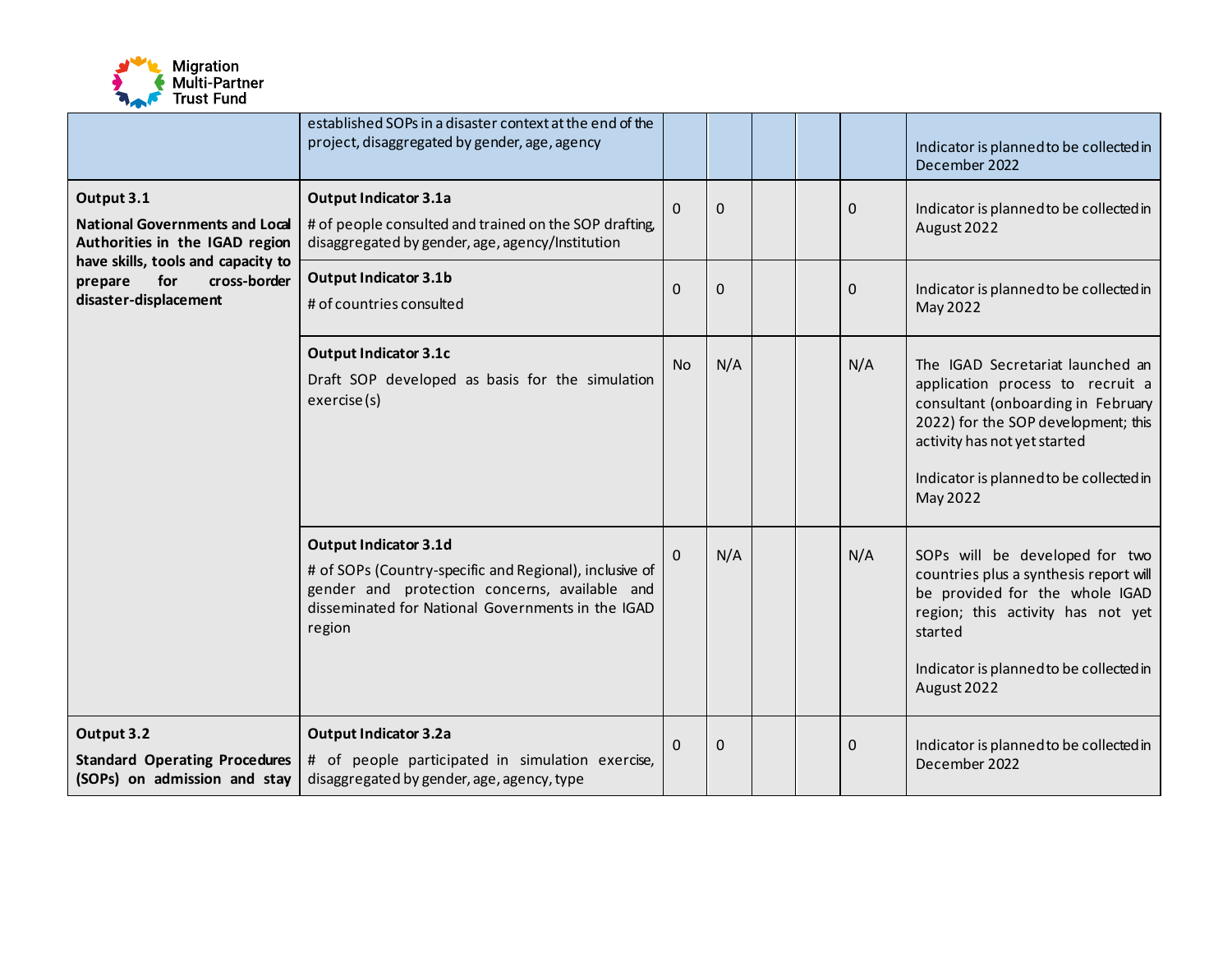

| have been put to practice and<br>tested in simulation exercises                                                                                             | <b>Output Indicator 3.2b</b><br># of agencies/institutions from each country<br>participated in simulation exercise                                                                         | $\Omega$  | $\Omega$    |              | $\Omega$                                            | Indicator is planned to be collected in<br>December 2022 |
|-------------------------------------------------------------------------------------------------------------------------------------------------------------|---------------------------------------------------------------------------------------------------------------------------------------------------------------------------------------------|-----------|-------------|--------------|-----------------------------------------------------|----------------------------------------------------------|
|                                                                                                                                                             | <b>Output Indicator 3.2c</b><br>Policy recommendations on gap areas and areas for<br>improvement to prepare for cross-border disaster-<br>displacement                                      | <b>No</b> | N/A         |              | N/A                                                 | This activity has not yet started                        |
| <b>Outcome 4</b><br>Migrants affected by the adverse<br>impacts of disasters and climate<br>change in the IGAD region have<br>enhanced pathways for regular | $\Omega$                                                                                                                                                                                    | $\Omega$  |             | $\mathbf{0}$ | Indicator is planned to be collected in<br>Jan 2023 |                                                          |
| and<br>migration<br>access<br>to<br>protection services in accordance<br>with international, regional and<br>domestic law                                   | <b>Outcome Indicator 4b</b><br>% of key stakeholders who demonstrate understanding<br>of the interrelationship between protection and<br>displacement, disaggregated by gender, age, agency | $\Omega$  | $\Omega$    |              | 0                                                   | Indicator is planned to be collected in<br>Jan 2023      |
| Output 4.1<br>affected<br><b>Migrants</b><br>and<br>communities have<br>improved                                                                            | <b>Output Indicator 4.1a</b><br># of campaigns implemented, disaggregated by type of<br>a campaign                                                                                          | $\Omega$  | $\mathbf 0$ |              | 0                                                   | Indicator is planned to be collected by<br>December 2022 |
| knowledge about their rights and<br>obligations under national laws<br>and<br>procedures<br>including<br>available forms of protection                      | <b>Output Indicator 4.1b</b><br># of people reached through campaigns, disaggregated<br>by gender, age and type of a campaign                                                               | $\Omega$  | $\Omega$    |              | 0                                                   | Indicator is planned to be collected by<br>December 2022 |
| Output 4.2<br><b>National Governments and Local</b><br>Authorities in the IGAD region                                                                       | <b>Output Indicator 4.2a</b><br>Study report available                                                                                                                                      | <b>No</b> | N/A         |              | N/A                                                 | Indicator is planned to be collected by<br>June 2022.    |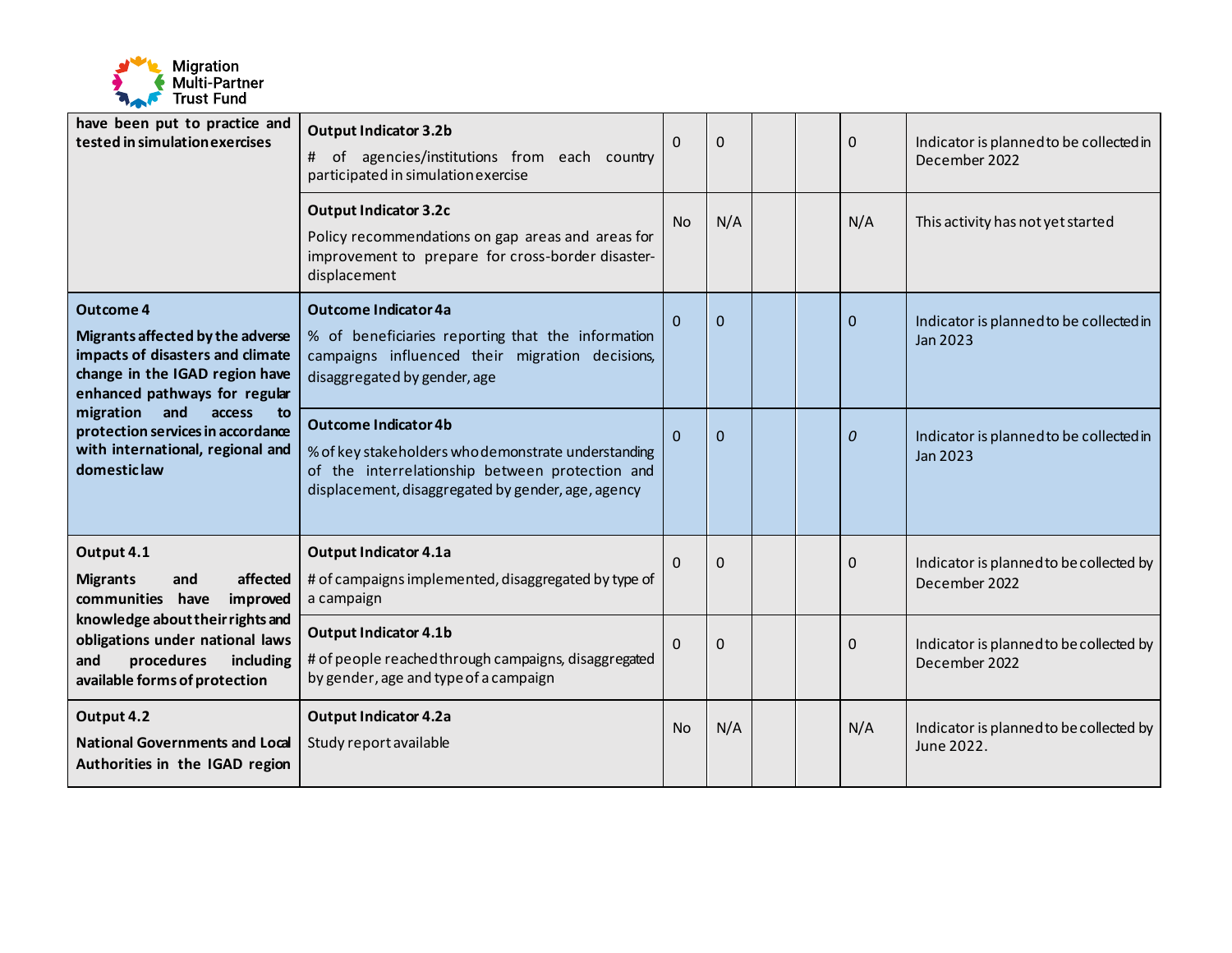

| have strengthened guidance,<br>tools and capacities on the<br>application of International and<br>Regional Refugee law and other<br>protection instruments in the<br>context of disasters and issues of<br>climate change and mobility in<br>the IGAD Region | <b>Output Indicator 4.2b</b><br>Concrete and actionable recommendations for<br>Governments and other stakeholders documented and<br>shared                                                                                                                      | <b>No</b>    | N/A      |  | N/A         | Indicator is planned to be collected by<br>December 2022                                          |
|--------------------------------------------------------------------------------------------------------------------------------------------------------------------------------------------------------------------------------------------------------------|-----------------------------------------------------------------------------------------------------------------------------------------------------------------------------------------------------------------------------------------------------------------|--------------|----------|--|-------------|---------------------------------------------------------------------------------------------------|
| <b>Outcome 5</b><br>Migrants and climate affected<br>communities have<br>improved<br>access to sustainable livelihood<br>and green job opportunities that<br>prevent displacement and forced                                                                 | <b>Outcome Indicator 5a</b><br>Perceptions from key stakeholders on improved<br>sustainable<br>livelihoods/green<br>job/<br>green<br>entrepreneurship opportunities in the community,<br>disaggregated by gender, age, type of stakeholder,<br>project location | n/a          | N/A      |  | N/A         | Information on the indicator is<br>planned to be collected in December<br>2022                    |
| migration in climate and disaster<br>affected areas in the IGAD region                                                                                                                                                                                       | <b>Outcome Indicator 5b</b><br>% of community leaders, non-migrant community<br>members and migrants who report beingsatisfied with<br>the environmental initiatives and durable solutions<br>implemented under the project, disaggregated by<br>gender, age    | n/a          | N/A      |  | N/A         | Information on the indicator is<br>planned to be collected in December<br>2022                    |
| Output 5.1<br>Migrant communities affected by<br>the adverse impacts of climate                                                                                                                                                                              | <b>Output Indicator 5.1a</b><br>Policy/strategy assessment with recommendations<br>validated by CSO / migrants available                                                                                                                                        | $\mathbf{0}$ | N/A      |  | N/A         | Initial study report expected in April<br>2022, to be further validated through<br>pilot projects |
| change in the IGAD region<br>contribute to green economy<br>policy development                                                                                                                                                                               | <b>Output Indicator 5.1b</b><br># of forums where validation exercise evidence is<br>discussed, disaggregated by type of a forum                                                                                                                                | $\Omega$     | $\Omega$ |  | 0           | Indicator is planned to be collected by<br>December 2022                                          |
| Output 5.2<br>Evidence available on how to<br>support local labour markets and                                                                                                                                                                               | <b>Output Indicator 5.2a</b><br>Rapid assessment report available                                                                                                                                                                                               | <b>No</b>    | 0        |  | $\mathbf 0$ | Indicator is planned to be collected in<br>by June 2022                                           |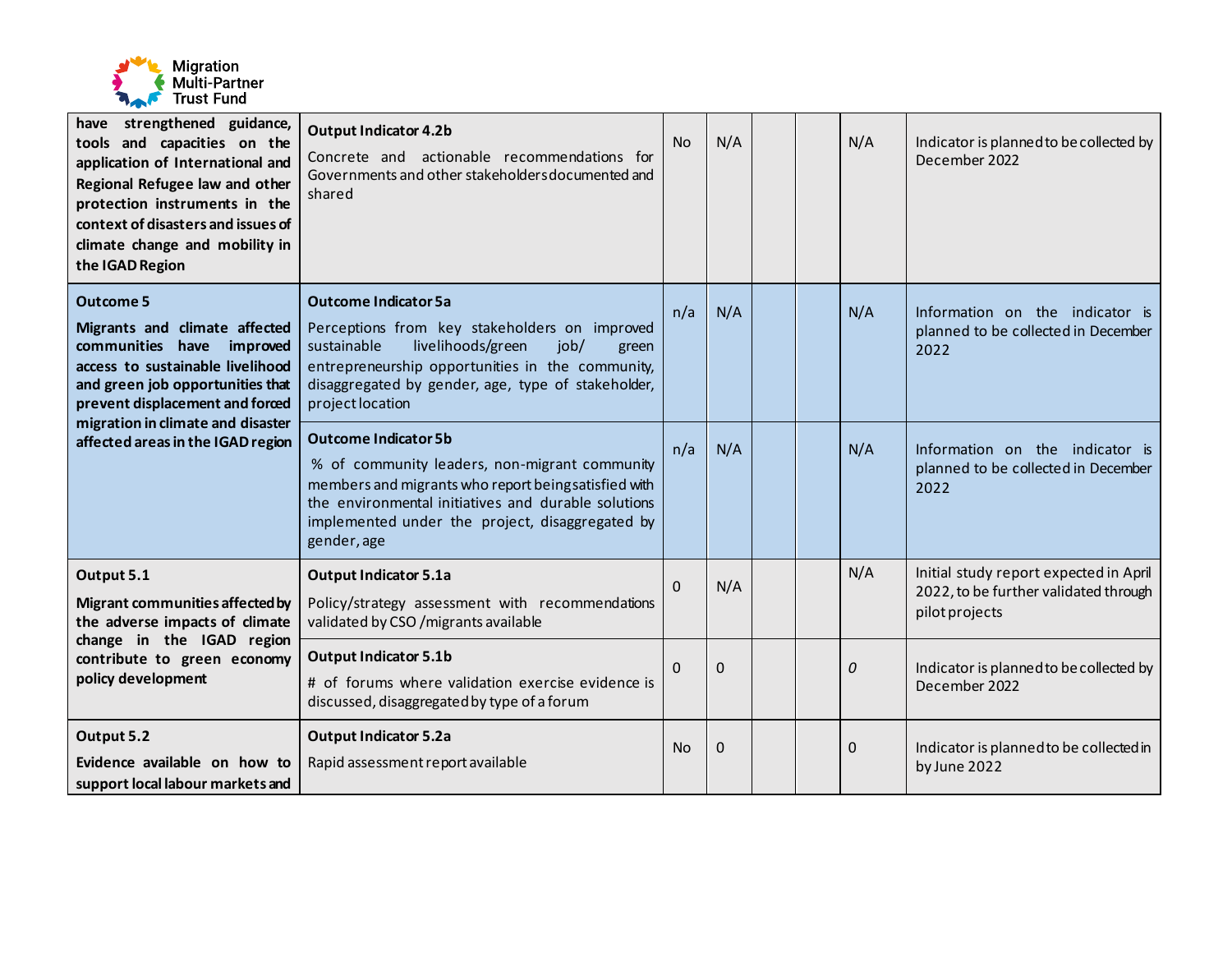

| entrepreneurship<br>green<br>in.<br>climate change and disaster-<br>prone areas in the IGAD region                                                                                 | <b>Output Indicator 5.2b</b><br># of persons sensitized on sustainable and<br>environmentally responsible business practices,<br>disaggregated by gender, age, agency | $\Omega$  | $\Omega$ |  | $\theta$    | Indicator is planned to be collected in<br>by June 2022     |
|------------------------------------------------------------------------------------------------------------------------------------------------------------------------------------|-----------------------------------------------------------------------------------------------------------------------------------------------------------------------|-----------|----------|--|-------------|-------------------------------------------------------------|
|                                                                                                                                                                                    | <b>Output Indicator 5.2c</b><br># of forums where intervention models are discussed<br>by stakeholders                                                                | $\Omega$  | $\Omega$ |  | $\mathbf 0$ | Indicator is planned to be collected in<br>by June 2022     |
| Output 5.3<br>Green jobs, enterprises and<br>value-chain intervention models<br>for employment generation and<br>skills development designed and<br>implemented in the IGAD region | <b>Output Indicator 5.3a</b><br>Value-chain intervention models available and agreed<br>with key stakeholders                                                         | <b>No</b> | $\Omega$ |  | 0           | Indicator is planned to be collected in<br>by December 2022 |
|                                                                                                                                                                                    | <b>Output Indicator 5.3b</b><br># of workers and entrepreneurs trained, disaggregated<br>by gender, age, type of training                                             | $\Omega$  | $\Omega$ |  | 0           | Indicator is planned to be collected in<br>by December 2022 |
|                                                                                                                                                                                    | <b>Output Indicator 5.3b</b><br>% of workers and entrepreneurs trained report<br>improved skills in green jobs and enterprises,<br>disaggregated by gender, age       | $\Omega$  | $\Omega$ |  | $\Omega$    | Indicator is planned to be collected in<br>by December 2022 |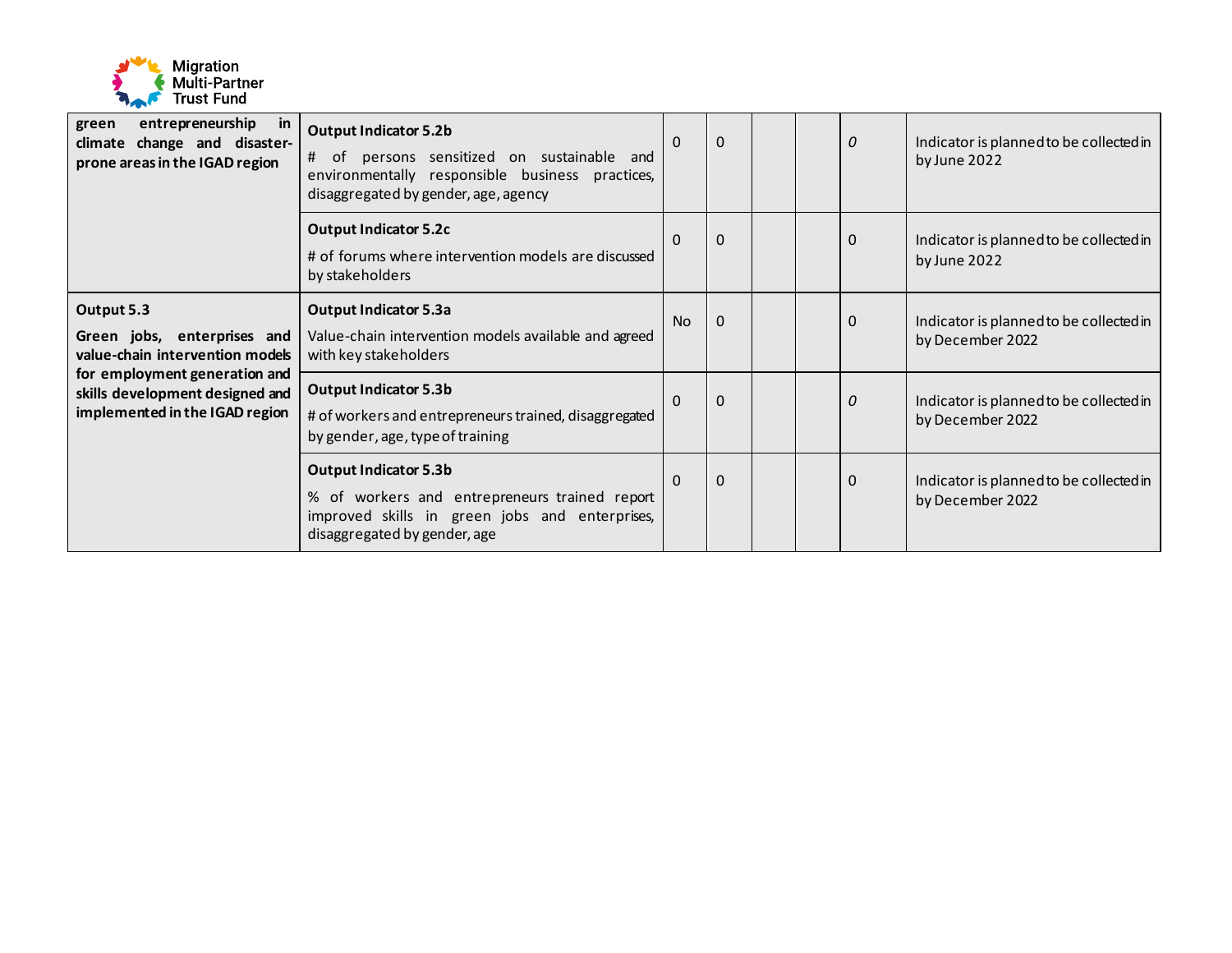

# **3. Partnerships**

The MDCC builds on strong partnerships and synergies with PUNOs, and IGAD, ICPAC and their Member States, building on their existing programmes and projects in the region, and it constantly seeks synergies with other relevant stakeholders and their initiatives. Partners actively engages partnerships at the local, national, regional and global level, involving relevant stakeholders including migrants (both women and men) and communities that have been affected or are at-risk of being affected by disasters, environmental degradation and climate change.

#### *PILLAR I DATA AND KNOWLEDGE*

Partners focused on cooperating and consulting with key experts and partners working on similar projects in the IGAD region. To this end, bilateral discussions took place between CIMA and different stakeholders (IDMC, IFRC, University of Oxford, INGENIAR, PIK – Potsdam, ETH Zurich, Berkley University, London Global University) to develop a new approach to assessing vulnerability for the disaster displacement risk model. Two collaboration meetings took place with the GIZ to explore synergies between Pillar I and their GIZ project on drought (Development of a Modelling Technique for Human Mobility in the Context of Climate Change and Capacity Development in the IGAD Region).

ICPAC is partnering with GIZ under a project entitled "Development of a Modelling Technique for Human Mobility in the Context of Climate Change and Capacity Development in the IGAD Region." The project aims to develop a modelling technique to forecast the mobility response of pastoralists and agropastoralists communities to slow-onset environmental change, particularly droughts, within the context of future climate change and variability in the IGAD region. ICPAC is engaged with GIZ HMCC, GFA Consulting Group discussion on developing a modelling technique of the slow onset modelling system and provides support on contributing to the process on Data and facilitation of necessary technical supports that are required implementing partners.

UNOPS/PDD and ICPAC also met with IDMC to discuss the inclusion of the human mobility dimension under Pillar I. PUNOs, particularly UNOPS/PDD and IOM, held discussions with stakeholders from the Africa Climate Mobility Initiative to exchange on their risk modelling work. UNOPS/PDD, ICPAC, and IOM are represented in the workstream consultations under the Africa Climate Mobility Initiative. In addition, UNOPS/PDD met with stakeholders from the HABITABLE project<sup>3</sup> to explore potential synergies between the two projects, and also informed a range of other stakeholders about the project, including through the PDD Advisory Committee and [a Virtual Workshop Series](https://www.kaldorcentre.unsw.edu.au/Virtual_workshop_series-all-sessions) on displacement and migration in the context of disasters and climate change in Africa. These two platforms also include representatives from civil society and the migrant community. Partners have further engaged with government representatives, including at the local level, through the Africa Regional Review Conference of the GCM on 26 August 2021 as well as the Focal Points on DRR/M, Climate Change, and Migration/Displacement meeting on 16-17 September 2021. Similarly, the Risk Modelling Workshop that took place on 1 December 2021 included

<sup>3</sup> HABITABLE https://habitableproject.org/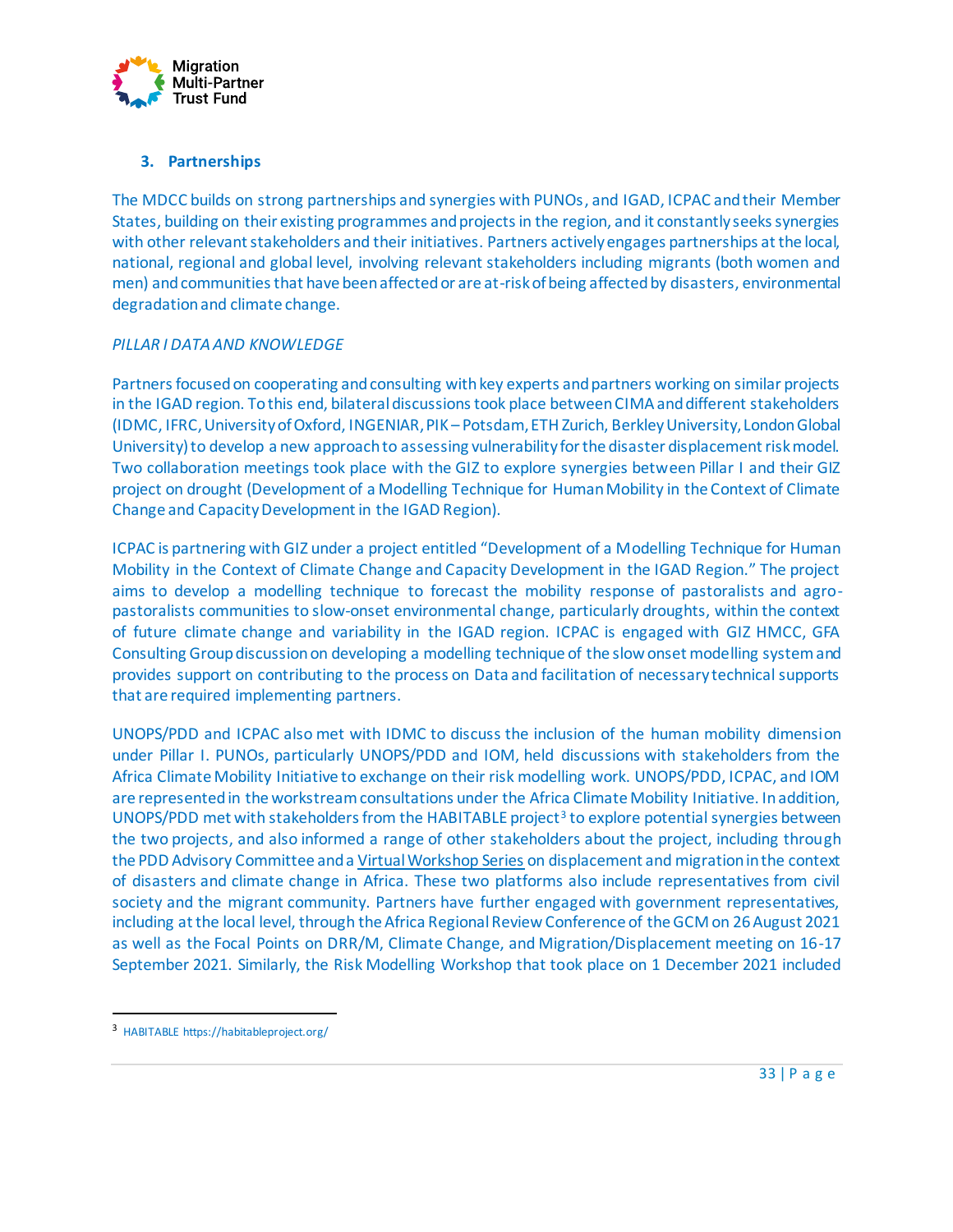

participants from IGAD and further workshops/trainings are planned with government representatives in March 2022.

IOM's engagement in the UN Special Envoy for the Horn of Africa's 'Conflict Prevention Strategy' has been ongoing since 2019. Under the 'environmental' pillar (4) of the conflict prevention strategy, IOM has brought the MDCC and the efforts of the Special Envoy together to synergize the different streams of work. The work under the MDCC has contributed for a small funding stream from the Climate Security Mechanism for a research on analyzing the conflict dimension of climate change and migration in the East and Horn of Africa region. The research will also contribute to providing a baseline of information, data and evidence for Pillar 1 of this Programme, particular into the expansion of the risk model to integrate conflict drivers.

#### *PILLAR II NATIONAL AND REGIONAL POLICY FRAMEWORKS*

IOM and IGAD Secretariat identified partnering IGAD Member States and their relevant Ministries: Kenya and Somalia, particularly DOECC in Somalia and Ministry of Environment and Forestry in Kenya. IOM in Kenya also commenced liaison with the local government in Turkana County which is expected to be selected as the implementing region for activities under Pillars II and IV.

IOM in Kenya has started mapping and liaising with potential local NGOs in Turkana County with relevant expertise in human mobility, disasters and climate change, as well as green economy. Several meetings were organized virtually, and IOM team met two potential partners in Turkana in January 2022. The official implementing partner recruitment process has commenced and will be finalized once the national consultant has initiated the local and national policy review study. As soon as the NGOs are on-board, they are also engaged with the UNNM TWG.

The UN Networks on Migration are established in Kenya and Somalia, and IOM liaised with the focal points in both countries to establish engagement with the network and relevant Technical Working Groups. Practically, the following engagement opportunities were identified: In Kenya, it was agreed that IOM focal point will take part the Technical Working Group on Migration and Development which is established to promote whole-of-government, whole-of-society approach to addressing challenges and harnessing the benefits of migration for sustainable development as well as to identify and seize opportunities for collaboration among stakeholders. The objectives of Pillars II and IV are well aligned with this technical working group. Furthermore, the GCM and the National Implementation Plan (NIP) for GCM will be incorporated across the studies/validation workshops, in a way there is always reference to and is reflected on the recommendations. Also, the study validation workshop can use the Network to extend the invitation for other UN agencies to join and the programme will be represented in the next TWG meeting which takes place in February 2022. Together with the UNNM Kenya, partners created key messages which demonstrate how GCM also offers an opportunity to anchor the environmental and climatic dimensions in the international migration governance agenda. Partners are encouraged to utilize these key messages when engaging with different stakeholders. In Somalia, IOM is also liaising with the local UNNM focal point. A relevant TWG was identified, and liaison continues seeking opportunities to engage with the (TWG and seeking synergies with the UNNM work in the country.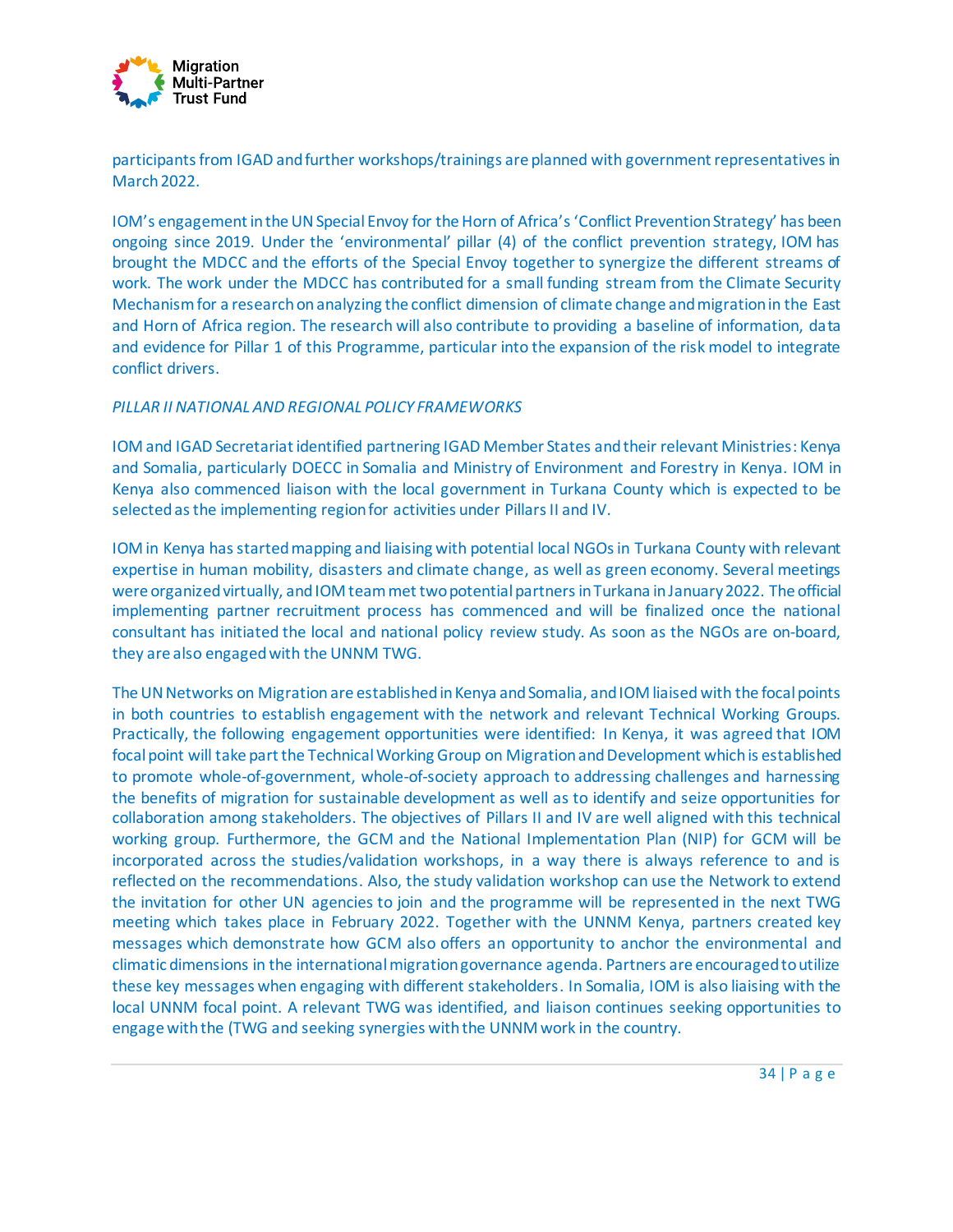

All the interventions will be embedded in the IGAD structures such as the NCM. IOM in Kenya already liaised with the NCM in Kenya and two focal points for the programme were identified (for Pillars II and IV).

#### *PILLAR III DISASTER DISPLACEMENT PREPAREDNESS*

IGAD consulted with the national focal points on DRR/M, Climate Change, and Human Mobility as part of a two-day regional dialogue forum on 16-17<sup>th</sup> September 2021. Further consultations have not yet taken place, since activities under this Pillar have mainly focused on setting up the necessary administrative steps (i.e., GSA between UNOPS and the IGAD Secretariat, ToR for the consultant(s) recruitment), with activities planned for implementation in 2022. The IGAD Secretariat together with UNOPS/PDD will closely consult with and involve civil society, government representatives and migrant communities to set up the SOPs and develop the two simulation exercises set to take place in the second half of 2022.

#### *PILLAR IV REGULAR MIGRATION PATHWAYS*

As under Pillar II, IOM and IGAD Secretariat identified partnering IGAD Member States and their relevant Ministries: Kenya and Somalia, particularly DOECC in Somalia and Ministry of Environment and Forestry in Kenya.

Collaboration is established with different stakeholders, such as UNFCCC RCC in Kampala. IOM and UNFCCC RCC collaborate under Pillar IV and jointly conducts the study on study "integration of human mobility in green economy and related policies in the IGAD region". As earlier mentioned, the methodology of the study promotes participatory approach and will consult a wide range of stakeholders through individual consultations and consultative forums inviting stakeholders from UN agencies, NGOs, private sector, think tanks, academia and government organizations. Three consultative forums on Human Mobility and Regular Migration Pathways will be organized in February 2022, together with partners under Pillar IV and UNFCCC. The purpose of the forums is to enhance dialogue, establish synergies and partnerships among stakeholders addressing challenges and opportunities facilitating regular migration pathways, promoting sustainable development and green economy in the context of disasters, environmental degradation and climate change in the IGAD region. Wide range of stakeholders such as practitioners in the field of human mobility, climate change action, disaster risk reduction, protection, representatives of international organizations, national and regional partners and focal points, as well as Member States, International organizations, non-governmental organizations, private sector, academia, trade unions, employers organizations were invited. The first session was a side event during [the](https://migrationnetwork.un.org/migration-week)  [Migration week 2022](https://migrationnetwork.un.org/migration-week) hosted by UNNM, and the third session was a side event during [the Africa Regional](https://sdg.iisd.org/events/africa-regional-forum-on-sustainable-development-2022/)  [Forum on Sustainable Development](https://sdg.iisd.org/events/africa-regional-forum-on-sustainable-development-2022/) (ARFSD).

Partners are engaging and seeking synergies with th[e Regional Migrant Response Plan \(MRP\)](https://reliefweb.int/report/yemen/regional-migrant-response-plan-horn-africa-and-yemen-2021-2024). The regional Migrant Response Plan (MRP) for the Horn of Africa and Yemen 2021–2024 is a migrant-focused humanitarian and development response strategy for vulnerable migrants from the Horn of Africa, specifically Somalia, Djibouti and Ethiopia, moving to and from Yemen. It provides an essential strategic framework to ensure a whole-of-society, whole-of-route and whole-of-government approaches to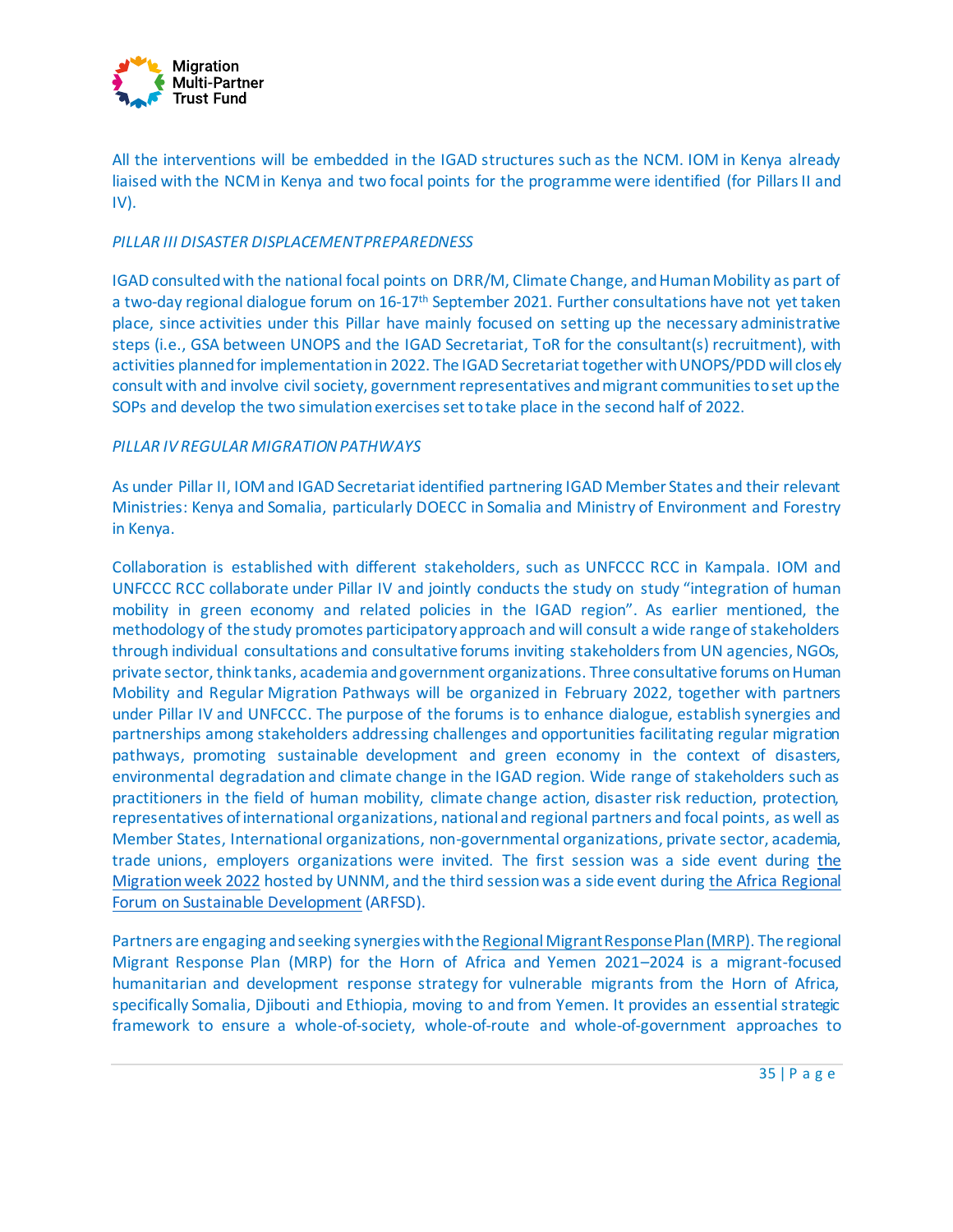

addressing migrants' protection needs, risks and vulnerabilities. The MRP is an inter-agency framework bringing together 41 partners from governments, the IGAD, the UN, international nongovernmental organizations (INGOs), and NGOs. The MDCC deliverables will also benefit the partners of the MRP.

In Ethiopia, ILO has established a strong partnership with various ministries, particularly with Ministry of Labour and Skill and TVET Agency. The ministry has been providing a support to the programme by identifying specific project target district, creating linkage with responsible regional and zonal offices in the selected area. These ministries and other government stakeholders listed above will be actively engaged throughout the entire project cycle. This is expected to enhance the government ownership and sustainability of the interventions. Government stakeholders also have a key role in the provision of pre and post enterprise development services, agriculture extension input or technology supply. Strategic contributions are yet to be received from local government and civic society organizations as the actual implementation in the local levels has not commenced due to the security issue in the target area. Due to the conflict, it was difficult to get into the identified site, conduct consultations and establish partnership with local level stakeholders except informal consultations/discussions with some local (woreda) level institutions over a virtual means before the conflict took a full scale in the North and South Wollo areas. Hence, there was no direct partnership created with grass root stakeholders particularly with migrants, migration and climate change affected communities and local administrations. However, some responsible regional, zonal and district level local government offices and local administrations (food security and disaster risk reduction, enterprise development, zonal and district administrative offices) were consulted about possible project local stakeholder selection criteria. These offices will be engaged in and are responsible for identifying relevant community members, climate change affected and migrant workers. Exact local stakeholders will be identified once the specific intervention Woreda is decided as a result of the assessment conducted in February 2022.

ILO is also liaising with the local UNNM focal point seeking opportunities to engage with relevant TWGs and seeking synergies with the UNNM work in the country. Relevant NCM focal point was identified, and liaison will commence once the implementation progress.

#### **4. Cross-Cutting Issues**

All interventions will entail GCM principles with special focus on people-centredness, human rights dimension, child sensitivity and gender-responsiveness throughout the interventions. Whole-ofgovernment and whole-of-society approaches will be taken forward through engaging national and county government partners and community members in project activities.

Partners under Pillar I focused on developing the methodology for the disaster displacement risk model as well as the decision-making model. Cross-cutting principles of human rights, gender-responsiveness and child sensitivity are being mainstreamed into the models: for the disaster displacement risk model, subject to data availability, socioeconomic impact data will be disaggregated to capture human rights, gender and child sensitivity dimensions. For the decision-making model, the methodology (agent-based modelling) has been set up in a way that each individual agent has attributes, such as age, gender, economic status (including main source of income), marital status, occupation, education level, language,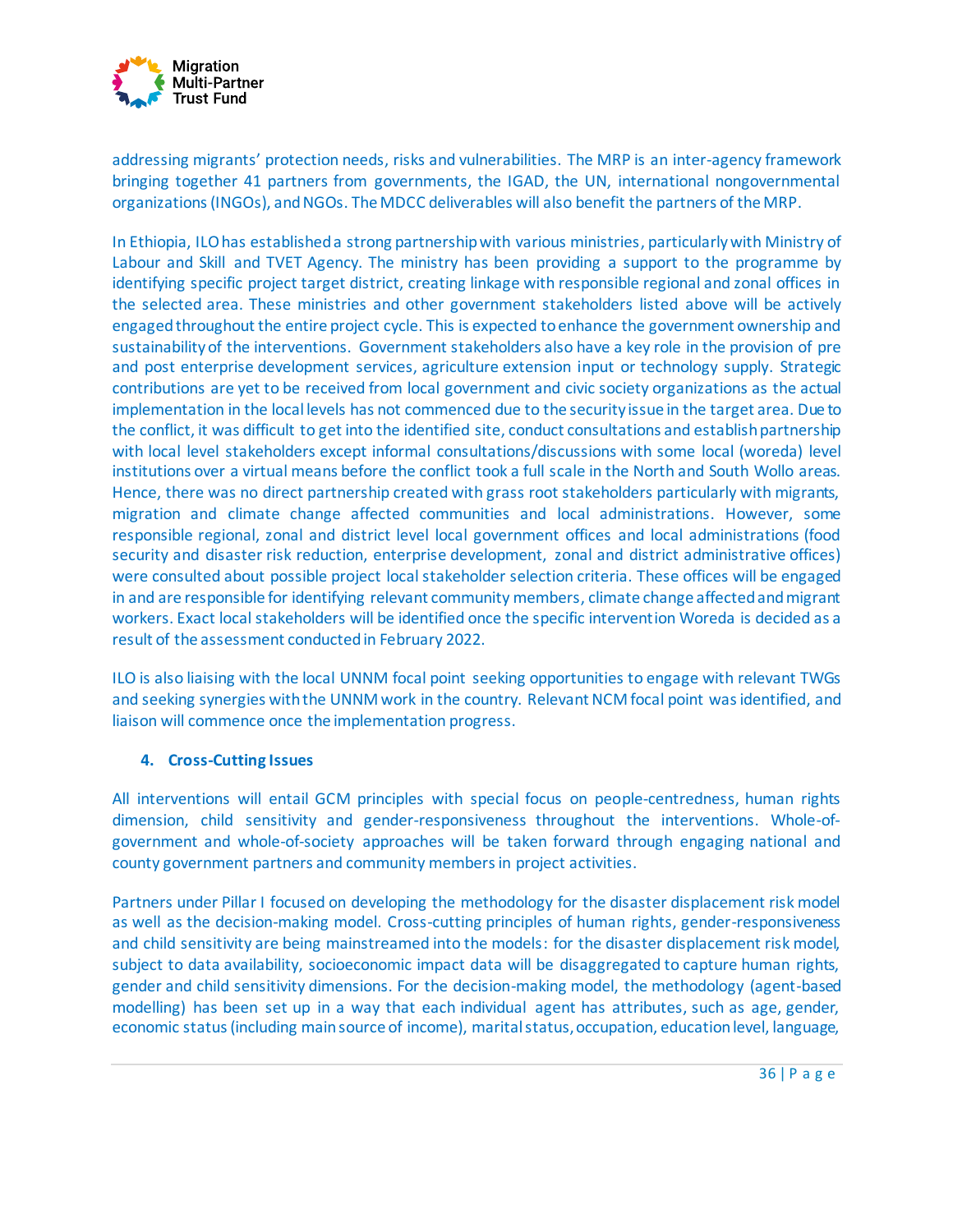

religion and each individual agent can experience demographic, social, environmental and/or economic processes including birth, death, out-migration, floods, price volatility or new neighbours. As such, the results of the decision-making model will be able to provide policymakers disaggregated information, subject to data availability, about the specific needs and challenges faced by women and children as well as how different policies may be able to address these.

Gender-sensitiveness and the rights-based approach were incorporated in the implementation strategies under Pillar II, and the methodologies of the reviews will particularly include gender-aspects and ensure that the recommendations cover the same. Gender considerations will be also considered in the implementation of the recommendations, and when selecting participants for the local projects. For example, women in Turkana County suffer disproportionately from the impacts of climate change. For instance, pastoralist women have been forced off their community's land due to increased competition over cattle and grazing land12.

Activities under Pillar III are still in the initial implementation phase, but mainstreaming of human rights, gender responsiveness and child sensitivity have been incorporated in the planning of these activities: for example, the material scope of the SOPs will cover aspects such as minimum standards of treatment and access to humanitarian assistance, including age, gender and diversity mainstreaming (AGDM) and referral pathways for survivors of sexual and gender based violence (SGBV) extension of stay, transitions to solutions and international and/or regional cooperation, protection, rights, etc. Partners will also engage with relevant stakeholders to ensure the draft SOPs are inclusive of protection and gender concerns. Moreover, partners will ensure a gender balance when countries nominate their national participants for the trainings/simulation exercises planned for 2022.

Under Pillar IV stakeholder identification will consider particularly gender and vulnerabilities. ILO will ensure that persons with disabilities and other disadvantaged groups will be identified as stakeholders, and targets will be set to ensure gender balance. All data will be gender disaggregated. The established green business models will ensure that gender aspects are incorporated, focusing on establishing equal opportunities for women. Furthermore, Human Centre Design (HCD) approach will be employed to participatory approach inclusive of migrant workers, relevant community members, and local level administration to be actively involved in planning of, implementation and monitoring and evaluation of the interventions.

Gender-sensitivity and the rights-based approach is considered as particularly salient cross-cutting issues along the study on "Integration of human mobility in green economy and related policies in the IGAD region" to assess the needs and opportunities for a stronger integration of human mobility in regional and national Green Economy and related policies. During data collection, for instance, genderrepresentativeness was considered in the selection of interviewees / participants, while questions in the different instruments include a gender perspective. In particular, by developing case study analysis for two countries (Kenya and Somalia) and communities within the countries, the study aims to ensure the applicability and appropriateness of the recommendations making sure they are practical and representative enough. The final report is expected to be available in April 2022. Similar approach will be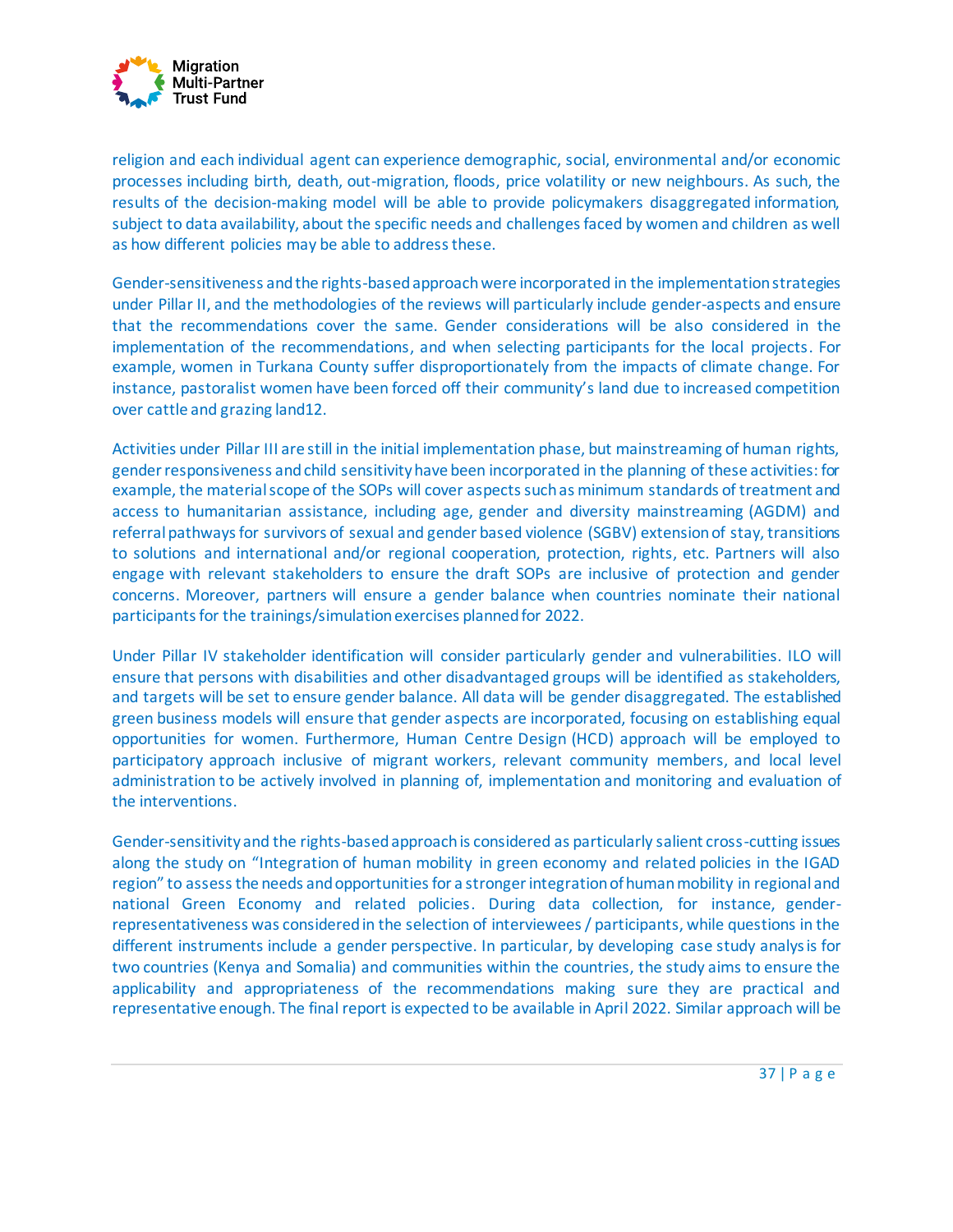

incorporated in the local and national policy reviews in Kenya and Somalia and was demonstrated already through the ToRs.

The study, 'Human Mobility and Climate Change in the IGAD Region' mainstreams gender and human rights from inception to the production of the final report. The literature review identifies the human rights framework applicable to displaced and migrant populations and takes account of different protection needs according to age, gender and diversity. The case studies, conducted in Kenya, include a range of stakeholders and, where more conservative populations limit access to women and girls, local NGOs and community-based organizations have been consulted to provide insights into issues of gender and diversity.

#### **5. Innovation, Good Practices and Lessons Learned**

#### *Innovative approaches:*

The programme implementation is innovative as it brings together a range of stakeholders across different policy areas, promoting a whole-of-government and whole-of-society approaches in the context of disaster risk and climate change in the IGAD region. It is innovative throughout all the four Pillars. However, as there were some delays in the effective start of the implementation, the innovative approached will be elaborated in the next report. Nevertheless, some progress was already made.

A key innovative approach has been the development of a new approach to assessing vulnerability to disasters and disaster displacement which integrates not only physical (e.g., housing damage) but also socio-economic characteristics (e.g., loss of livelihood) of vulnerability. This new vulnerability component will be included in the disaster displacement risk model to better identify and develop anticipatory actions to address the different needs of affected communities and capture mobility patterns following a suddenonset hazard. This will not only benefit risk modellers and decision-makers but also affected communities, by placing the concept of vulnerability in a local context to better account for the specific needs and challenges on the ground. The new approach in developing disaster displacement risk models is also designed to align with key international policy frameworks in the context of disaster risk reduction, climate change, human mobility, as well as humanitarian action and development more broadly.

# *Good Practices:*

Partners have engaged with wide range of stakeholders in local, national, regional and global levels – through meetings, workshops, events, which has been considered highly beneficial in creating synergies with ongoing and future programmes and sharing knowledge and expertise for wider impact and sustainability. For example, when developing the new vulnerability component for the disaster displacement risk model, CIMA consulted with key experts, policymakers and government stakeholders in the field (see 'Partnerships') and had regular coordination meetings with ICPAC and PDD. In support of a decision-making model addressing the needs and challenges of human mobility in disaster and climate change contexts, partners will also collect data with the help of a consultant through semi-structured interviews, with the aim to capture local people's needs, disaster displacement experience, risk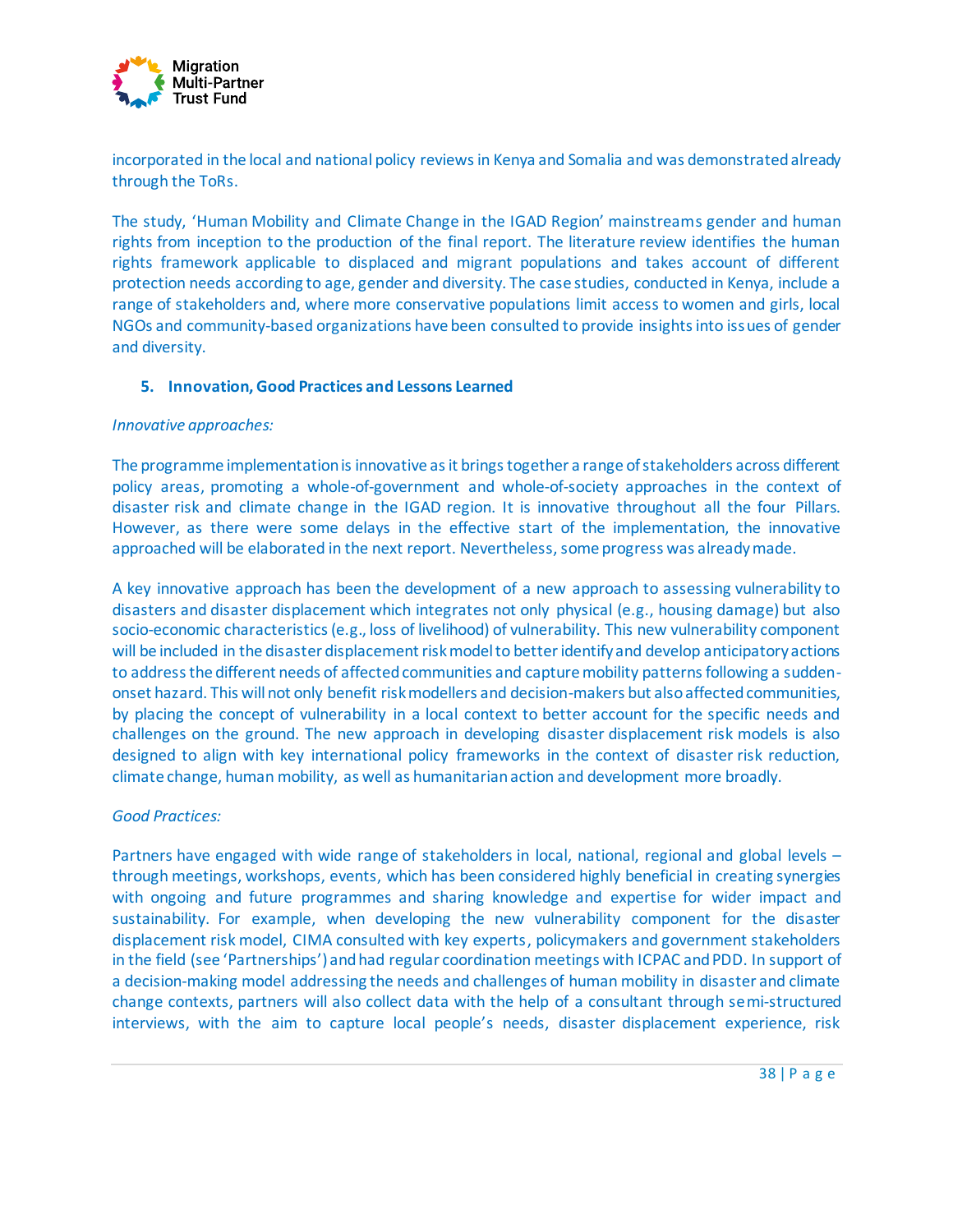

perception, attitude towards migration, and social interactions. These exchanges strengthen the methodological robustness of the model and, most importantly, help better reflect the challenges and needs of the communities affected by the disasters. IOM partnered with UNFCCC RCC Kampala to conduct the study on "Integration of human mobility in green economy and related policies in the IGAD region". IOM and UNHCR are conducting the studies under Pillar IV at the same time and the recruited consultants collaborate in information sharing. IGAD Secretariat and IOM in Kenya had a meeting regarding Pillar III in February as IOM is implementing a project which engage border management authorities and establishing SOP on border management coordination. Discussions will continue once the consultant(s) is recruited. Internally, the team has set up internal planning and governance systems through regular meetings and exchanges, monitoring, evaluation and learning system, and following up closely the process to ensure that activities are relevant, timely and lead to the intended results and success. Partners also frequently engage and seek opportunities to organize visibility events and opportunities, for example by presenting the programme, its interventions, best practices and lessons learnt and results(see annex on visibility).

#### *Lessons learnt:*

When working in a multi-stakeholder environment, planning and preparatory efforts take additional time and administrative and liaison processes can be lengthy. However, this can be mitigated with careful planning and by developing efficient processes.

The funding decision, although highly appreciated, was not expected before June 2021 which made partners inadequately prepared to commence the programme activities as efficient as possible. Nonetheless, all efforts were taken to ensure that implementation could be started as soon as possible but sorting out some (as described above) administrative processes took longer than anticipated and therefore delayed the effective implementation of some activities. Partners would recommend having proper time to organize as a team and commence preparatory activities from the funding decision to the disbursement of funds and the official start of the programme period.

Risk mitigation is essential in this dynamic region which is the most diverse regions in the world, including areas of economic growth and investment on the one hand, and areas prone to conflict, political instability, humanitarian crises, and disasters on the other. COVID-19 pandemic and the political situation in Ethiopia particularly influenced the effective implementation of the planned activities.

Contextualising implementation strategies after the official start of the programme required partners to seek a revision which influenced the timelines of the programme implementation. However, consultations and transparent communicationwith the MPTF FMU were considered beneficial in this process.

#### **6. Challenges Encountered and Measures Taken**

#### *PILLAR I DATA AND KNOWLEDGE*

The effective start of implementation of activities under Pillar I was partly delayed because of the need to establish implementing partner/grant agreements. For the purpose of recruiting a risk-modelling agency,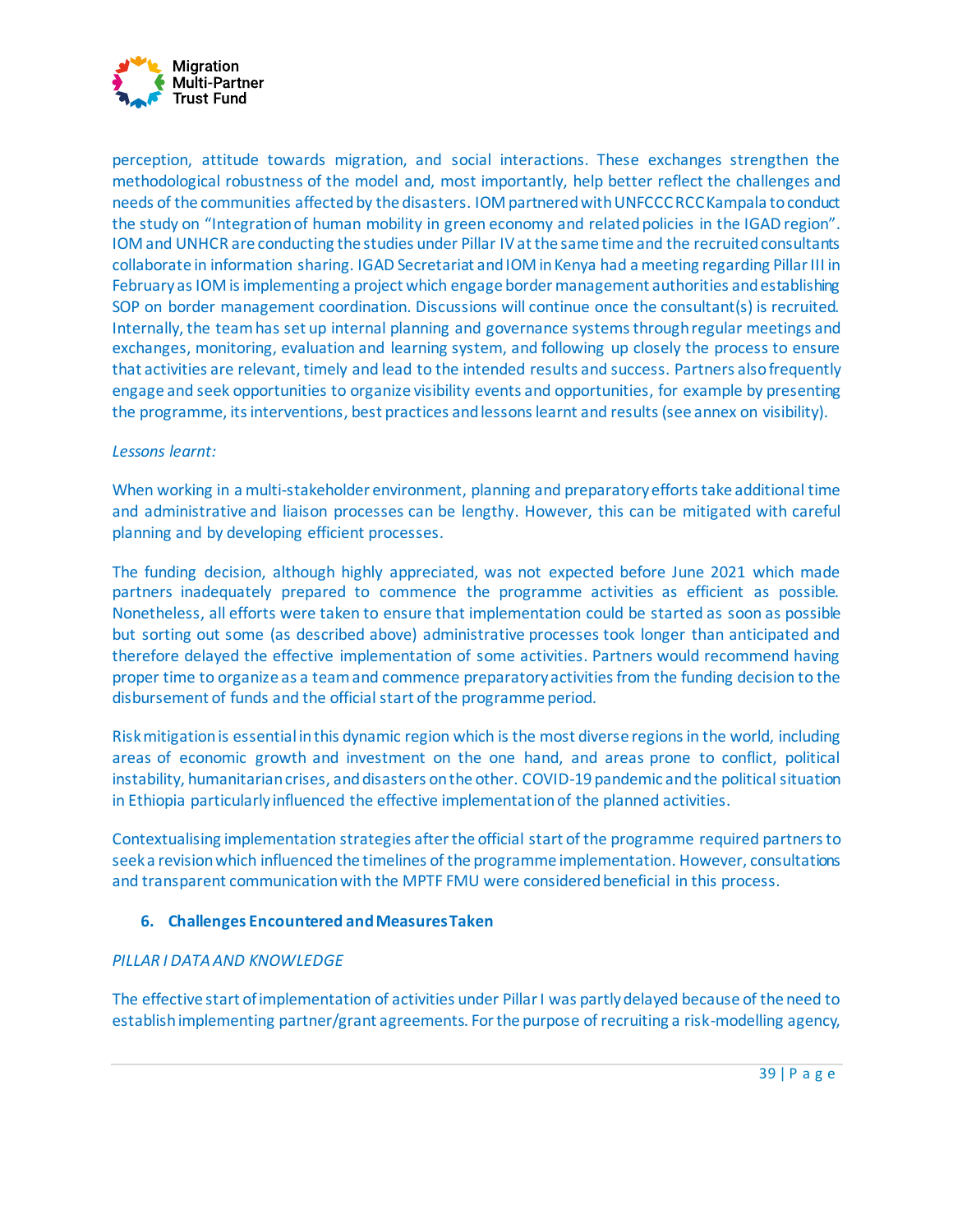

after discussions with UNOPS and the MPTF Fund Management Unit (FMU), it became clear that a direct award process would not be possible, but that a Call for Proposals (CFP) would be necessary. Although seeking clarification on this issue was relatively time-consuming, a CFP was swiftly developed based on the discussions that had taken place in parallel to clarifying this issue. As such, further delays in launching the CFP were mitigated.

At a technical level, an early challenge was to define and agree on the methodology for implementing activities under Pillar I, in particular regarding developing the probabilistic risk modelling approach and incorporating a mobility dimension in the planned activities. This challenge was resolved through a series of internal meetings between UNOPS/PDD, IGAD Secretariat, ICPAC and relevant partners/stakeholders. To this end, securing the support of IDMC was particularly important in advancing the discussion on how to incorporate a mobility dimension and, therefore, effectively benefit ICPAC through the planned activities.

Finally, a further challenge included limited data availability, particularly regarding historical data on tropical cyclone events in the IGAD region as well as migration histories relevant for developing a decisionmaking model. To mitigate this challenge, CIMA and UNOPS/PDD recruited two consultants in the second half of 2021 to fill the existing data gaps. Additional data will be collected with the support of the recruited consultants. CIMA will continue to exchange with external partners on available data, particularly with IDMC and the technical consultants working with GIZ on the drought project in the IGAD region.

The data collection is still in process but initial results, as presented to project partners in December 2021, suggest that the impact of this challenge on planned activities will be limited.

#### *PILLAR II NATIONAL AND REGIONAL POLICY FRAMEWORKS*

Despite all the preparatory efforts, some context and process related challenges were encountered in the inception of the programme which influenced the effective start of implementation of the planned activities. These challenges were contributed to lengthy liaison and administrative processes in selecting IGAD Members states as partners and establishing implementing partner/grant agreementswith selected technical partners. Furthermore, liaison and selection process were influenced by the COVID-19 restrictions in the region.

Under Pillars II and IV, the revised implementation strategies required a budget revision to be taken to the MPTF steering committee on 14 December 2021. The positive decision from the steering committee then allowed partners to proceed with the respective elements under Pillars II and IV.

Nonetheless, any unexpected, contextual or process related risks (such as elections, and recruitment of local NGOs) could influence the efficiency of the programme. However, partners will take proactive measures to avoid any further delays where possible.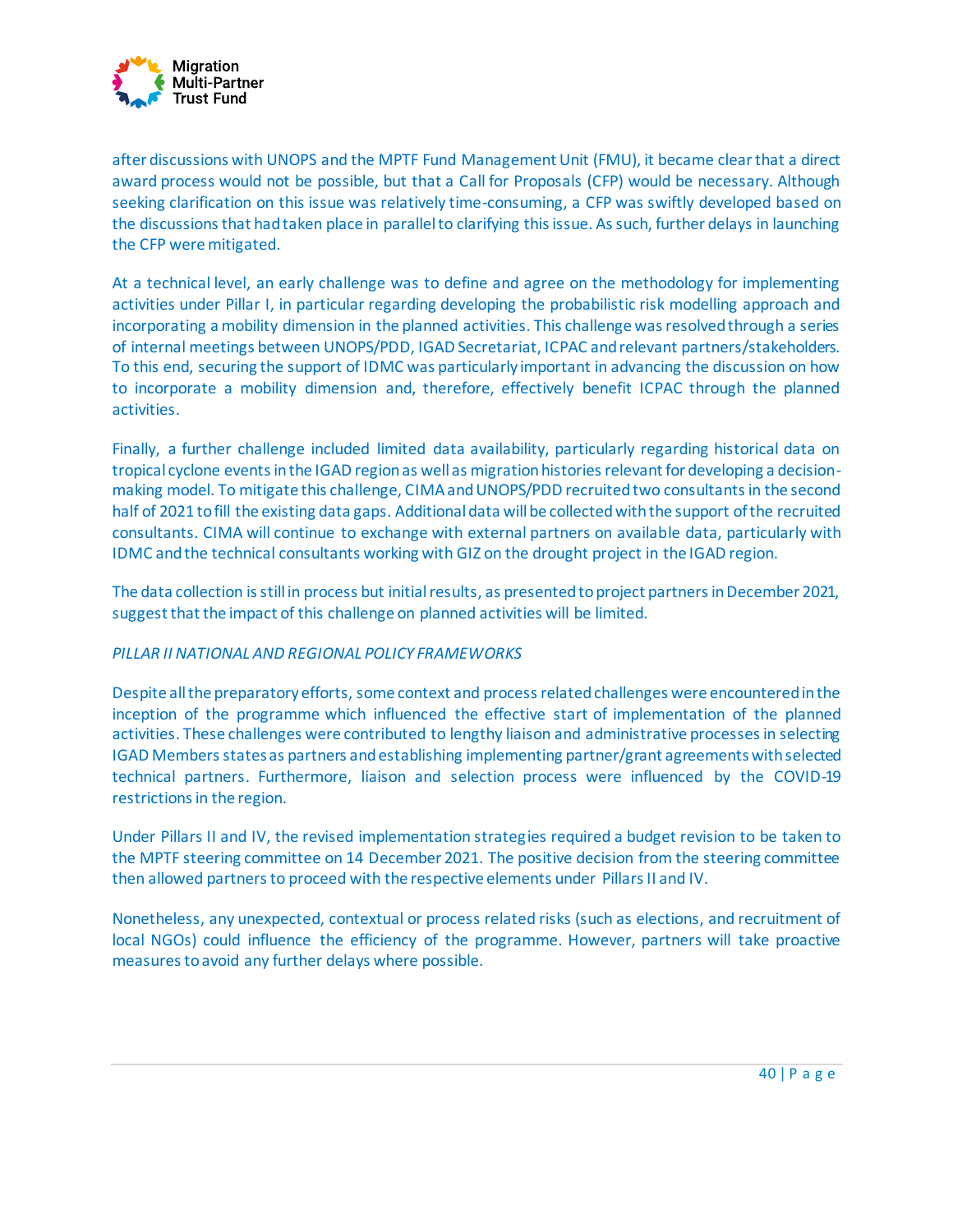

#### *PILLAR III DISASTER DISPLACEMENT PREPAREDNESS*

At the beginning of the programme, it was unclear how the IGAD Secretariat would be able to receive the required funds for implementing activities under Pillar III from UNOPS. Options included a direct transfer of funds or alternative arrangements such as a UN-to-UN agreement that would have had to be established. This issue was resolved following clarifications with the MPTF FMU and PUNOs, after which UNOPS facilitated a direct agreement with the IGAD Secretariat. Although project partners had already developed a TOR in parallel to these administrative discussions in order to swiftly set up the GSA, the ultimate process of signing said agreement was delayed, in part due to challenges with the legal and administrative processes at the IGAD Secretariat. To mitigate further delays, the IGAD Secretariat has launched a consultancy in December 2021 to support implementation of activities under Pillar III. Following the onboarding of the consultant(s), expected towards mid-February 2022, activities can commence based on the consultations that have already taken place between the IGAD Secretariat, UNOPS/PDD and external partners on the collection of examples from law, policies, practices and tools on admission and stay in disaster contexts in the IGAD region (Output 3.1) and the development of draft SOPs (Output 3.2).

#### *PILLAR IV REGULAR MIGRATION PATHWAYS*

As under pillar II, the challenges were the lengthy liaison and administrative processes in selecting IGAD Members states as partners and establishing implementing partner/grant agreements with selected technical partners. Furthermore, liaison and selection process were influenced by the COVID-19 restrictions in the region.

Under Pillars II and IV, the revised implementation strategies required a budget revision to be taken to the MPTF steering committee on 14 December 2021. The positive decision from the steering committee then allowed partners to proceed with the respective elements under Pillars II and IV.

The ongoing conflict in Tigray, Ethiopia, has affected ILO's intention to conduct pilot activities in North and South Wollo area. Travel to intended project locations was not feasible in 2021. In May 2021, ILO alerted the MPTF FMU to this issue, who confirmed that a new pilot location could be selected. ILO held consultations with responsible government officials and discussed changing the project location to other areas within Ethiopia. ILO readjusted the project work plan to be able to start implementing activities as soon as a new area has been identified. But in addition to the conflict, the national election followed by new ministerial reshuffle, and it was challenging to hold consultation meetings and agree with responsible government officials on a new project location that complies with programme criteria (i.e., area affected by climate change, people migrating, potential to implement green skill and entrepreneurship training) and that is relatively secure.

As mitigation measures ILO focused on preparatory which included preparation of training materials; preparation of awareness raising messages and campaign materials on migrant workers' rights and available protection services. ILO sought support to build synergies with other similar ILO migration/disaster displacement projects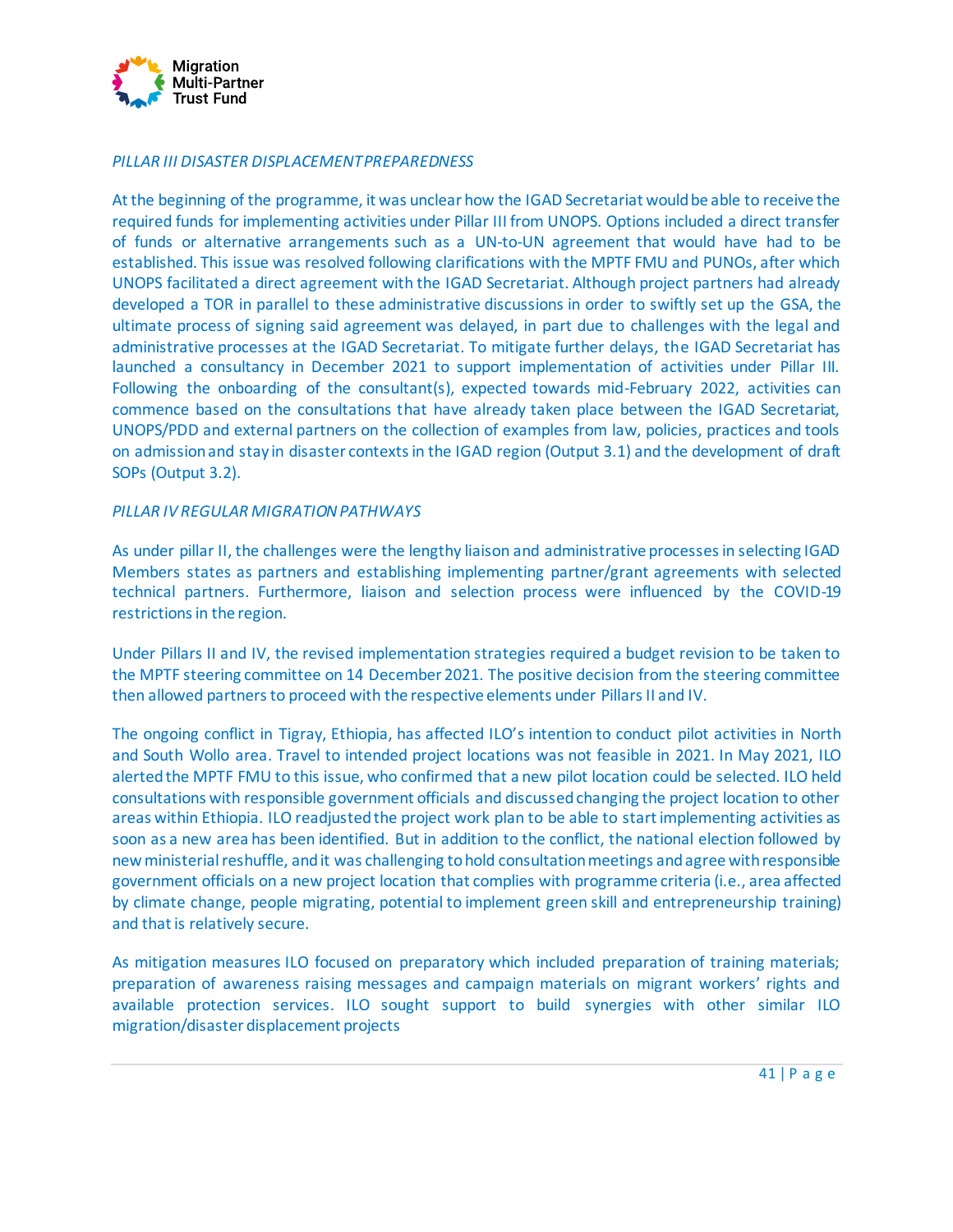

Government reshuffling is almost completed now, and it is feasible to organize a consultation meeting with them. Also, the conflict situation in the initial project site calmed, and a site visit was conducted in February 2022 to discuss with government offices, assess the situation in regard to feasibility of the implementation. If the original location would not eventually be feasible, the implementation will proceed in newly identified sites in other regions of the country.

Moreover, the study commissioned by UNHCR for Pillar IV had tentatively foreseen to have a case study on climate related movement from Somalia into Ethiopia. However, the dynamic conflicts meant that it was decided to not have travel to Ethiopia. This decision was also based on the evolution of COVID-19 in the region. For the methodology of study, it was however crucial to conduct a field study, but the volatility of the COVID-19 pandemic and the resulting travel restrictions have meant that travel had to be minimized, also within the region. In the end, the focus of the field study will be primarily on the drought situation in Somalia and the impact on movement to different parts of Kenya. In addition, the COVID-19 situation delayed the research consultants travel to the new identified location.

# **Conclusion and Next Steps**

# *PILLAR I DATA AND KNOWLEDGE*

Overall, partners have put in place all necessary administrative steps to undertake work under Pillar I, particularly the recruitment of a risk modelling agency, and are on track in implementing the planned activities within the programme's timeline. A range of consultations with external experts and representatives from the national and local levels of government have taken place, and data collection efforts towards developing disaster displacement risk models have already produced initial results. The methodology for the models has also been devised using an innovative approach to better assess vulnerability in the context of disaster displacement, i.e., mainly by including data on socioeconomic impacts in the modelling. A methodology for developing the decision-making model has also been developed and validated through a risk modelling workshop. The recruitment of two consultants to support these efforts provides additional support in addressing data limitations and in implementing the planned activities in a timely manner.

ICPAC finalised the recruitment process of the Mobility Analyst on disaster displacement in December 2021. The Mobility Analyst is actively engaged in the programmes different discussions and closely coordinates with CIMA foundation and PDD for finalising the disaster displacement risk profiles and the decision-making model. The Mobility Analyst will finalize in February 2022, following operationalization of the Action plan that defines how ICPAC will incorporate human mobility within their programs and expand its coordination to the existing IGAD platforms, to enhance sharing the results of the joint intervention with different stakeholders, including IGAD Member States and community of practice. The operationalization of the plan will be supported by partners, particularly IOM and CIMA through the planned capacity enhancement efforts. Discussions on this effort were already commenced and will continue through a learning needs assessment in early February by IOM. Subsequently, IOM will develop the final curriculum following based on the outcome of the Learning ICPAC started engaging IGAD units,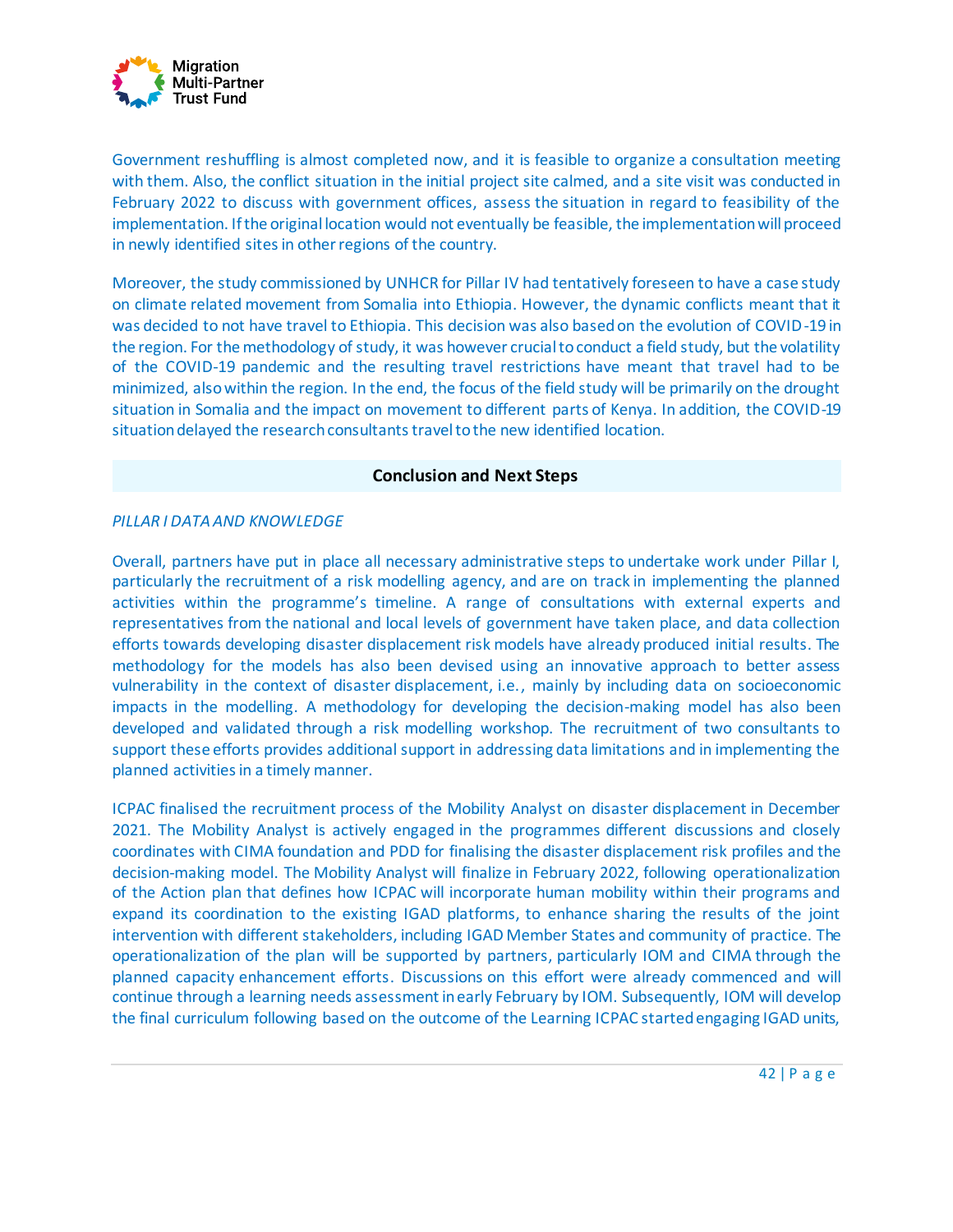

including the migration unit, further, to advance the coaching program's inclusion to Member States. This will also increase ICPAC's efforts to engage the regional platforms relevant to mobility to present the different policies, investments, and responses in appropriate forums.

CIMA Research Foundation will finalise the disaster displacement risk profiles and the decision-making model in close consultation with ICPAC, PDD and other external partners, and increasingly engage in trainings/workshops with ICPAC and IGAD national focal points to ensure the developed models can be effectively integrated into existing products (e.g., on forecasting and early warning) and be made fit for policy purposes. Two capacity support missions are already being planned in May 2022 and September 2022 to facilitate this exchange, with further engagements planned in relevant forums such as GHACOFs. Besides continuing to implement more technical activities, these efforts will aim to bring greater visibility, transparency, and ownership to the work under Pillar I.

# *PILLAR II NATIONAL AND REGIONAL POLICY FRAMEWORKS*

Partners commenced the process of addressing challenges and opportunities of human mobility across different policy and action areas in the context of disasters and the adverse effects of climate change through preparatory activities. IGAD Member States, theGovernment of Somalia and the Government of Kenya and their relevant Ministries interested in responding to human mobility opportunities and challenges in the context of climate change and disasters by strengthening their policy frameworks, under this programme were identified and collaboration commenced.

The challenges that affected the effective start of the implementation were sorted and the implementation is on track based on the revised workplan. The local and national policy reviews will commence in February 2022 once the official administrative processes are finalized and the discussions will then continue at the local levels in Kenya and Somalia to ensure that the recommendations from the studies are practical, community-owned and support policymaking. The piloting of the recommendations will be conducted by NGOs to be recruited and are expected to commence in May 2022 in Kenya and latest in July 2022 in Somalia.

#### *PILLAR III DISASTER DISPLACEMENT PREPAREDNESS*

Overall, partners have put in place all necessary administrative steps to undertake work under Pillar III, in particular the development of a GSA between UNOPS and the IGAD Secretariat. They have also launched the recruitment process for a consultancy to support the planned activities. Although partners have experienced implementation delays, in large part due to the obstacles in channelling funds from UNOPS to the IGAD Secretariat and setting up a Grant Support Agreement, they are still on track to finish the planned activities within the programme's timeline. Initial consultations with IGAD focal points on DRR/M, Climate Change, and Human Mobility have already taken place, and two potential pilot locations (Mount Elgon region and Karamoja cluster) for developing the SOPs in disaster and climate change contexts and conducting the two simulation exercises have been identified.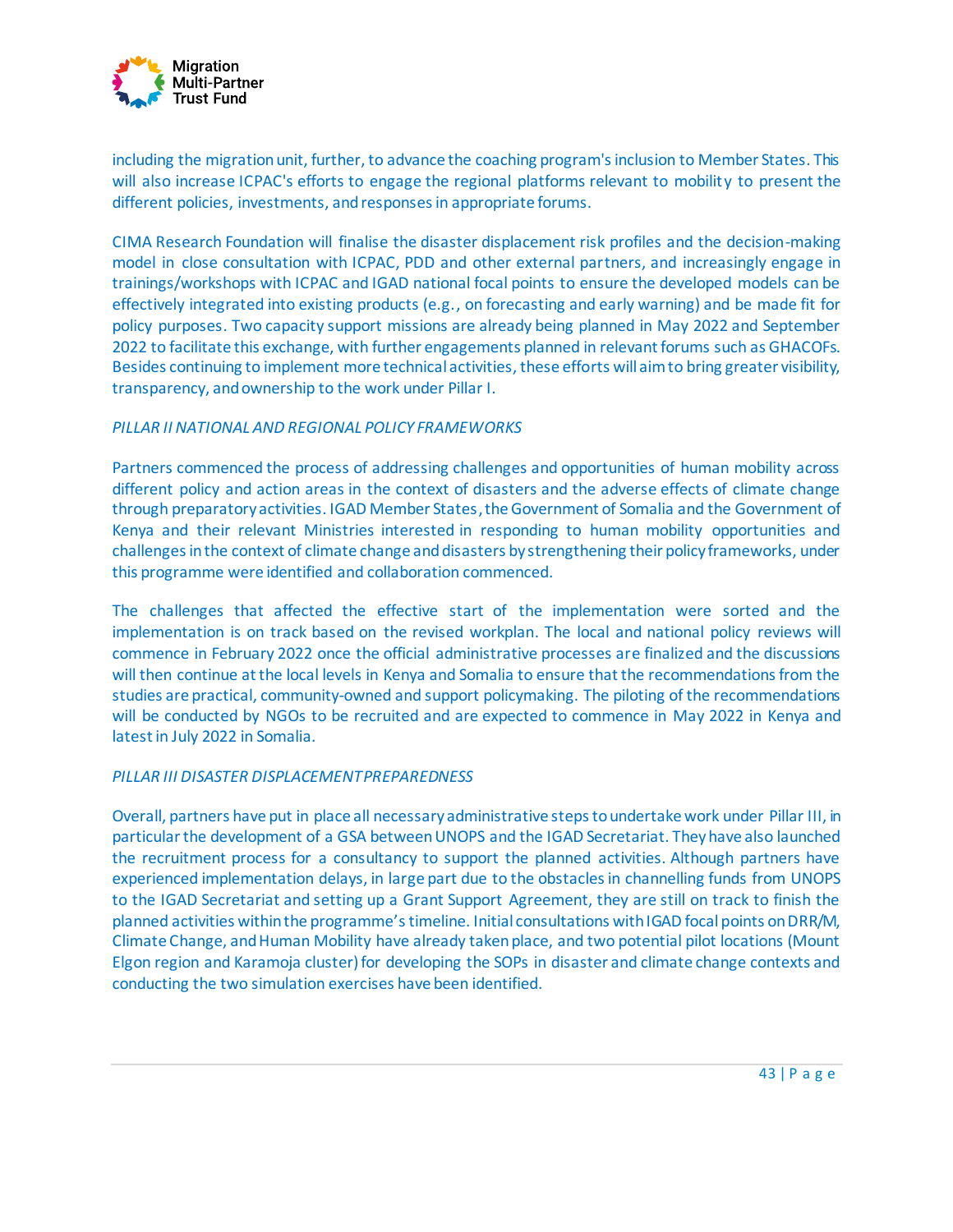

As next steps, IGAD Secretariat will onboard the consultant(s) to conduct the policy mapping under Activity 3.1.1 and support the drafting of the SOPs and as well as the organisation of the 2-day workshops to validate the SOPs with relevant stakeholders. These workshops will take place take place before June 2022, with the revised and validated SOPs ready in August 2022. The two simulation exercises will take place in the second half of the upcoming reporting period, after which the partners will formulate, develop and disseminate policy recommendations for improvement regarding gap areas and preparedness capacity.

# *PILLAR IV REGULAR MIGRATION PATHWAYS*

The programme partners have already commenced two studies: 1) on the needs and opportunities for a stronger integration of human mobility in regional and national green economy and related policies and plans, considering current and predicted future climate impacts on human mobility in the region 2) on what protection frameworks and coordination mechanisms for implementation exist to respond to human mobility related to climate change and disasters in the IGAD region. These studies will enhance the evidence base of facilitating pathways for regular migration in the IGAD region. The first study is expected to be finalized in April 2022 and the recommendations will guide the pilot activities to be implemented at the community level in Kenya and Somalia. IGAD Member States; the Government of Somalia and the Government of Kenya and their relevant Ministries were identified as partners also under Pillar IV and collaboration commenced. The second study is expected to be ready in May 2022 and will guide the capacity enhancement activities planned under this component.

Ethiopia was selected as target implementation area for outputs 4.1 and 5.2 and 5.3. However, the conflict in northern Ethiopia has significantly affected implementation of project activities. Despite the challenges, consecutive initial briefings and consultation meetings were held virtually with various stakeholders at local, national, and regional levels. Potential implementing partners were already identified. Furthermore, preparatory activities such as terms of reference were developed to undertake; rapid market assessment, migrant workers awareness raising campaigns, and deliver entrepreneurship and life skill development training. Asite assessment was conducted in February 2022 which guided the selection of the final project location in Ethiopia. As next steps, ILO will take forward all the planned activities according to the revised workplan. However, partners need to closely follow up the situation and take all necessary extra efforts with the guidance of the programme Steering Committee which met on 24 February 2022 to ensure that the implementation of the activities can be conducted as planned.

In addition, all programme partners continue to take forward the good practices identified; and implement the visibility and communication plan through organizing events in national, regional and global forums to enhance the visibility of the programme but also to seek synergies and establish partnerships to scale up the programme implementation.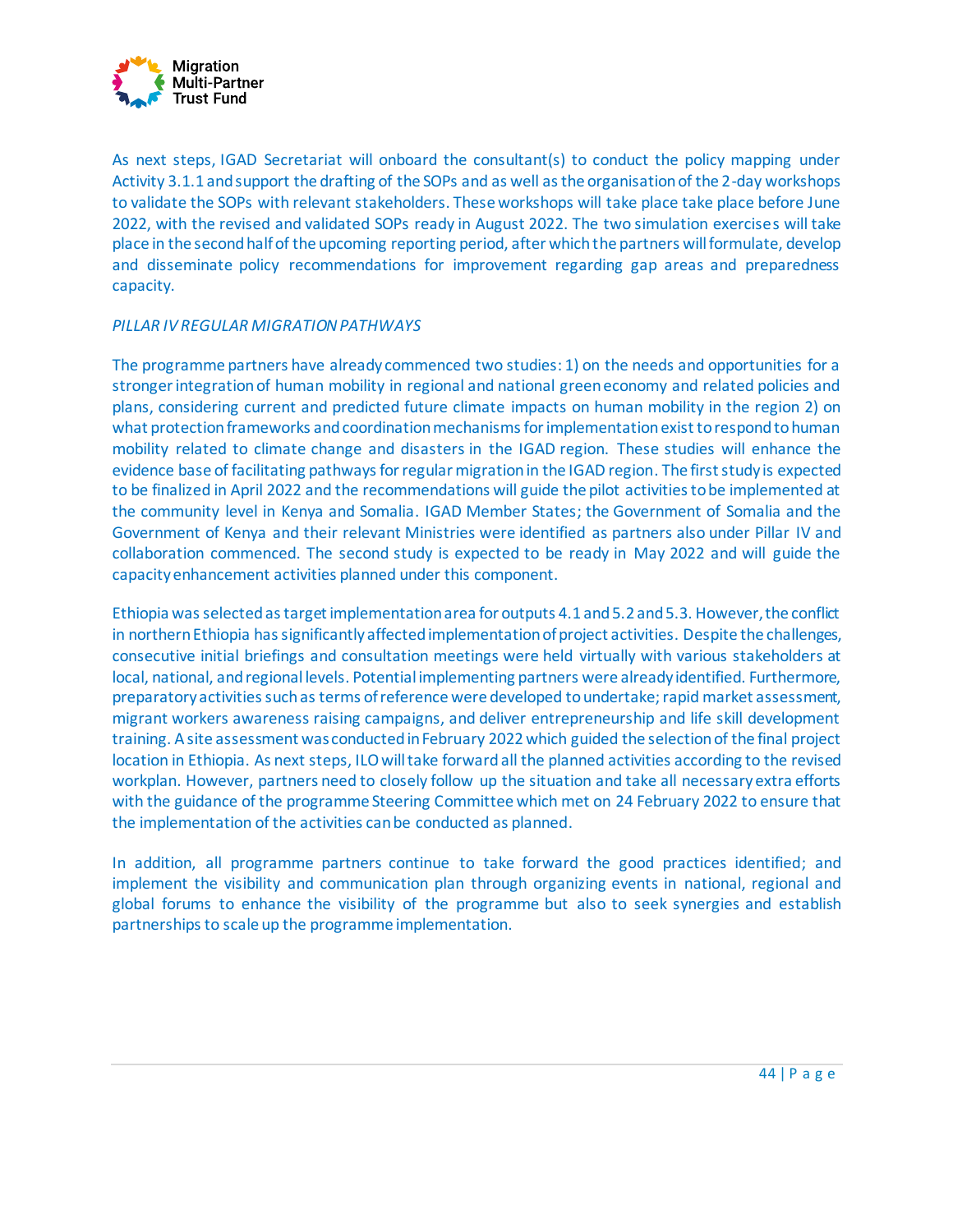

#### **ANNEX**

#### **TESTIMONIALS**

ICPAC is a key partner of the programme, and the ICPAC director provided the following statement regarding the collaboration and expected results of the programme:

"*Understanding risks and broadening the evidence on the interconnection between climate change, disasters and human mobility provides an opportunity for a well informed preparedness and response policy -formulation and decision-making process (...) we very much look forward to the outcomes of this partnership in terms of building ICPAC and regional capacity and the results of the modelling work in order to give more explanation on the climate change, disasters and human mobility nexus*." -G. A. Artan, Director, ICPAC

#### **COMMUNICATIONS AND VISIBILITY PLAN**

Partners jointly created a communication and visibility plan for the purpose of disseminating information and guidance on the agreed visibility activities; outlining the roles and responsibilities of stakeholders in the visibility of the programme; and providing a framework for monitoring project visibility.

The programme has a [website,](https://environmentalmigration.iom.int/addressing-drivers-and-facilitating-safe-orderly-and-regular-migration-contexts-disasters-and-climate-change-igad-region) and an info [sheet.](https://environmentalmigration.iom.int/sites/g/files/tmzbdl1411/files/documents/mdcc-infosheet.pdf) Partners started publishing a [newsletter](https://mailchi.mp/7472b064d115/newsletter-joint-programme-migration-disasters-and-climate-change-in-the-igad-region) in February 2022.

Together with the UNNM Kenya, partners created key messages which demonstrate how GCM also offers an opportunity to anchor the environmental and climatic dimensions in the international migration governance agenda. Partners are encouraged to utilize these key messages when engaging with different stakeholders.

In October 2021, partners provided an article suggestion for th[e next issue of Forced Migration Review](https://www.fmreview.org/issue69) on [Climate crisis and displacement: From commitment to action.](https://www.fmreview.org/issue69) Partners suggested an article titled "*Developing partnerships in the IGAD region*". The suggestion was positively received and is expected to be published in March 2022.

[The IOM institutional strategy on migration, environment and climate change 2021-2030](https://publications.iom.int/system/files/pdf/IOM-Institutional-Strategy-MECCC_0.pdf) mentions the programme, as well as IOM MECC Headquarters Newsletters [July-September 2021](https://us10.campaign-archive.com/?u=de24e8e8ad97c261502582454&id=8c919f8de4) and [October-](https://mailchi.mp/1199247986ec/iom-environmental-migration-newsletter-october-december-11365425?e=410f103927)[December 2021.](https://mailchi.mp/1199247986ec/iom-environmental-migration-newsletter-october-december-11365425?e=410f103927) In addition, the program is regularly raised at the highest level in IOM and presented as an example of good practice of how IOM is working on MECC. Recent example of this is the [IOM Issue](https://publications.iom.int/books/iom-issue-brief-building-capacity)  [brief on Building Capacity in February 2022.](https://publications.iom.int/books/iom-issue-brief-building-capacity)

Partners organized or were closely engaged in the following specific or related events:

#### **SPECIFIC AND RELATED EVENTS**

#### *Launch of the Regional Joint Programme*

The Joint Programme was launched on 25th May 2021. The virtual launch event was opened by the IOM Director General Antonio Vitorino following guest speakers who introduced the climate change and environmental migration trends and policy landscape to address climate change and disaster-related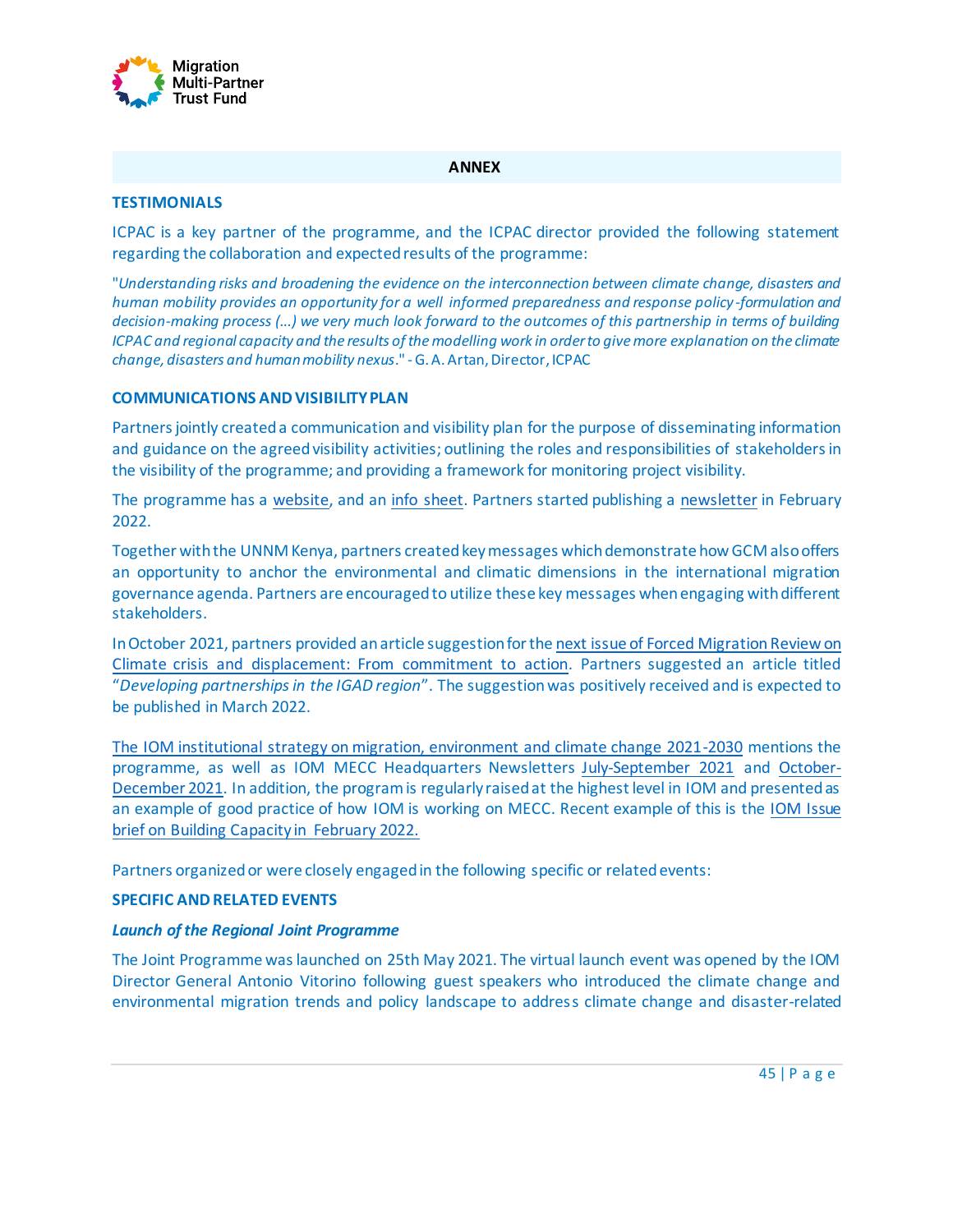

migration in the IGAD region. Partners presented the programme, its objective, and how it concretely tackles the migration, environment and climate change challenges in the IGAD region.

The guest speakers were

- Antonio Vitorino, Director General, IOM & Chair of the MPTF Steering Committee
- Lena Brenn, Disaster Displacement Advisor, IGAD on behalf of Madam Fathia Alwan, Director of Health and Social Development, IGAD
- Justin MacDermott, Deputy Regional Director on behalf of Mohammed Abdiker, Regional Director, IOM East and Horn of Africa
- Mehari Taddele Maru Part-time Professor Migration Policy Centre
- Alexio Musindo, Director, Country Office for Ethiopia, Djibouti, Somalia, Sudan and South Sudan, & Special Representative to Africa Union, IGAD and ECA, ILO

The launch was co-moderated by IOM Monica Goracci, Director, IOM Department of Migration Management and ILO Michelle Leighton, Chief ILO Labour Migration Branch.

#### *[Press note](https://eastandhornofafrica.iom.int/news/un-agencies-igad-secretariat-launch-regional-initiative-address-migration-and-climate-change-east-africa)*

#### *[Virtual Event | Launch of the Migration Multi-Partner Trust Fund](https://www.youtube.com/watch?v=rRjgAwbTV6g) Regional Joint-Programme*



The launch was also mentioned in the Regional Migration Response Plan [update](https://ronairobi.iom.int/sites/ronairobi/files/documents/MRP%202021%20Quarterly%20Update_Q2_April%20to%20June%202021.pdf) and in IOM MECC [Newsletter](https://mailchi.mp/bd17d6427668/iom-environmental-migration-newsletter-april-june) October-November 2021.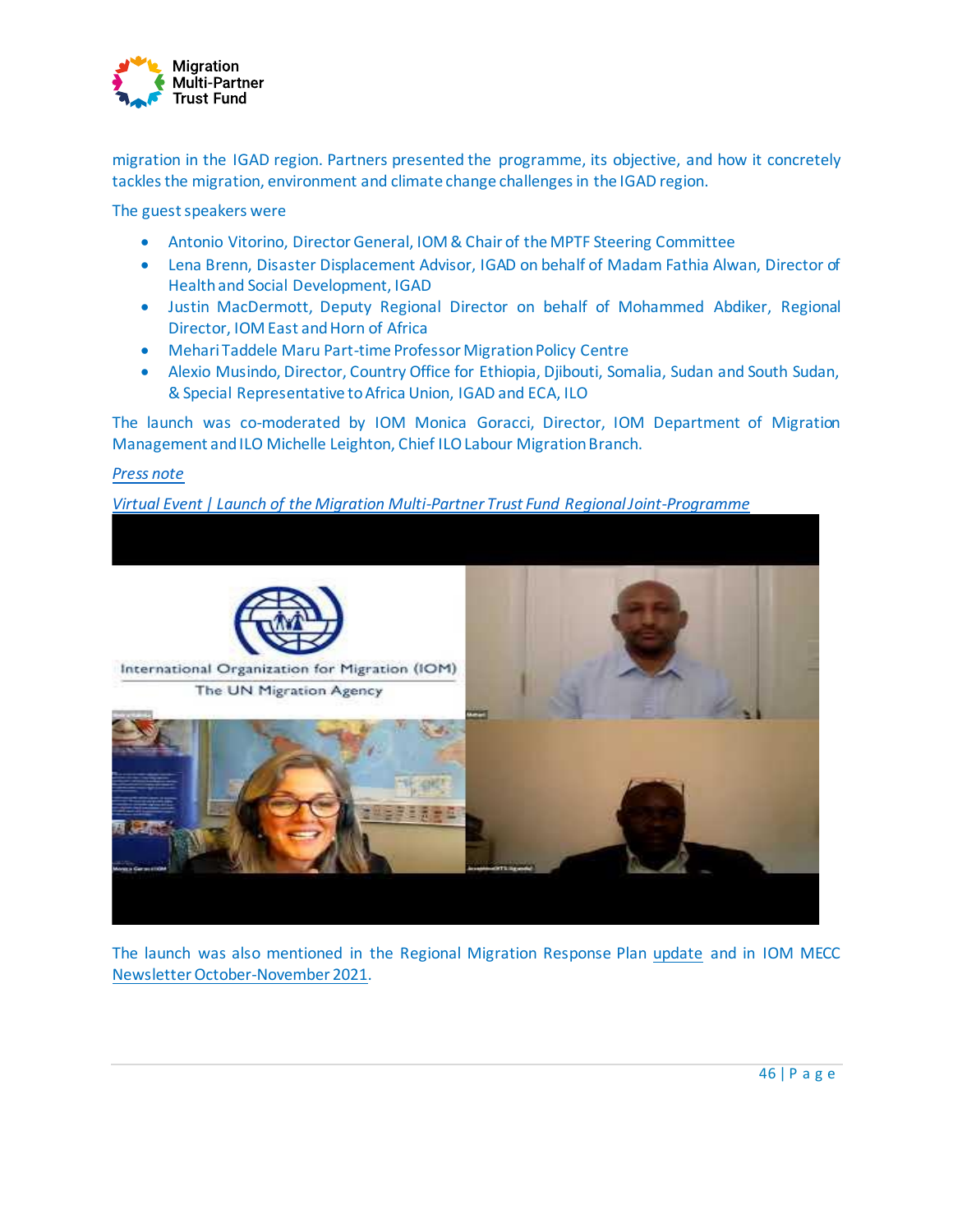

# *FAO-IGAD workshop (FAO) -IGAD workshop "Enhancing the resilience and livelihoods of migrants, refugees and host communities in rural Eastern Africa"*

IOM and IGAD Secretariat jointly introduced the programme in a Food and Agriculture Organization (FAO) -IGAD workshop "[Enhancing the resilience and livelihoods of migrants, refugees and host communities in](https://www.fao.org/africa/news/detail-news/en/c/1415762/)  [rural Eastern Africa](https://www.fao.org/africa/news/detail-news/en/c/1415762/)" virtual workshop on 14.-16.7.2021.

# *GCM Africa reviews – IGAD, PDD and UNDP side event on Human Mobility in the Contexts of Disasters and Climate Change in Africa*

IGAD, PDD and the UN Development Programme (UNDP) jointly co-organised a side event at the margins of the GCM Africa reviews on 26 August 2021, showcasing the work under the programme to highlight how the evolving regional and country level national initiatives across Africa aim to minimize the adverse drivers and structural factors that compel people to leave their country of origin, while also facilitating safe, orderly and regular migration in the context of disasters, climate change and environmental degradation in the IGAD and other regions in Africa. Notes from the intervention of Prof. Walter Kaelin, Envoy of the Chair of the PDD, can be found here: [https://disasterdisplacement.org/staff](https://disasterdisplacement.org/staff-member/human-mobility-in-the-contexts-of-disasters-and-climate-change-in-africa)[member/human-mobility-in-the-contexts-of-disasters-and-climate-change-in-africa](https://disasterdisplacement.org/staff-member/human-mobility-in-the-contexts-of-disasters-and-climate-change-in-africa)

# *9th Conference on Climate Change and Development in Africa (CCDA-IX) - Towards a just transition that delivers jobs, prosperity, and climate resilience in Africa: leveraging the green*

The elements of the programme were discussed on 14 September by the IOM Justin MacDermott, Deputy Regional Director, IOM East and Horn of Africa. <https://twitter.com/IOMRONairobi/status/1437833044551942145?s=20&t=XNyiKvnmpFrekQCkrxvGew>

#### *IGAD Regional Consultation on Human Mobility, Climate Change and Disaster Risk Reduction*

During a two-day workshop in September 2021, IGAD focal points on DRR/M, Climate Change and Human Mobility came to discuss and explore good practices on how to include disaster displacement and human mobility related to climate change in their policies and strategies, building a common understanding of disaster displacement and human mobility in the IGAD region. The meeting increased awareness by IGAD focal points on DRR/M, Climate Change and Human Mobility on the programme and partners prepared social media assets to promote the event and further highlight the work under Pillar III.

#### *Africa Climate Week 2021 (ACW)*

IOM, ILO and PDD together with World Bank organized an Africa Climate Week 2021 side event "Human Mobility, Disasters and Climate Change in Africa" on 28 September 2021 with inputs from partners, IGAD Secretariat including ICPAC, and the National Coordination Mechanism on Migration Secretariat (Government of Kenya).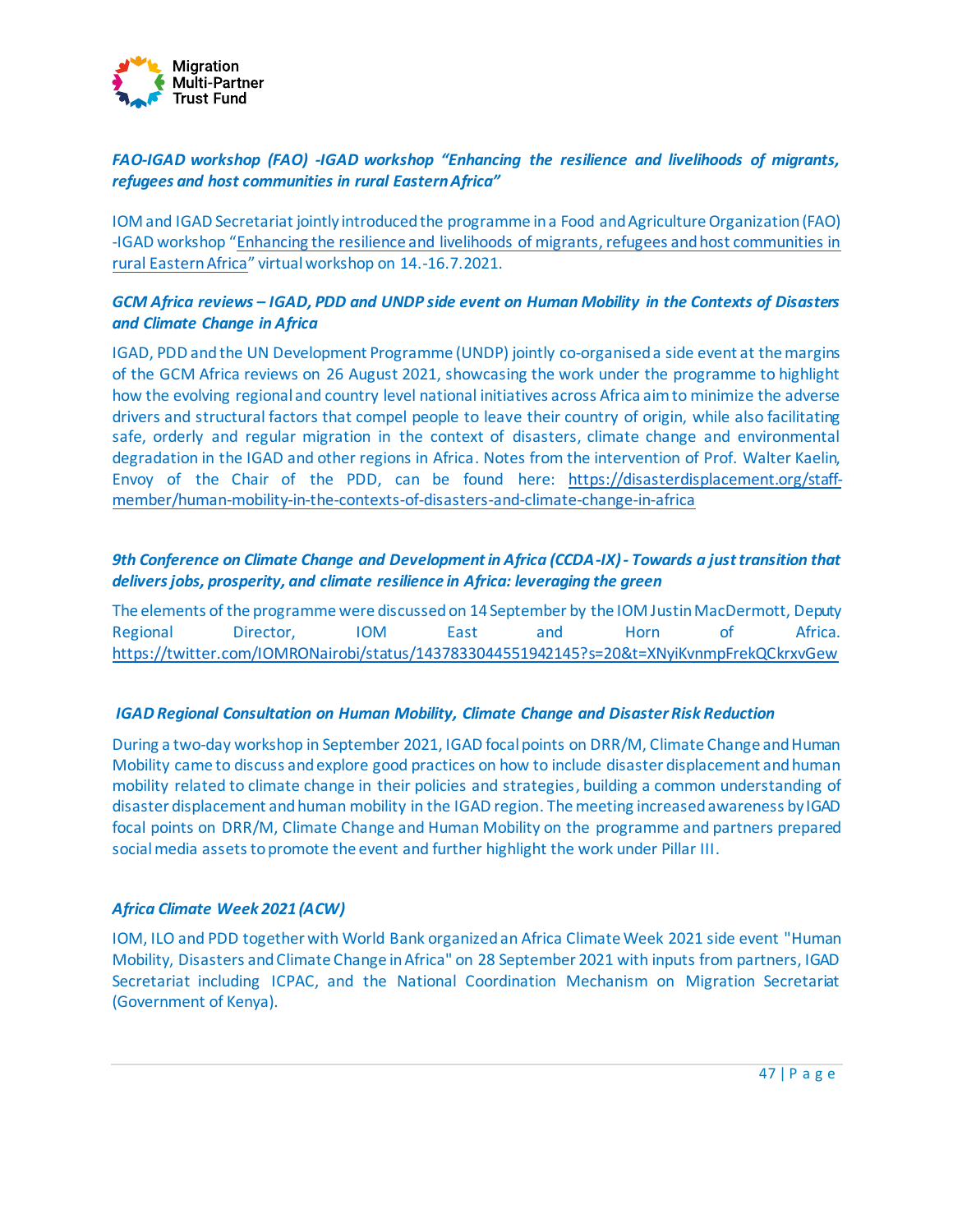

The virtual event was opened by the IOM Head of Migration, Environment, Climate Change and Disaster Risk Reduction Division, Manuel Marques Pereira following guest speakers who updated on the latest findings on internal climate migration - applying more granular analysis and considerations -to West Africa and the Lake Victoria Basin countries; provided an introduction to the Migration and Climate-Informed Solutions (MACS) action-oriented framework; presented the Migration, Disasters and Climate Change (MDCC) Joint Programme in the IGAD region and its objective, particularly focusing on the labour market dimensions of climate change and employment. The event shared evidence, effective practices and discussed opportunities for scaling up action and support at different levels. It explored the role that governments can play in using the available data and knowledge to advance policy coherence across the areas of climate change, disaster risk reduction and human mobility, with a focus on recent efforts in the IGAD region.

#### *The guest speakers were*

- *Manuel Marques Pereira, Head of Migration, Environment, Climate Change and Disaster Risk Reduction Division, IOM*
- *Kanta Kumari Rigaud, Lead Environment Specialist, Regional Climate Change Coordinator, Africa Region, World Bank Group*
- *Ndeye Coumba Diop, Regional Labour migration and mobility specialist, ILO Regional Office for Africa (ROAF)*
- *Fayçal Siddikou Boureima Technical Specialist, Green Jobs, ILO Regional Office for Africa (ROAF)*
- *Ahmed Amdihun, Programme Coordinator, Disaster Risk Management, ICPAC*
- *George Mwachiro, Principal Immigration Officer, the National Coordination Mechanism on Migration Secretariat (Kenya)*

*The event was co-moderated by Sinziana Ileana Puscas, Programme Officer, Migration, Environment and Climate Change Division, IOM and Atle Solberg, Head of Secretariat, PDD.*

#### *[Recording](https://environmentalmigration.iom.int/human-mobility-disasters-and-climate-change-africa)*

# *GIZ workshop on Development of a Modelling Technique for Human Mobility in the Context of Climate Change and Capacity Development in the IGAD Region*

In this partner workshop hosted by GIZ in October 2021 within the context of the Human mobility in the context of climate change (HMCCC) project, partners engaged in a discussion on human mobility induced by, climate change-related, slow-onset events and changes (e.g., drought, water availability) in the IGAD region. The workshop and the related work complement that of this programme under Pillar I, which is predominantly focused on disaster displacement in the context of sudden-onset hazards. Participants in the workshop exchanged ideas on developing and using different methodologies for modelling migration patterns and displacements related to these sudden- and slow-onset events and processes.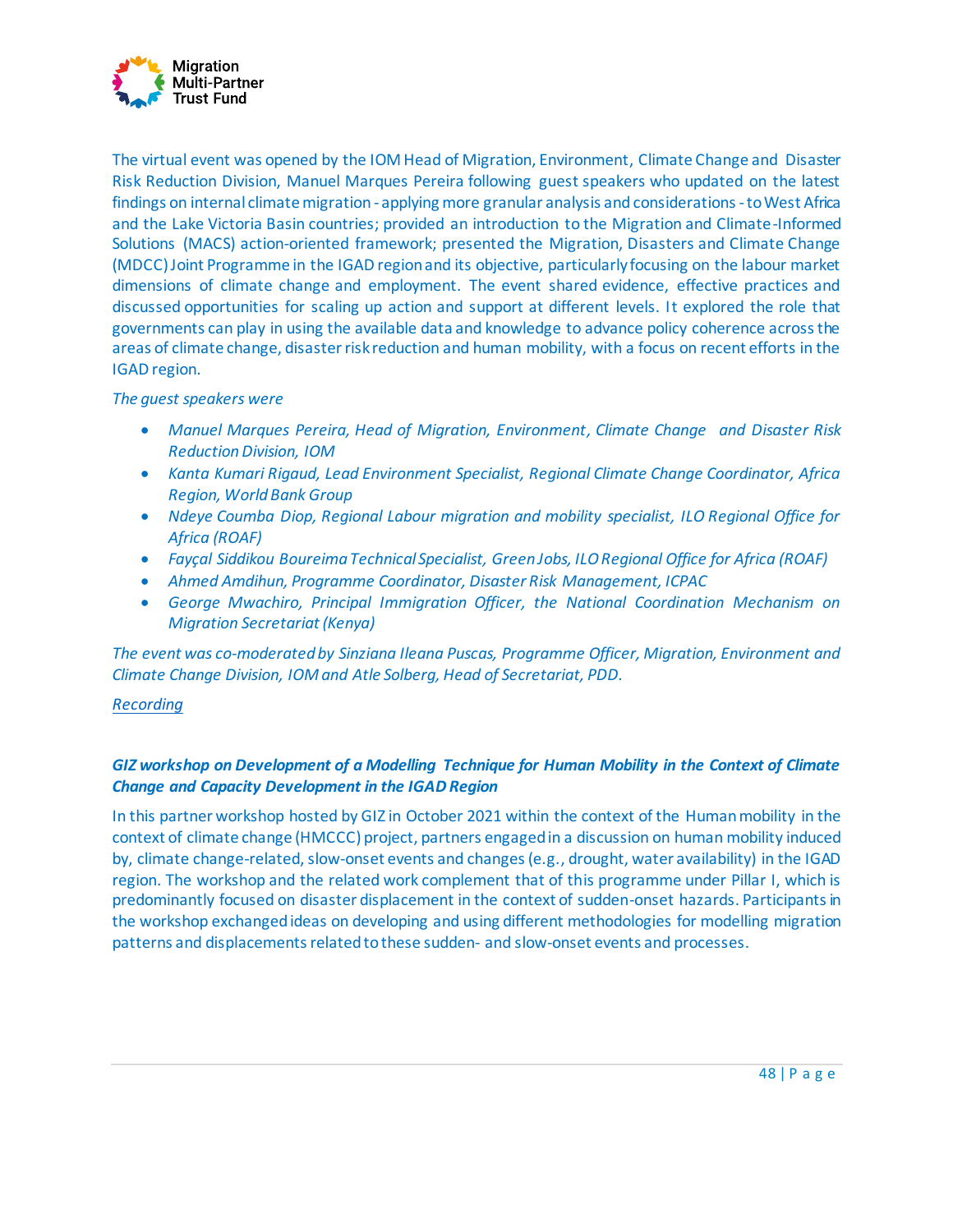

#### *Second Consultative Forum of the MPTF*

The Migration MPTF organized a consultative forum as part of the 3rd annual meeting of the UN Network on Migration. The meeting was opened by the IOM Director General, as Network Coordinator. On the agenda was a session on Migration, Environment and Climate Change, inclusive of the IOM-led Joint Programme, funded by the MPTF, which seeks to respond to and assist migrants affected by disasters and climate change, in line with the Global Compact for Safe, Orderly and Regular Migration.

Atle Solberg, the Head of the Secretariat of the PDD represented the partners and highlighted how the PROGRAMME partners have already responded to some of the challenged identified in the region, such as:

- *the positive impact of sharing expertise and capacities among a broad range of stakeholders will support to achieve the intended goals in enhancing availability and flexibility of pathways for regular migration and to minimize displacement risk in the context of climate change and disasters.*
- *provision of support to Governments in the IGAD region with enhanced access to data and evidence on disaster risk and disaster displacement risk, and on other forms of human mobility. Ongoing data collection on floods and cyclones will feed into the development of disaster displacement risk models.*
- *initiated a pilot assessment on how to support the development of local labour markets in climate change and disaster-prone areas, particularly as regards to youth and women employment, and commenced a study on how to better include human mobility in the green economy policies in the region.*



*[3rd Annual Meeting of the UN Network on Migration Session III, 10 December 2021](https://youtu.be/S-84BzDKWO8)*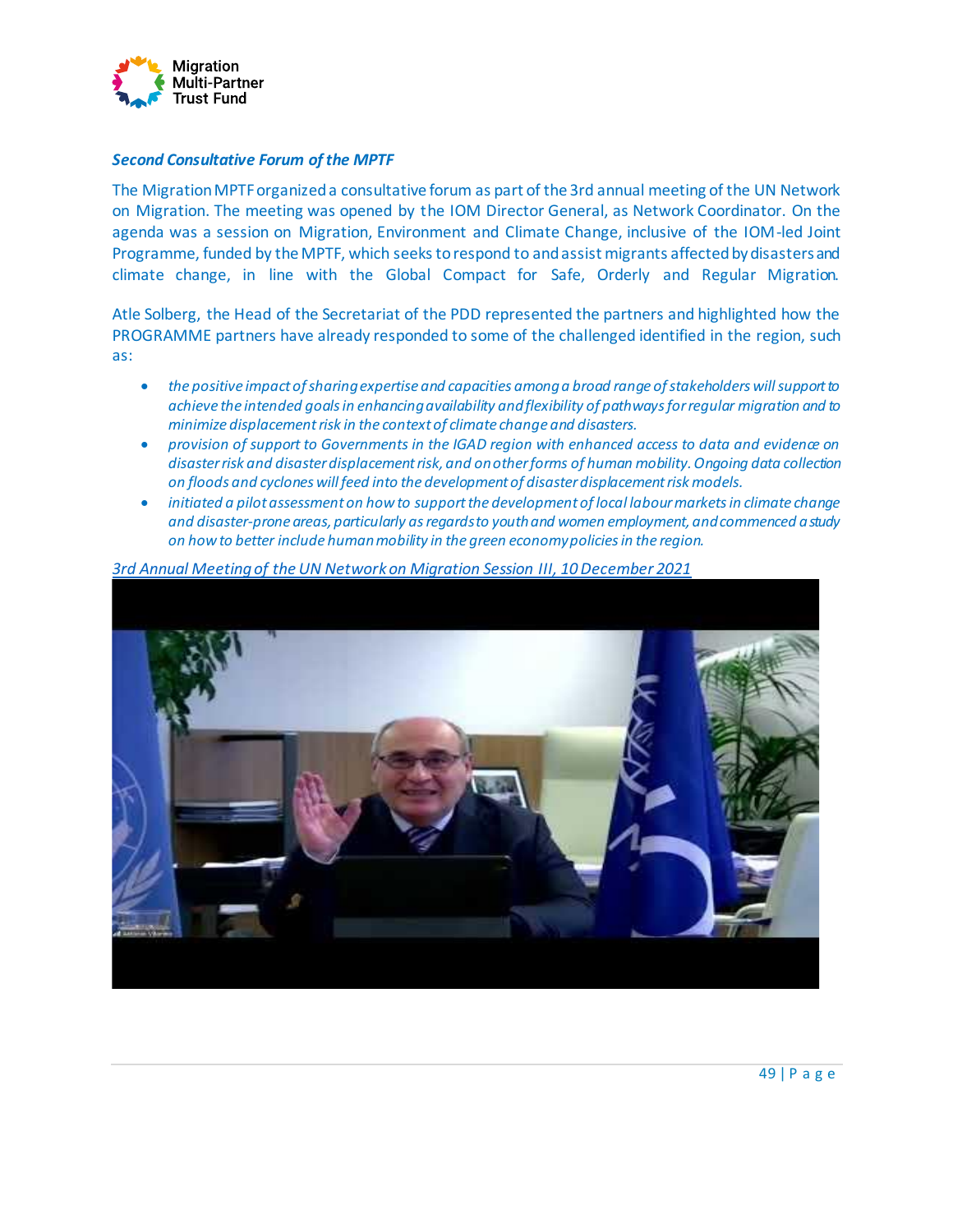

# **SOCIAL MEDIA**

The following social media posts were published:

| <b>Date</b> | <b>Event</b>                                                 | <b>Channel</b>            | <b>Partner</b>                  | <b>Links</b>                                                                                                                    |
|-------------|--------------------------------------------------------------|---------------------------|---------------------------------|---------------------------------------------------------------------------------------------------------------------------------|
| 25/5/2021   | JP launch                                                    | Website                   | <b>IOM RO</b><br>Nairobi        | https://ronairobi.iom.int/news/un-agencies-igad-secretariat-<br>launch-regional-initiative-address-migration-and-climate-change |
| 25/5/2021   | JP launch                                                    | Twitter/virt<br>ual event | <b>IOM RO</b><br>Nairobi        | https://twitter.com/IOMRONairobi/status/1397083620431564800<br>$?s = 20$                                                        |
| 25/5/2021   | JP launch                                                    | Twitter                   | <b>IOM RO</b><br><b>Nairobi</b> | https://twitter.com/AbdikerM/status/1397164318320365574?s=2<br>$\Omega$                                                         |
| 25/5/2021   | Live Facebook<br>event for the<br>launch                     | Facebook                  | <b>IOM RO</b><br>Nairobi        | https://fb.watch/a1dbk2ve9k/                                                                                                    |
| 25/5/2021   | JP launch                                                    | Twitter                   | <b>ILO</b>                      | https://twitter.com/Addisllo/status/1397136677529915399                                                                         |
| 25/5/2021   | JP launch                                                    | Twitter                   | <b>ILO</b>                      | https://twitter.com/AddisIlo/status/1397150042599874567                                                                         |
| 25/5/2021   | JP launch                                                    | Twitter                   | <b>ILO</b>                      | https://twitter.com/Addisllo/status/1397144623081000967                                                                         |
| 25/5/2021   | JP launch                                                    | Twitter                   | <b>ILO</b>                      | https://twitter.com/AddisIlo/status/1397151697676513284                                                                         |
| 25/5/2021   | JP launch                                                    | Twitter                   | <b>IOM RO</b><br>Nairobi        | https://mobile.twitter.com/IOMRONairobi/status/139715826721<br>0567684                                                          |
| 25/5/2021   | JP launch                                                    | Twitter                   | <b>ILO</b>                      | https://twitter.com/Addisllo/status/1397165547679371264                                                                         |
| 25/5/2021   | JP launch                                                    | Twitter                   | <b>PDD</b>                      | https://twitter.com/DDisplacement/status/139716620728819303<br>0?s=20&t=H60TQ0i8FNwcDh adog4tg                                  |
| 26/8/2021   | <b>GCM Africa</b><br><b>Review</b>                           | Twitter                   | <b>PDD</b>                      | https://twitter.com/DDisplacement/status/143086440122204979<br>3?s=20&t=H60TQ0i8FNwcDh adog4tg                                  |
| 26/8/2021   | <b>GCM Africa</b><br><b>Review</b>                           | Twitter                   | <b>PDD</b>                      | https://twitter.com/DDisplacement/status/143086757977463603<br>4?s=20&t=H60TQ0i8FNwcDh adog4tg                                  |
| 14/9/2021   | Pre-Event on<br>Climate<br>Change and<br><b>Displacement</b> | Twitter                   | <b>IOM RO</b><br>Nairobi        | https://mobile.twitter.com/IOMRONairobi/status/143783304455<br>1942145                                                          |
| 16/9/2021   | <b>IGAD Regional</b><br>Consultation                         | Twitter                   | <b>PDD</b>                      | https://twitter.com/DDisplacement/status/143842864841597747<br>2?s=20&t=H60TQ0i8FNwcDh adog4tg                                  |
| 24/9/2021   | <b>Africa Climate</b><br>Week                                | Twitter                   | <b>IOM RO</b><br>Nairobi        | https://mobile.twitter.com/IOMRONairobi/status/144139992863<br>5363330                                                          |
| 24/9/2021   | <b>Africa Climate</b><br>Week                                | Twitter                   | <b>IOM RO</b><br>Nairobi        | https://mobile.twitter.com/IOMRONairobi/status/144139993303<br>9382533                                                          |
| 12/10/2021  | <b>Africa Climate</b><br>Week                                | Twitter                   | <b>IOM RO</b><br>Nairobi        | https://mobile.twitter.com/IOMRONairobi/status/144785887400<br>2903045                                                          |
| 5/11/2021   | COP <sub>26</sub>                                            | Twitter                   | <b>IOM RO</b><br>Nairobi        | https://mobile.twitter.com/IOMRONairobi/status/145657766844<br>3430913                                                          |